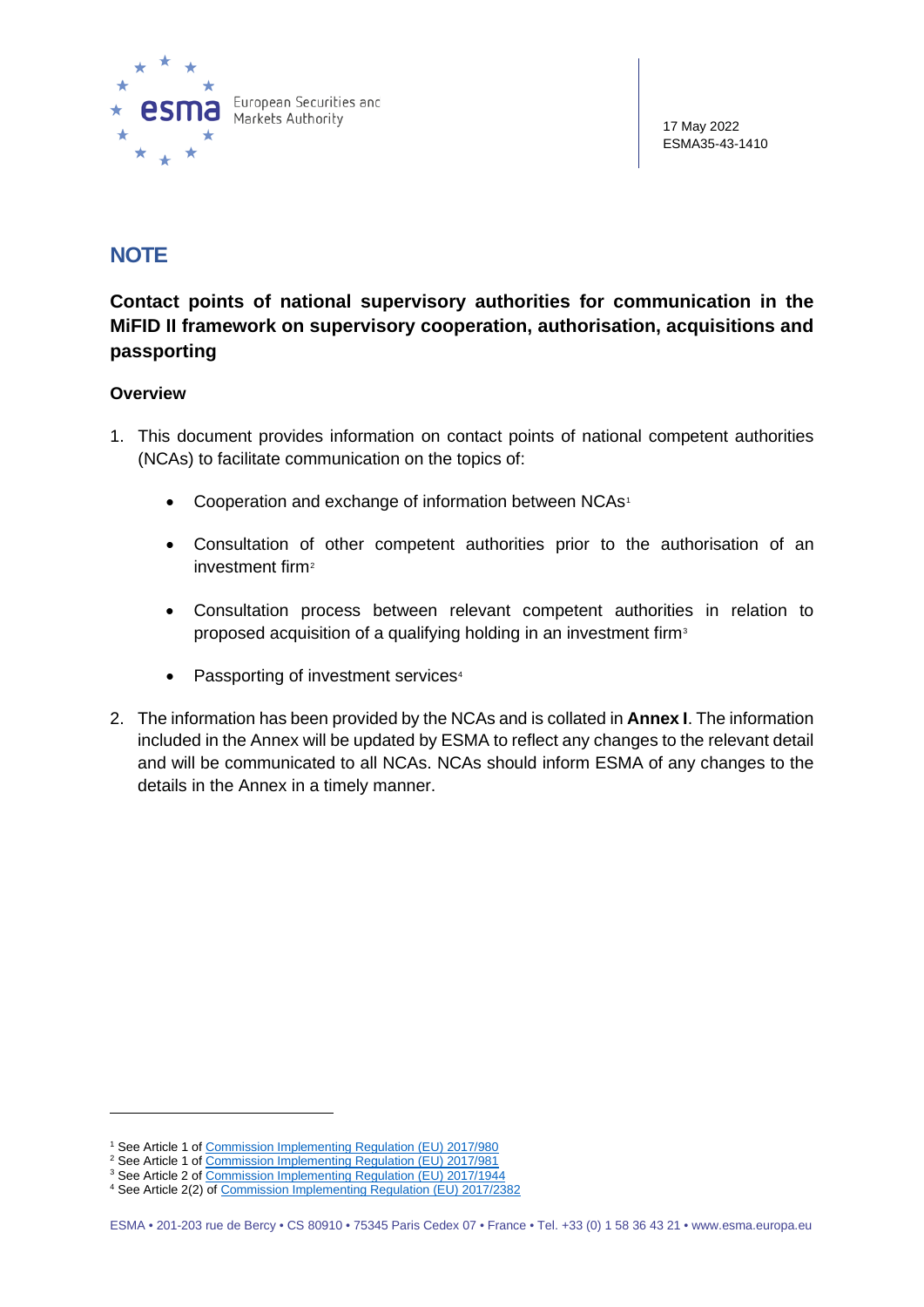

# Annex I: List of contact points of National Competent Authorities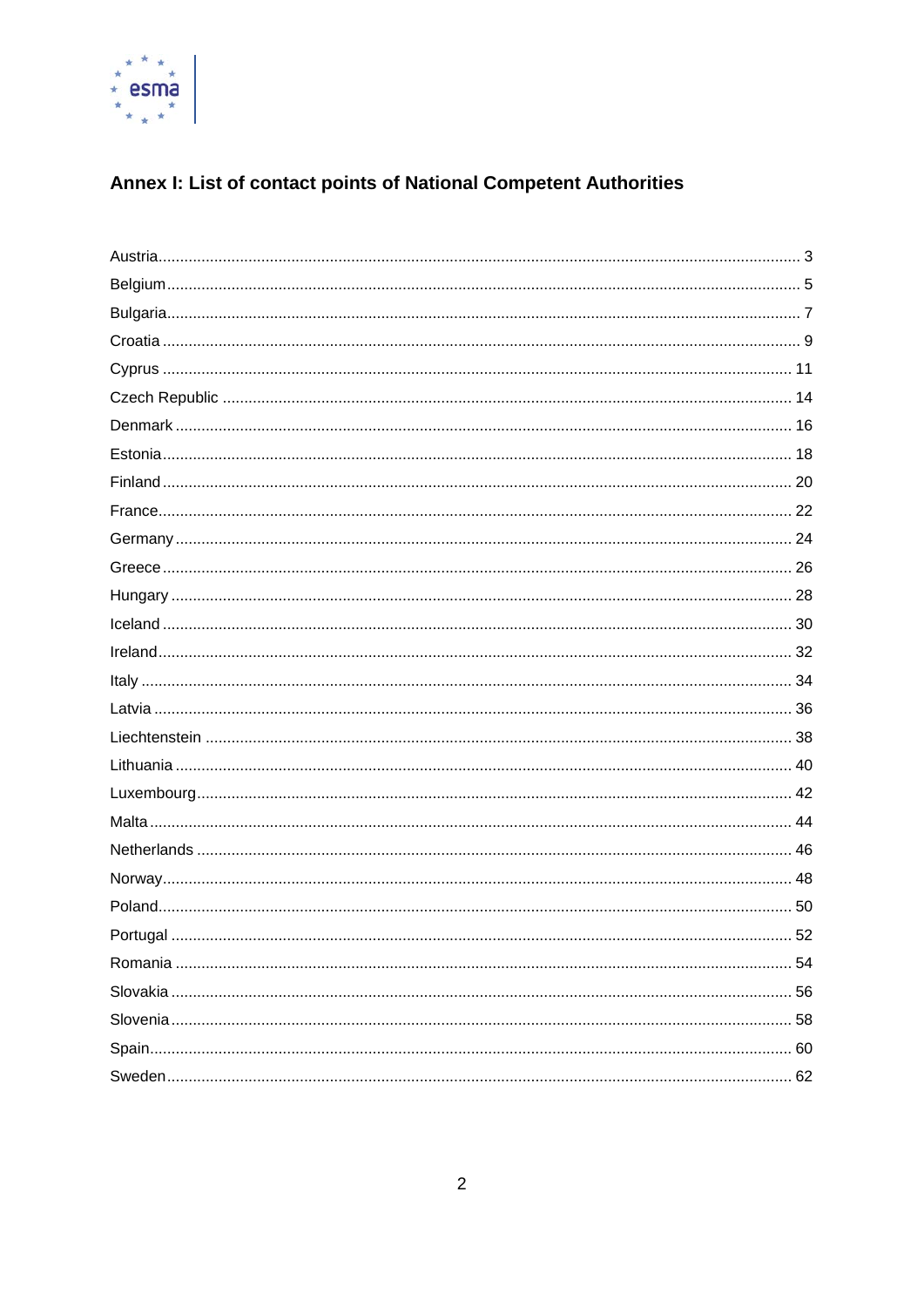

# <span id="page-2-0"></span>**Austria**

#### **Contact point details for the purposes of 'cooperation and exchange of information between national competent authorities'**

[Commission Implementing Regulation (EU) 2017/980]

| Name of the NCA                   | <b>Austrian Financial Market Authority</b> |
|-----------------------------------|--------------------------------------------|
| Name of<br><b>Department/Unit</b> | International and Legislative Affairs      |
| <b>Address</b>                    | Otto Wagner Platz 5, 1090 Vienna           |

# **Contact point details for the purposes of 'consultation of other competent authorities prior to authorisation'**

[Commission Implementing Regulation (EU) 2017/981]

| Name of the NCA            | <b>Austrian Financial Market Authority</b> |
|----------------------------|--------------------------------------------|
| Name of<br>Department/Unit | <i>Investment Firms</i>                    |
| <b>Address</b>             | Otto Wagner Platz 5, 1090 Vienna           |

**Contact point details for the purposes of 'consultation process between relevant competent authorities in relation to the notification of a proposed acquisition of a qualifying holding in an investment firm'** 

| Name of the NCA            | <b>Austrian Financial Market Authority</b> |
|----------------------------|--------------------------------------------|
| Name of<br>Department/Unit | <i>Investment Firms</i>                    |
| <b>Address</b>             | Otto Wagner Platz 5, 1090 Vienna           |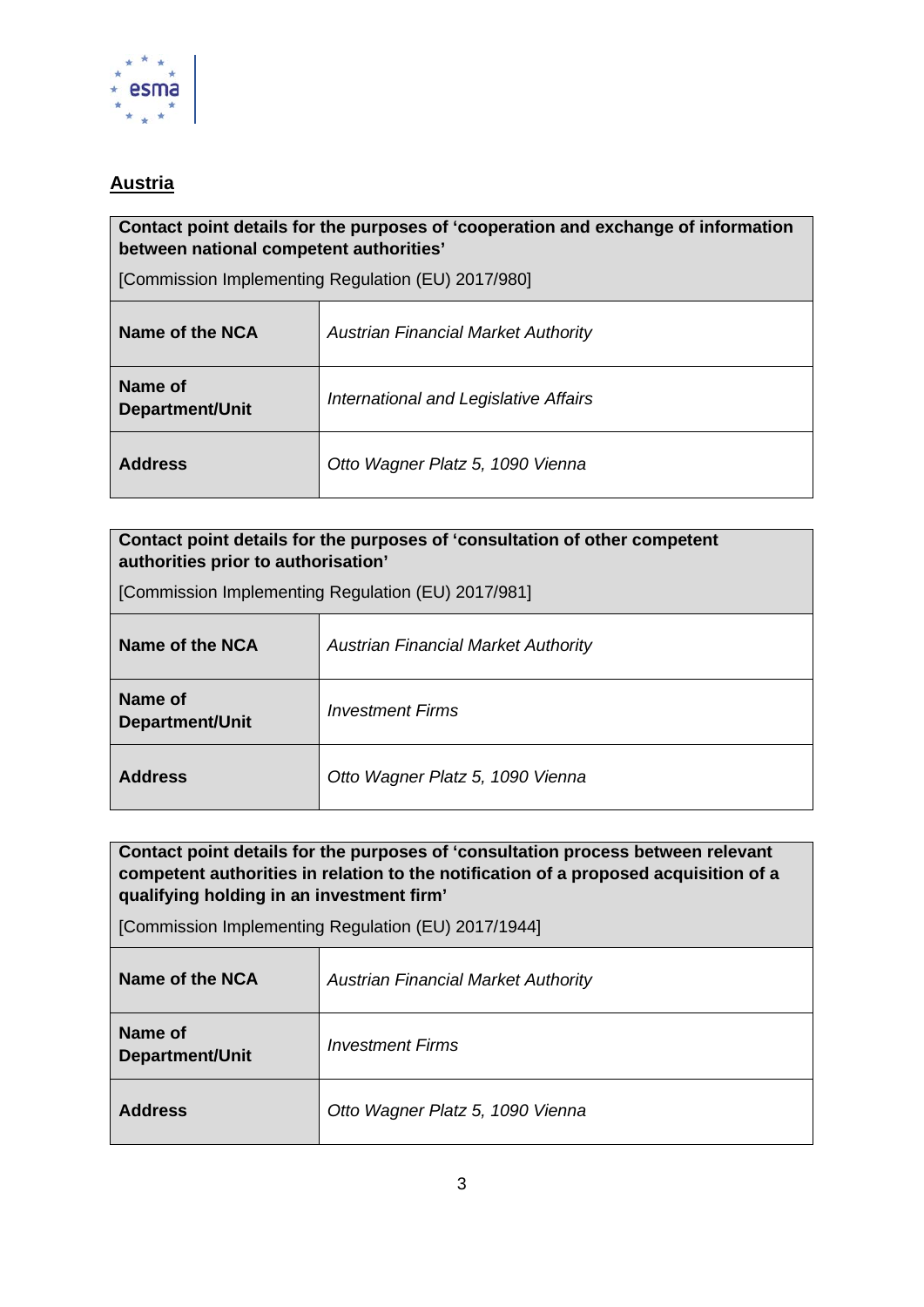

| Contact point details for the purposes of 'passporting' |                                                                                                                                                 |
|---------------------------------------------------------|-------------------------------------------------------------------------------------------------------------------------------------------------|
| [Commission Implementing Regulation (EU) 2017/2382]     |                                                                                                                                                 |
| Name of the NCA                                         | <b>Austrian Financial Market Authority</b>                                                                                                      |
| Name of<br><b>Department/Unit</b>                       | Passporting investment Firms: Unit Investment Firms<br>Passporting credit institutions: Unit Intergrated Conduct<br><b>Supervision of Banks</b> |
| <b>Address</b>                                          | Otto Wagner Platz 5, 1090 Vienna                                                                                                                |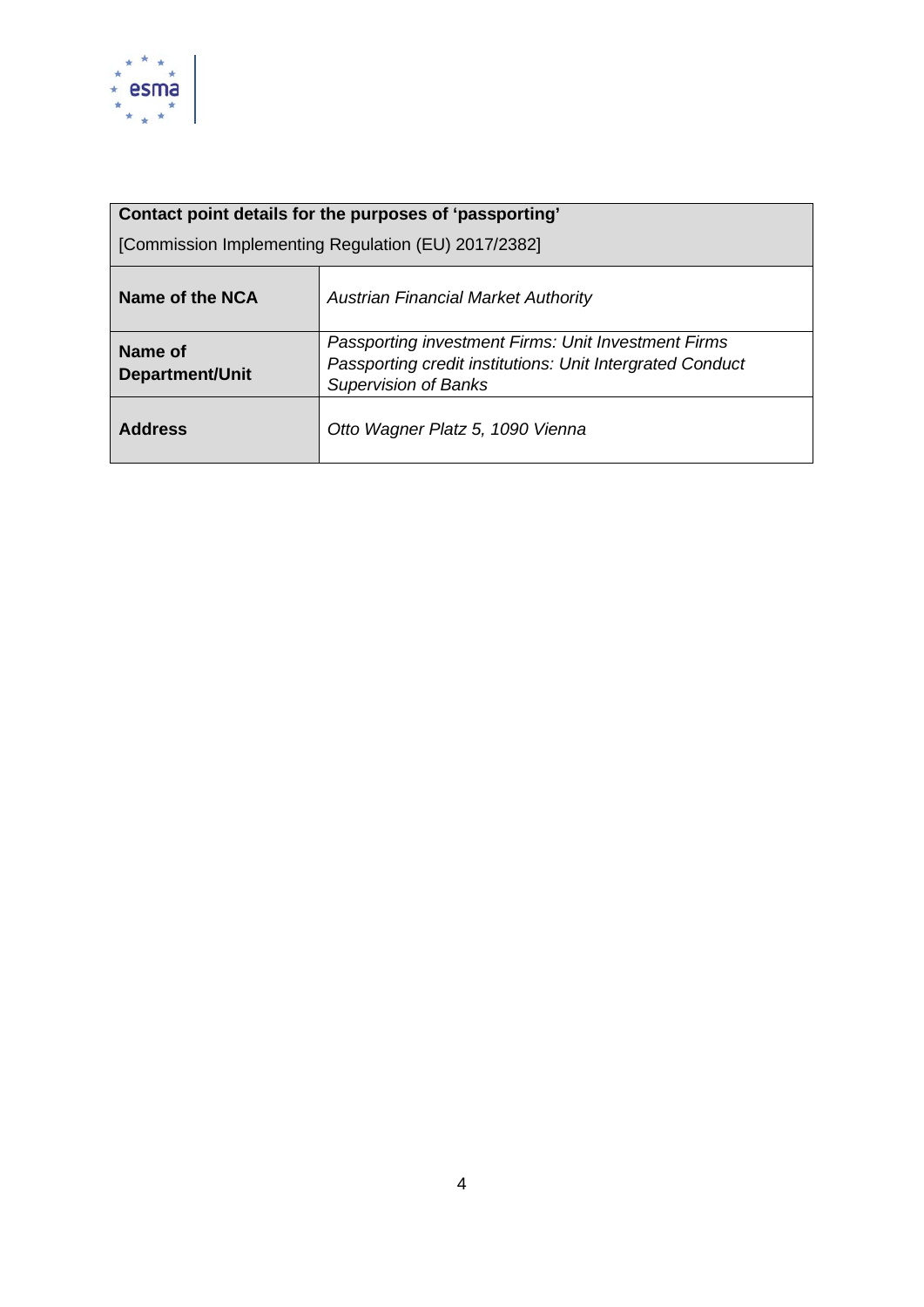

# <span id="page-4-0"></span>**Belgium**

#### **Contact point details for the purposes of 'cooperation and exchange of information between national competent authorities'**

[Commission Implementing Regulation (EU) 2017/980]

| Name of the NCA                   | <i><b>FSMA</b></i>                                                                                                           |
|-----------------------------------|------------------------------------------------------------------------------------------------------------------------------|
| Name of<br><b>Department/Unit</b> | Prudential supervision of UCI and AIF management companies<br>and of portfolio management and investment advice<br>companies |
| <b>Address</b>                    | Rue du Congrès 12-14, 1000 Brussels, Belgium                                                                                 |

### **Contact point details for the purposes of 'consultation of other competent authorities prior to authorisation'**

| Name of the NCA            | <i><b>FSMA</b></i>                                                                                                        |
|----------------------------|---------------------------------------------------------------------------------------------------------------------------|
| Name of<br>Department/Unit | Prudential supervision of UCI and AIF management companies<br>and of portfolio management and investment advice companies |
| <b>Address</b>             | Rue du Congrès 12-14, 1000 Brussels, Belgium                                                                              |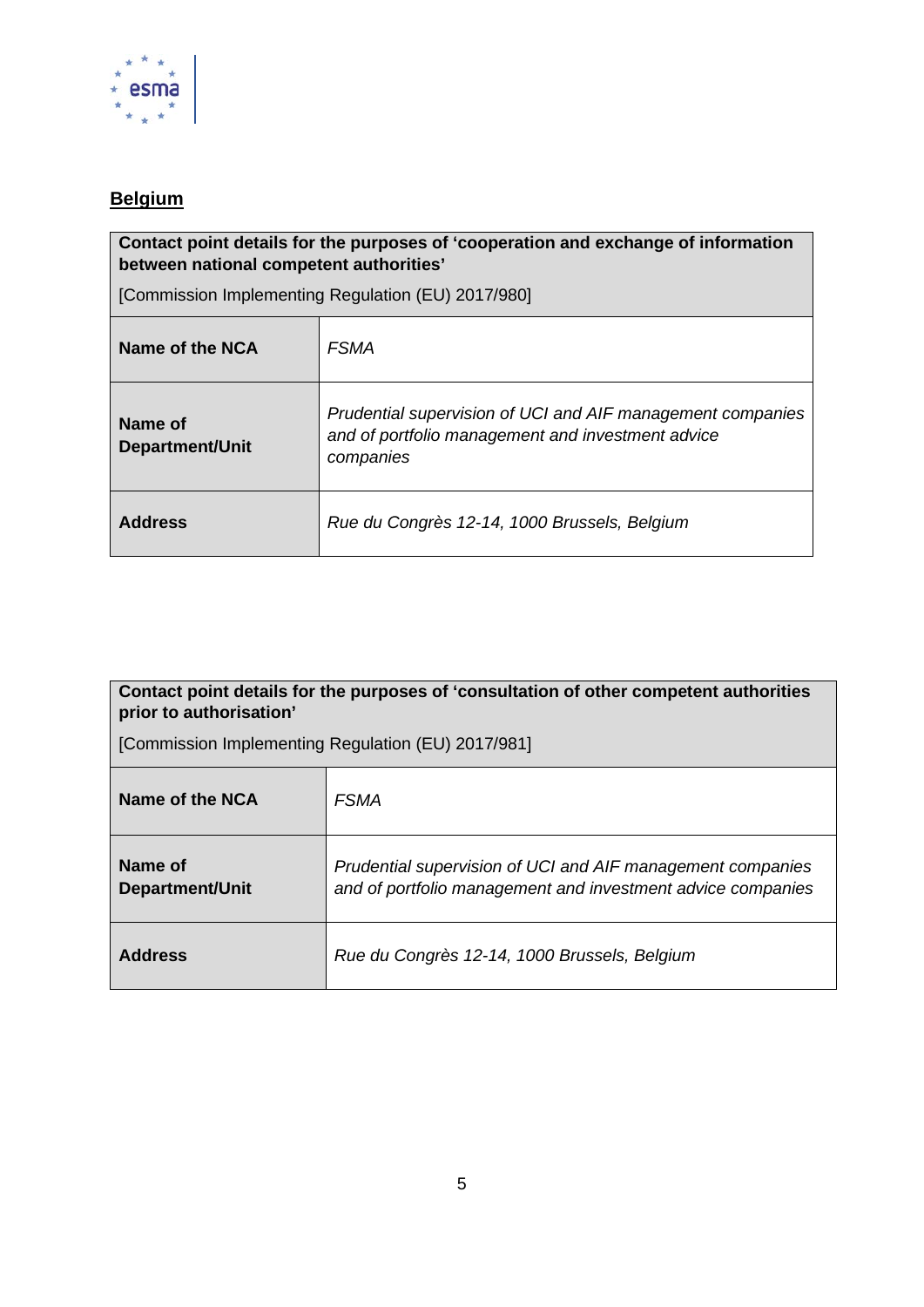

### **Contact point details for the purposes of 'consultation process between relevant competent authorities in relation to the notification of a proposed acquisition of a qualifying holding in an investment firm'**

| Name of the NCA            | <i><b>FSMA</b></i>                                                                                                           |
|----------------------------|------------------------------------------------------------------------------------------------------------------------------|
| Name of<br>Department/Unit | Prudential supervision of UCI and AIF management companies<br>and of portfolio management and investment advice<br>companies |
| <b>Address</b>             | Rue du Congrès 12-14, 1000 Brussels, Belgium                                                                                 |

<span id="page-5-0"></span>

| Contact point details for the purposes of 'passporting' |                                                                                                                              |
|---------------------------------------------------------|------------------------------------------------------------------------------------------------------------------------------|
| [Commission Implementing Regulation (EU) 2017/2382]     |                                                                                                                              |
| Name of the NCA                                         | <i><b>FSMA</b></i>                                                                                                           |
| Name of<br><b>Department/Unit</b>                       | Prudential supervision of UCI and AIF management companies<br>and of portfolio management and investment advice<br>companies |
| <b>Address</b>                                          | Rue du Congrès 12-14, 1000 Brussels, Belgium                                                                                 |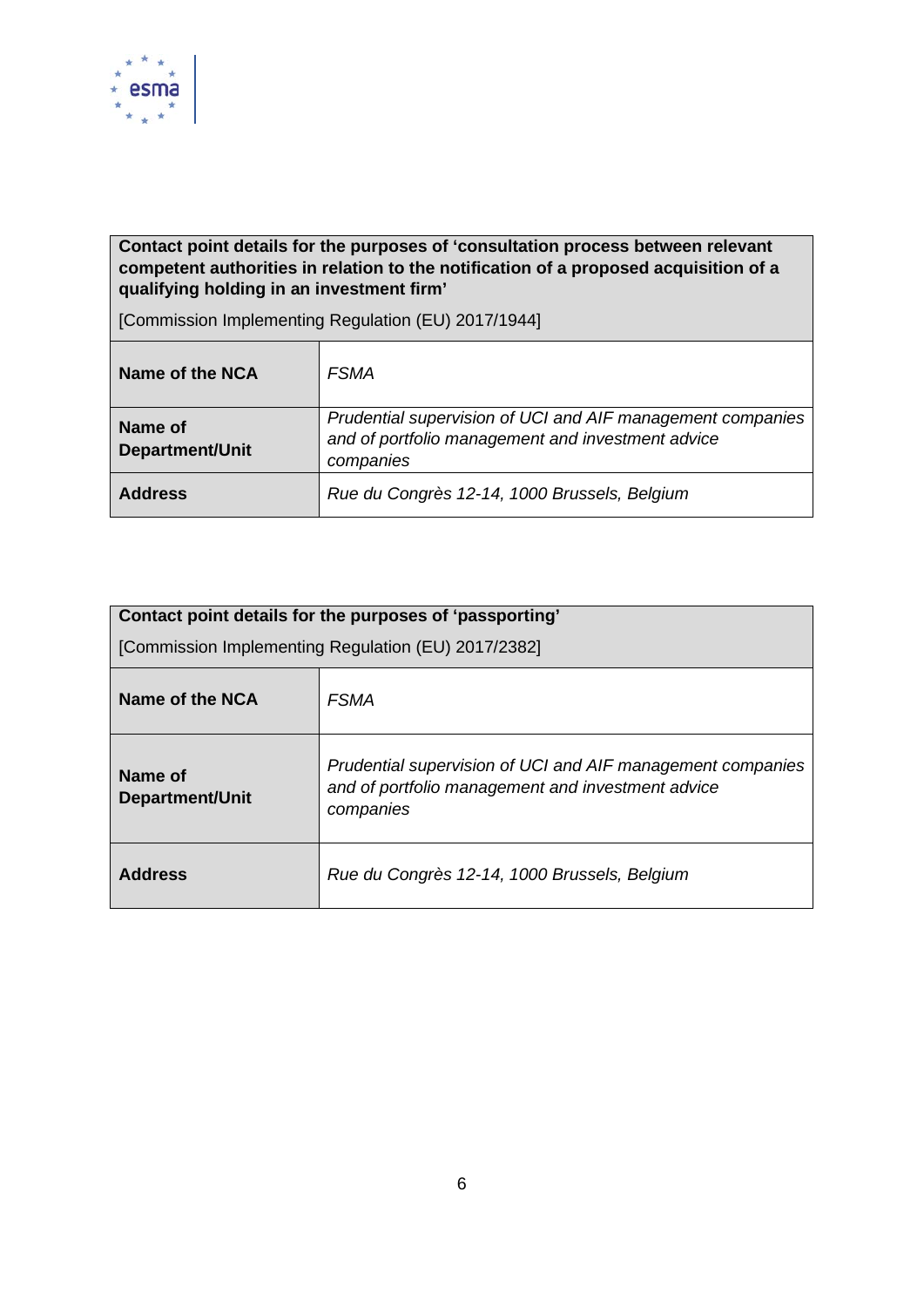

# **Bulgaria**

**Contact point details for the purposes of 'cooperation and exchange of information between national competent authorities'** 

[Commission Implementing Regulation (EU) 2017/980]

| Name of the NCA                   | <b>Financial Supervision Commission (FSC)</b> |
|-----------------------------------|-----------------------------------------------|
| Name of<br><b>Department/Unit</b> | <b>Investment Supervision Division</b>        |
| <b>Address</b>                    | 16 Budapeshta str., 1000 Sofia, Bulgaria      |

#### **Contact point details for the purposes of 'consultation of other competent authorities prior to authorisation'**

[Commission Implementing Regulation (EU) 2017/981]

| Name of the NCA            | <b>Financial Supervision Commission (FSC)</b> |
|----------------------------|-----------------------------------------------|
| Name of<br>Department/Unit | <b>Investment Supervision Division</b>        |
| <b>Address</b>             | 16 Budapeshta str., 1000 Sofia, Bulgaria      |

**Contact point details for the purposes of 'consultation process between relevant competent authorities in relation to the notification of a proposed acquisition of a qualifying holding in an investment firm'** 

| Name of the NCA                   | <b>Financial Supervision Commission (FSC)</b> |
|-----------------------------------|-----------------------------------------------|
| Name of<br><b>Department/Unit</b> | <b>Investment Supervision Division</b>        |
| <b>Address</b>                    | 16 Budapeshta str., 1000 Sofia, Bulgaria      |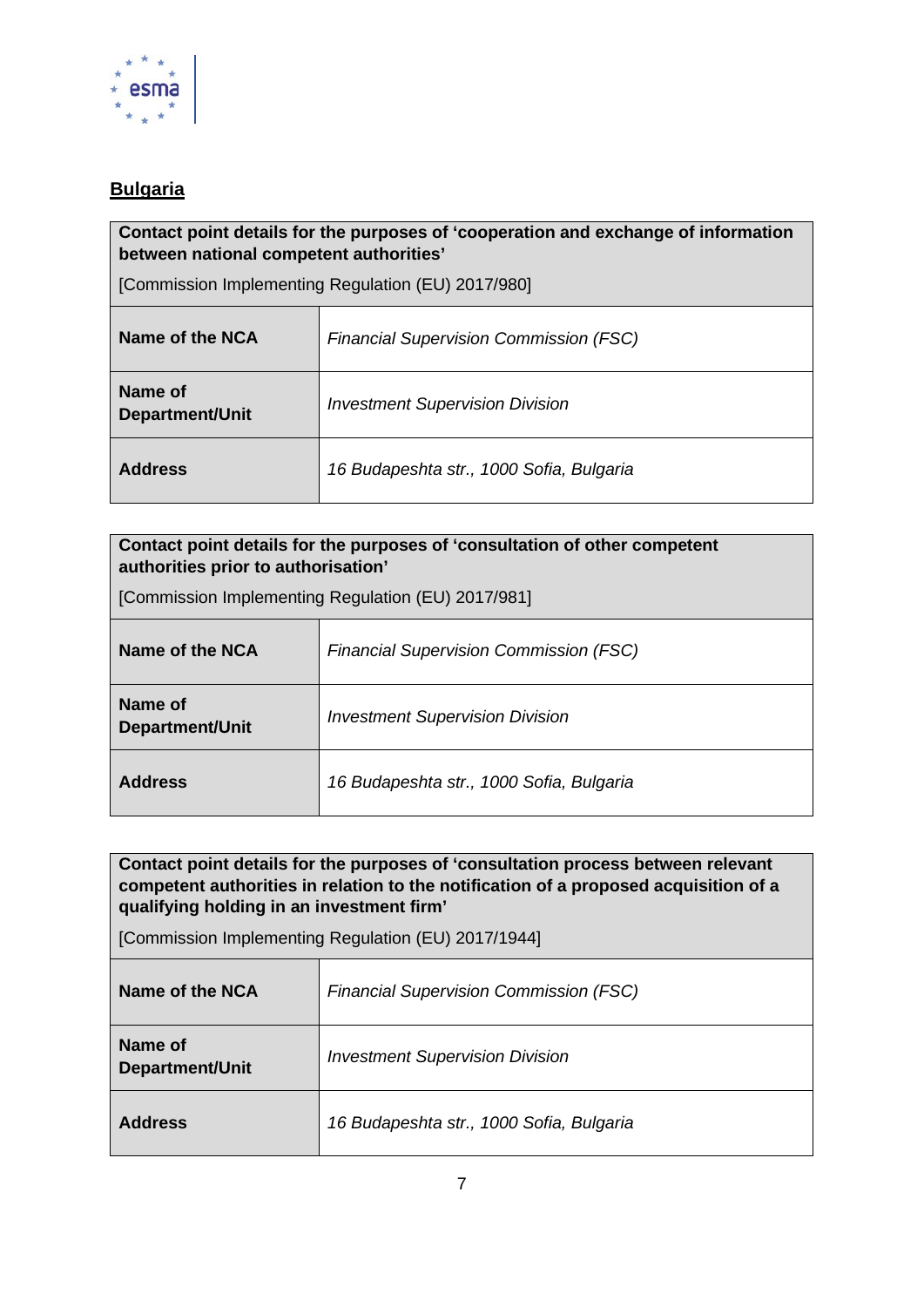

| Contact point details for the purposes of 'passporting' |                                               |
|---------------------------------------------------------|-----------------------------------------------|
| [Commission Implementing Regulation (EU) 2017/2382]     |                                               |
| Name of the NCA                                         | <b>Financial Supervision Commission (FSC)</b> |
| Name of<br><b>Department/Unit</b>                       | <b>Investment Supervision Division</b>        |
| <b>Address</b>                                          | 16 Budapeshta str., 1000 Sofia, Bulgaria      |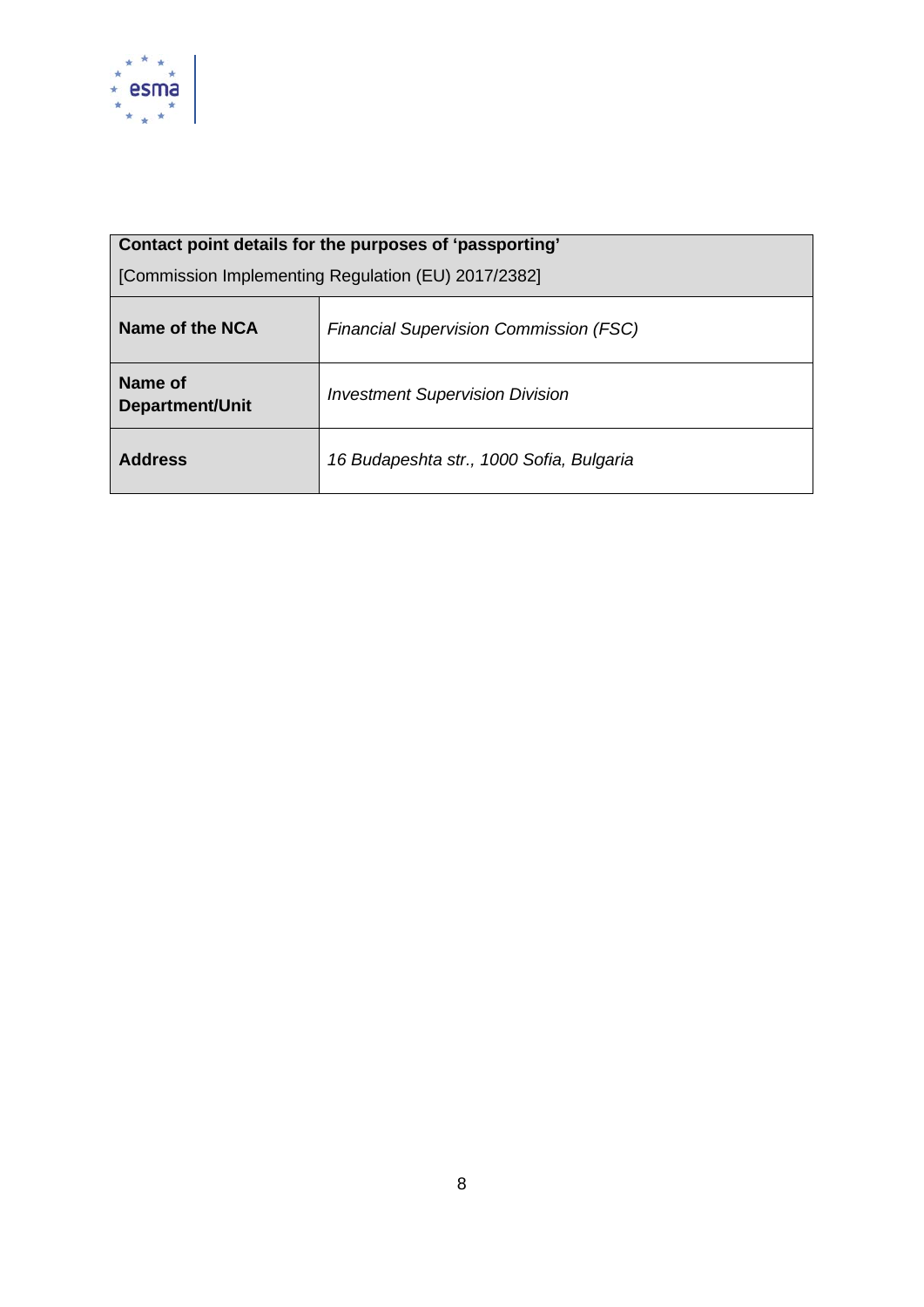

# <span id="page-8-0"></span>**Croatia**

#### **Contact point details for the purposes of 'cooperation and exchange of information between national competent authorities'**

[Commission Implementing Regulation (EU) 2017/980]

| Name of the NCA                   | Croatian Financial Services Supervisory Agency (HANFA)                           |
|-----------------------------------|----------------------------------------------------------------------------------|
| Name of<br><b>Department/Unit</b> | <b>Regulatory Harmonisation and International Cooperation</b><br><b>Division</b> |
| <b>Address</b>                    | Račkoga 6, 10000 Zagreb, Croatia                                                 |

| Contact point details for the purposes of 'consultation of other competent<br>authorities prior to authorisation' |                                                                           |
|-------------------------------------------------------------------------------------------------------------------|---------------------------------------------------------------------------|
| [Commission Implementing Regulation (EU) 2017/981]                                                                |                                                                           |
| Name of the NCA                                                                                                   | Croatian Financial Services Supervisory Agency (HANFA)                    |
| Name of<br><b>Department/Unit</b>                                                                                 | <b>Regulatory Harmonisation and International Cooperation</b><br>Division |
| <b>Address</b>                                                                                                    | Račkoga 6, 10000 Zagreb, Croatia                                          |

**Contact point details for the purposes of 'consultation process between relevant competent authorities in relation to the notification of a proposed acquisition of a qualifying holding in an investment firm'** 

| Name of the NCA                   | Croatian Financial Services Supervisory Agency (HANFA)                           |
|-----------------------------------|----------------------------------------------------------------------------------|
| Name of<br><b>Department/Unit</b> | <b>Regulatory Harmonisation and International Cooperation</b><br><b>Division</b> |
| <b>Address</b>                    | Račkoga 6, 10000 Zagreb, Croatia                                                 |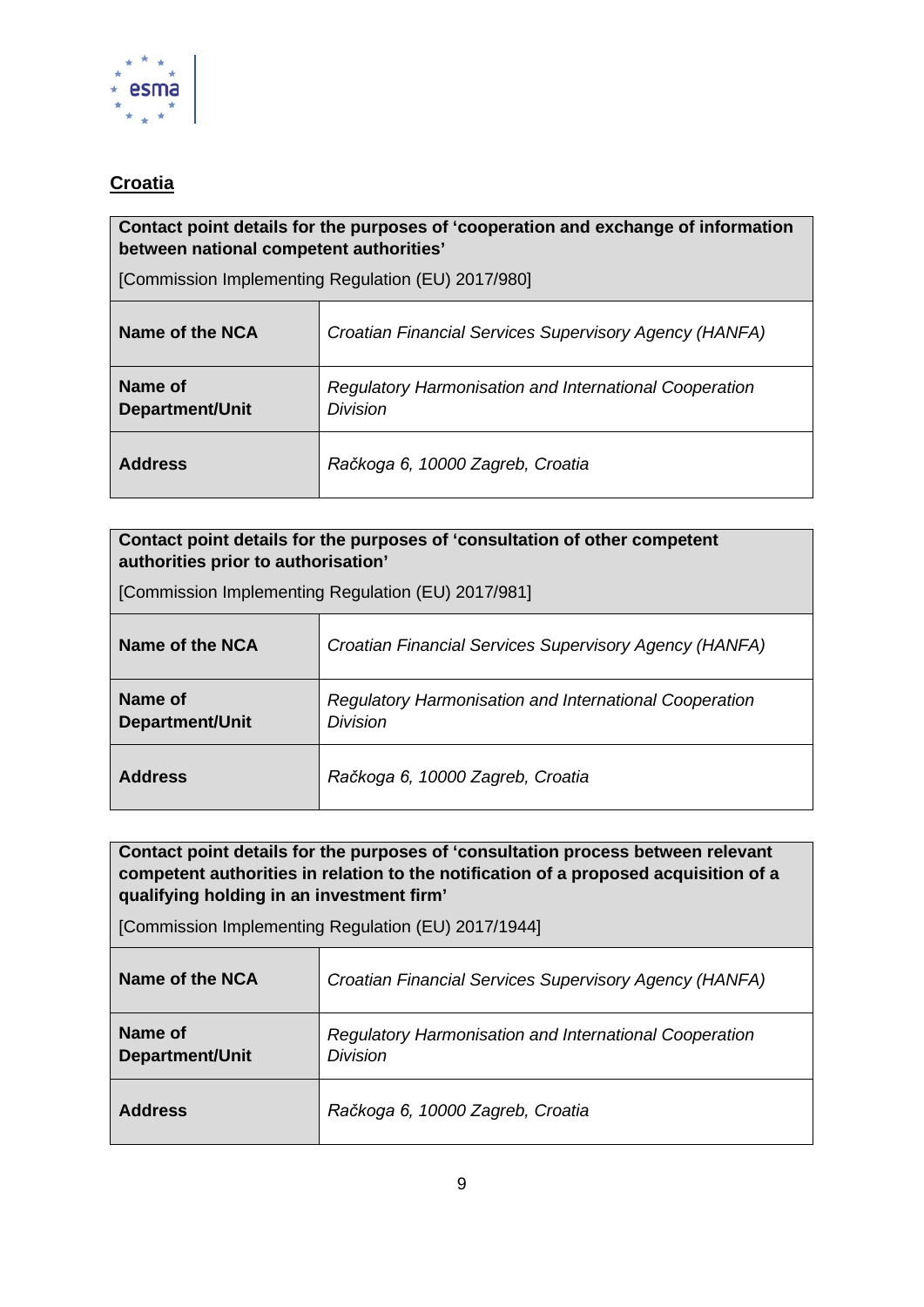

| Contact point details for the purposes of 'passporting' |                                                                                  |
|---------------------------------------------------------|----------------------------------------------------------------------------------|
| [Commission Implementing Regulation (EU) 2017/2382]     |                                                                                  |
| Name of the NCA                                         | Croatian Financial Services Supervisory Agency (HANFA)                           |
| Name of<br><b>Department/Unit</b>                       | <b>Regulatory Harmonisation and International Cooperation</b><br><b>Division</b> |
| <b>Address</b>                                          | Račkoga 6, 10000 Zagreb, Croatia                                                 |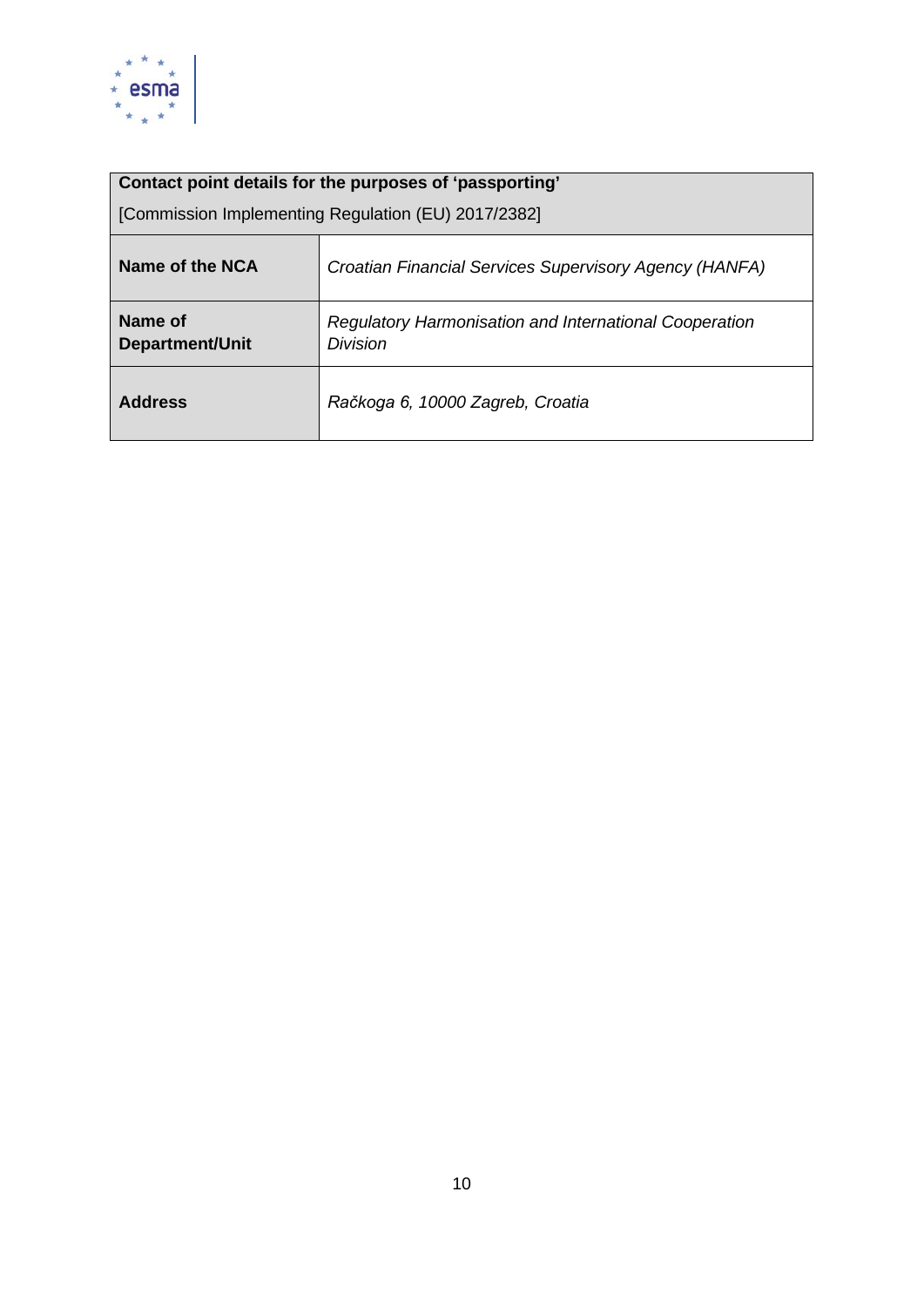

# <span id="page-10-0"></span>**Cyprus**

#### **Contact point details for the purposes of 'cooperation and exchange of information between national competent authorities'**

[Commission Implementing Regulation (EU) 2017/980]

| Name of the NCA                   | Central Bank of Cyprus (Only for inquiries on information<br>related to credit institutions) |
|-----------------------------------|----------------------------------------------------------------------------------------------|
| Name of<br><b>Department/Unit</b> | <b>Supervision Division</b>                                                                  |
| <b>Address</b>                    | 80 Kennedy Avenue, Nicosia 1076, Cyprus                                                      |

#### **Contact point details for the purposes of 'cooperation and exchange of information between national competent authorities'**

[Commission Implementing Regulation (EU) 2017/980]

| Name of the NCA            | <b>Cyprus Securities and Exchange Commission</b>                      |
|----------------------------|-----------------------------------------------------------------------|
| Name of<br>Department/Unit | Department of Strategy, International Relations and<br>Communications |
| <b>Address</b>             | 19 Diagorou Street, 1097 Nicosia, Cyprus                              |

### **Contact point details for the purposes of 'consultation of other competent authorities prior to authorisation'**

| Name of the NCA                   | Central Bank of Cyprus (Only for inquiries on information<br>related to credit institutions) |
|-----------------------------------|----------------------------------------------------------------------------------------------|
| Name of<br><b>Department/Unit</b> | <b>Supervision Division</b>                                                                  |
| <b>Address</b>                    | 80 Kennedy Avenue, Nicosia 1076, Cyprus                                                      |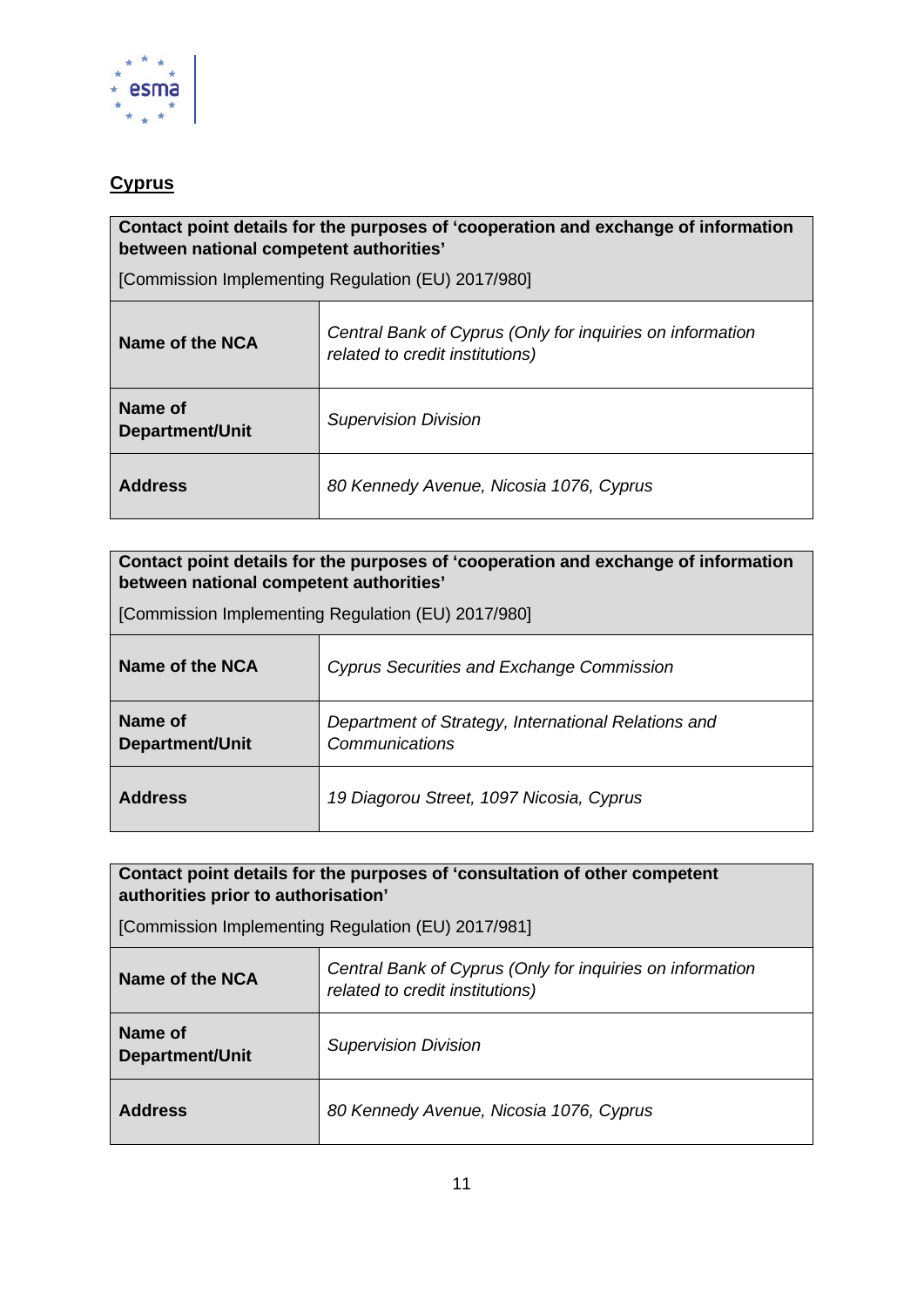

| Contact point details for the purposes of 'consultation of other competent<br>authorities prior to authorisation' |                                                                       |
|-------------------------------------------------------------------------------------------------------------------|-----------------------------------------------------------------------|
| [Commission Implementing Regulation (EU) 2017/981]                                                                |                                                                       |
| Name of the NCA                                                                                                   | Cyprus Securities and Exchange Commission                             |
| Name of<br><b>Department/Unit</b>                                                                                 | Department of Strategy, International Relations and<br>Communications |
| <b>Address</b>                                                                                                    | 19 Diagorou Street, 1097 Nicosia, Cyprus                              |

**Contact point details for the purposes of 'consultation process between relevant competent authorities in relation to the notification of a proposed acquisition of a qualifying holding in an investment firm'** 

[Commission Implementing Regulation (EU) 2017/1944]

| Name of the NCA                   | Central Bank of Cyprus (Only for inquiries on information<br>related to credit institutions) |
|-----------------------------------|----------------------------------------------------------------------------------------------|
| Name of<br><b>Department/Unit</b> | <b>Supervision Division</b>                                                                  |
| <b>Address</b>                    | 80 Kennedy Avenue, Nicosia 1076, Cyprus                                                      |

**Contact point details for the purposes of 'consultation process between relevant competent authorities in relation to the notification of a proposed acquisition of a qualifying holding in an investment firm'** 

| Name of the NCA                   | <b>Cyprus Securities and Exchange Commission</b>                      |
|-----------------------------------|-----------------------------------------------------------------------|
| Name of<br><b>Department/Unit</b> | Department of Strategy, International Relations and<br>Communications |
| <b>Address</b>                    | 19 Diagorou Street, 1097 Nicosia, Cyprus                              |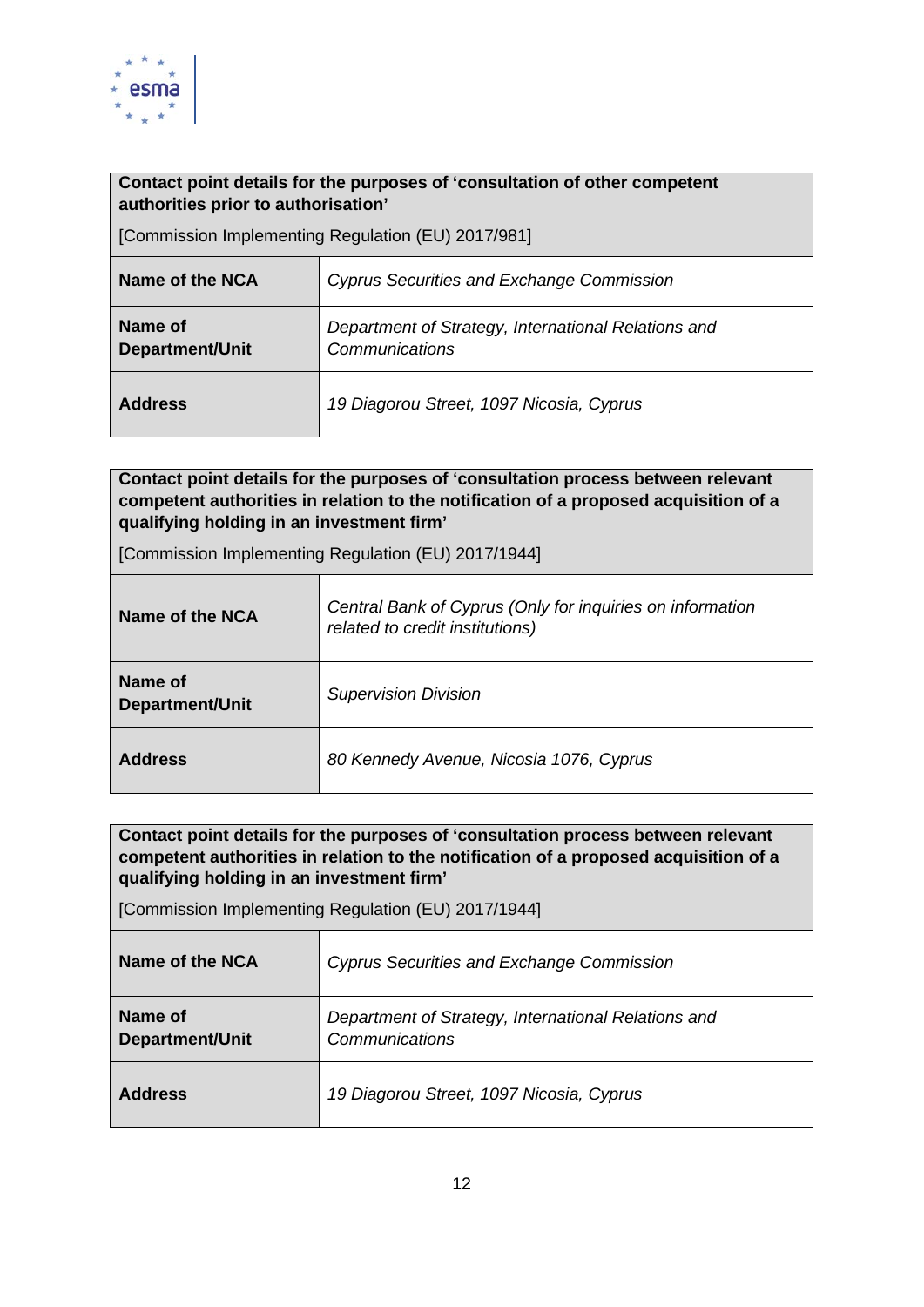

| Name of the NCA            | Central Bank of Cyprus (Only for inquiries on information<br>related to credit institutions) |
|----------------------------|----------------------------------------------------------------------------------------------|
| Name of<br>Department/Unit | <b>Supervision Division</b>                                                                  |
| <b>Address</b>             | 80 Kennedy Avenue, Nicosia 1076, Cyprus                                                      |

| Contact point details for the purposes of 'passporting' |                                           |
|---------------------------------------------------------|-------------------------------------------|
| [Commission Implementing Regulation (EU) 2017/2382]     |                                           |
| Name of the NCA                                         | Cyprus Securities and Exchange Commission |
| Name of<br><b>Department/Unit</b>                       | <b>Authorisations Department</b>          |
| <b>Address</b>                                          | 27 Diagorou Street, 1097 Nicosia, Cyprus  |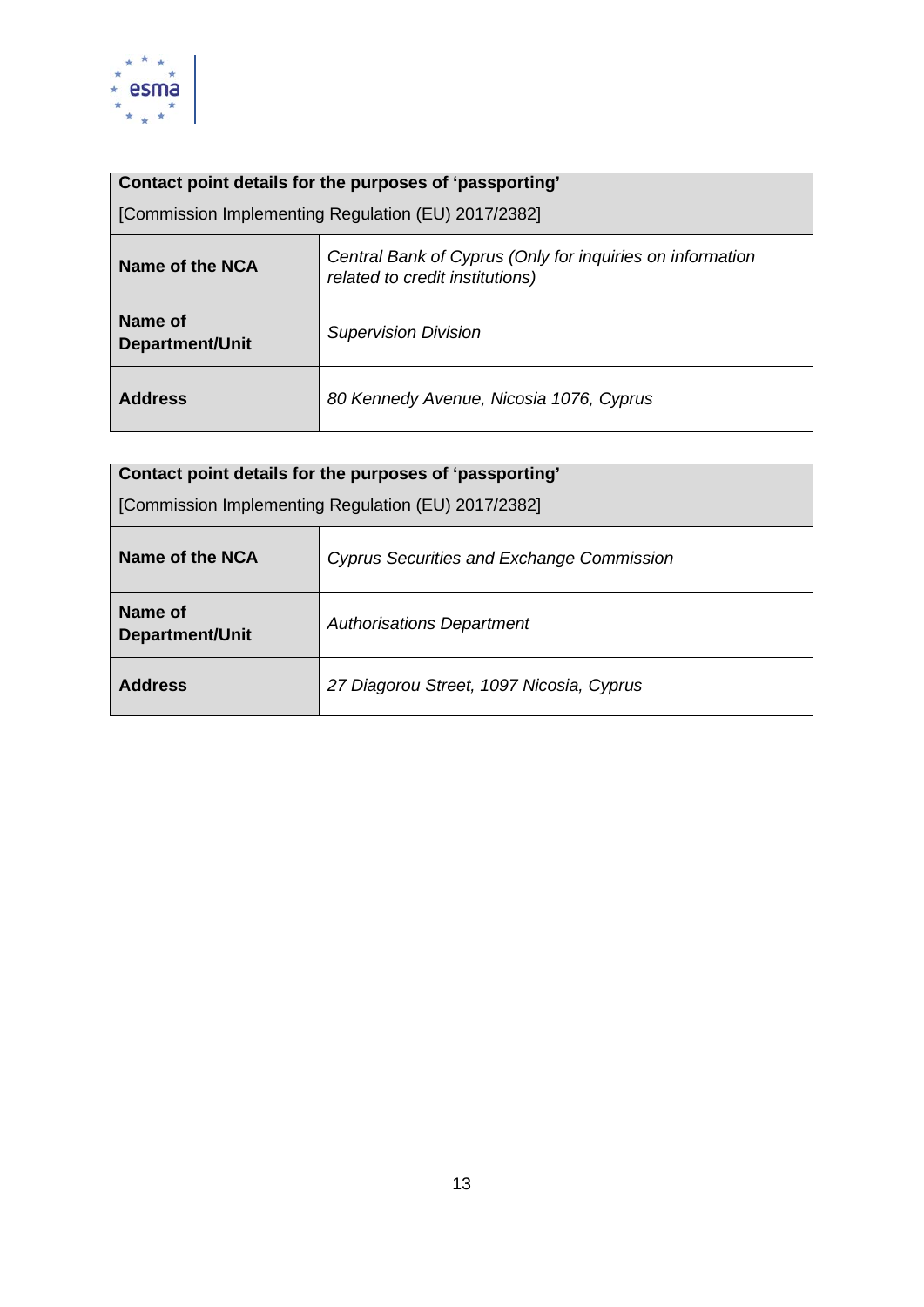

# <span id="page-13-0"></span>**Czech Republic**

#### **Contact point details for the purposes of 'cooperation and exchange of information between national competent authorities'**

[Commission Implementing Regulation (EU) 2017/980]

| Name of the NCA            | Czech National Bank                                                                                                                               |
|----------------------------|---------------------------------------------------------------------------------------------------------------------------------------------------|
| Name of<br>Department/Unit | <b>Financial Market Regulation and International Cooperation</b><br>Department - International Cooperation on Financial Market<br><b>Division</b> |
| <b>Address</b>             | Na Příkopě 28, 115 03 Praha 1, Czech Republic                                                                                                     |

#### **Contact point details for the purposes of 'consultation of other competent authorities prior to authorisation'**

[Commission Implementing Regulation (EU) 2017/981]

| Name of the NCA            | Czech National Bank                                                   |
|----------------------------|-----------------------------------------------------------------------|
| Name of<br>Department/Unit | Licensing and Enforcement Department - Enforcement<br><b>Division</b> |
| <b>Address</b>             | Na Příkopě 28, 115 03 Praha 1, Czech Republic                         |

**Contact point details for the purposes of 'consultation process between relevant competent authorities in relation to the notification of a proposed acquisition of a qualifying holding in an investment firm'** 

| Name of the NCA                   | <b>Czech National Bank</b>                                            |
|-----------------------------------|-----------------------------------------------------------------------|
| Name of<br><b>Department/Unit</b> | Licensing and Enforcement Department - Enforcement<br><b>Division</b> |
| <b>Address</b>                    | Na Příkopě 28, 115 03 Praha 1, Czech Republic                         |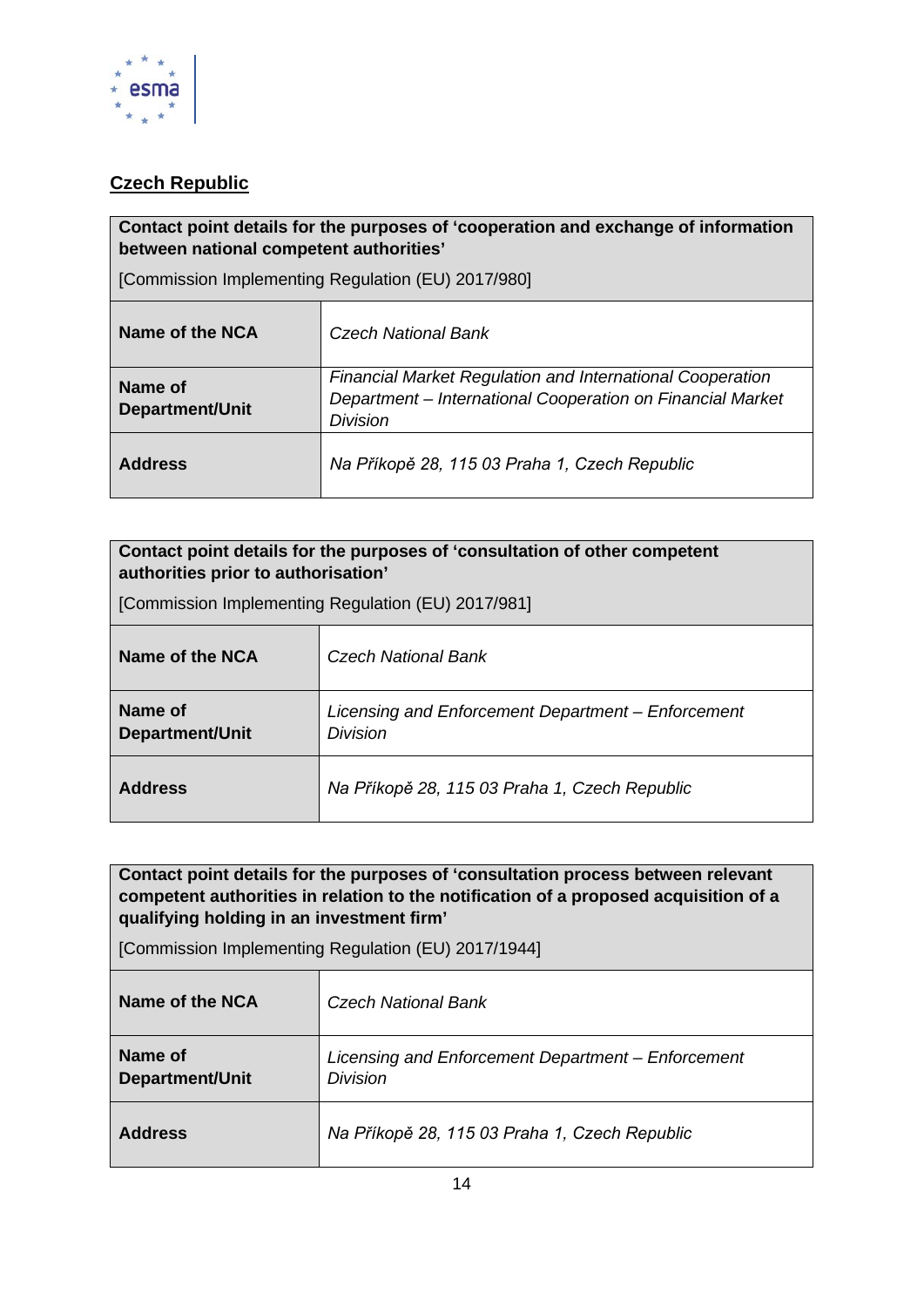

| Contact point details for the purposes of 'passporting' |                                                           |
|---------------------------------------------------------|-----------------------------------------------------------|
| [Commission Implementing Regulation (EU) 2017/2382]     |                                                           |
| Name of the NCA                                         | Czech National Bank                                       |
| Name of<br><b>Department/Unit</b>                       | Licensing and Enforcement Department – Licensing Division |
| <b>Address</b>                                          | Na Příkopě 28, 115 03 Praha 1, Czech Republic             |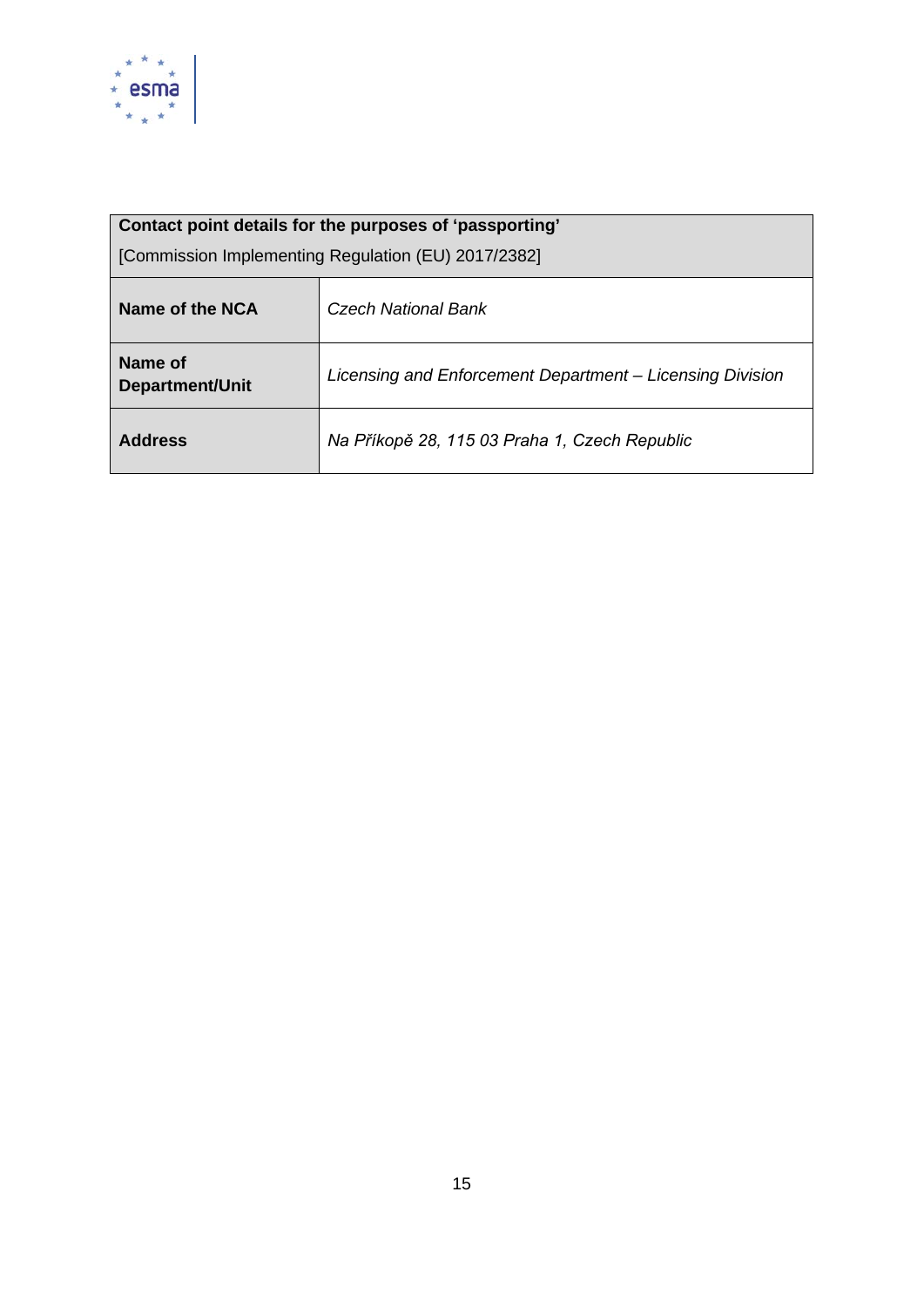

# <span id="page-15-0"></span>**Denmark**

#### **Contact point details for the purposes of 'cooperation and exchange of information between national competent authorities'**

[Commission Implementing Regulation (EU) 2017/980]

| Name of the NCA                   | Danish Financial Supervisory Authority (the Danish FSA) |
|-----------------------------------|---------------------------------------------------------|
| Name of<br><b>Department/Unit</b> | Department of Investor Protection                       |
| <b>Address</b>                    | Aarhusgade 110<br>2100 Copenhagen                       |

| Contact point details for the purposes of 'consultation of other competent<br>authorities prior to authorisation' |                                                         |
|-------------------------------------------------------------------------------------------------------------------|---------------------------------------------------------|
| [Commission Implementing Regulation (EU) 2017/981]                                                                |                                                         |
| Name of the NCA                                                                                                   | Danish Financial Supervisory Authority (the Danish FSA) |
| Name of<br><b>Department/Unit</b>                                                                                 | Department of Investor Protection                       |
| <b>Address</b>                                                                                                    | Aarhusgade 110<br>2100 Copenhagen                       |

**Contact point details for the purposes of 'consultation process between relevant competent authorities in relation to the notification of a proposed acquisition of a qualifying holding in an investment firm'** 

| Name of the NCA                   | Danish Financial Supervisory Authority (the Danish FSA) |
|-----------------------------------|---------------------------------------------------------|
| Name of<br><b>Department/Unit</b> | Department of Investor Protection                       |
| <b>Address</b>                    | Aarhusgade 110<br>2100 Copenhagen                       |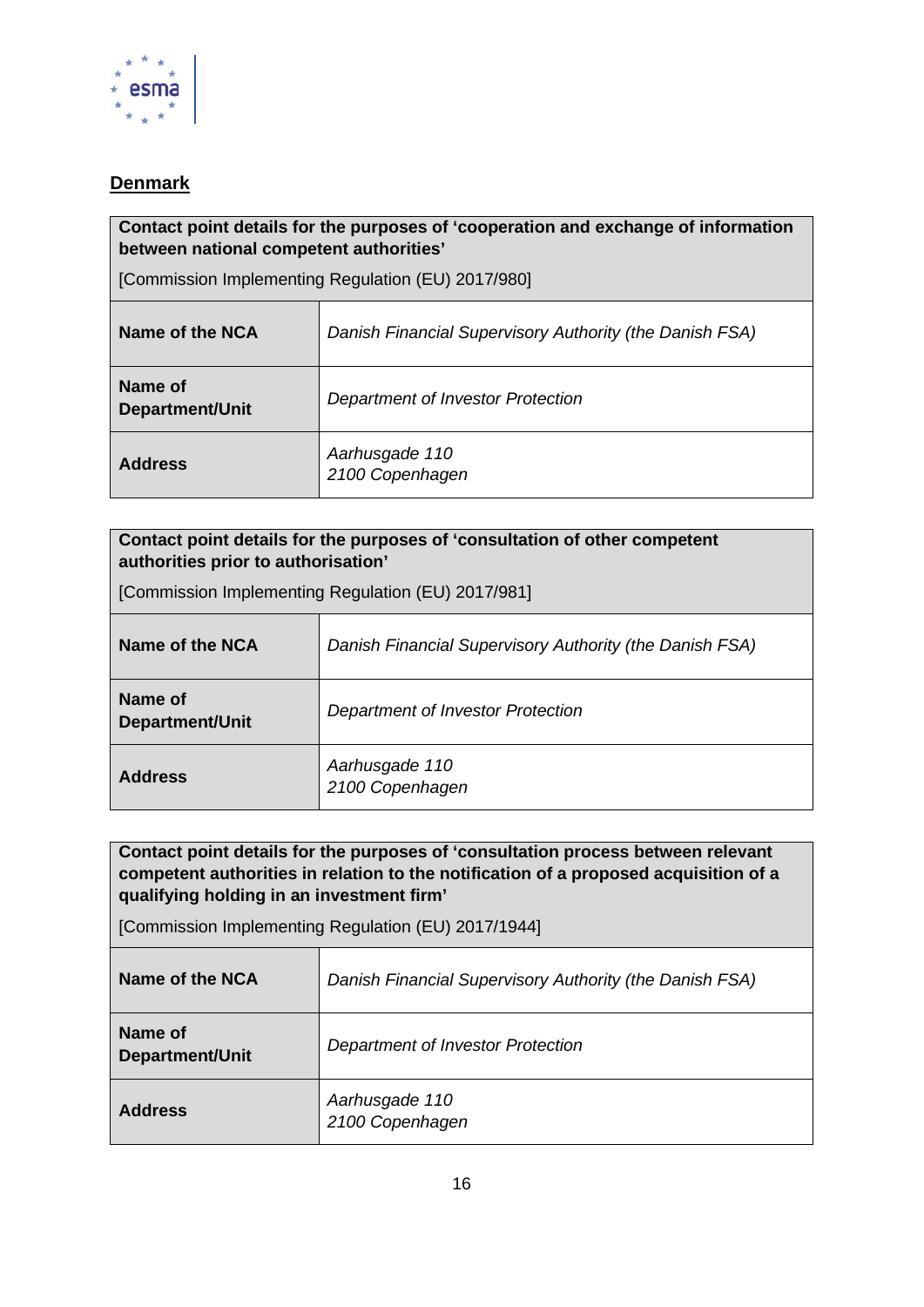

| Contact point details for the purposes of 'passporting' |                                                         |
|---------------------------------------------------------|---------------------------------------------------------|
| [Commission Implementing Regulation (EU) 2017/2382]     |                                                         |
| Name of the NCA                                         | Danish Financial Supervisory Authority (the Danish FSA) |
| Name of<br><b>Department/Unit</b>                       | Department of Investor Protection                       |
| <b>Address</b>                                          | Aarhusgade 110<br>2100 Copenhagen                       |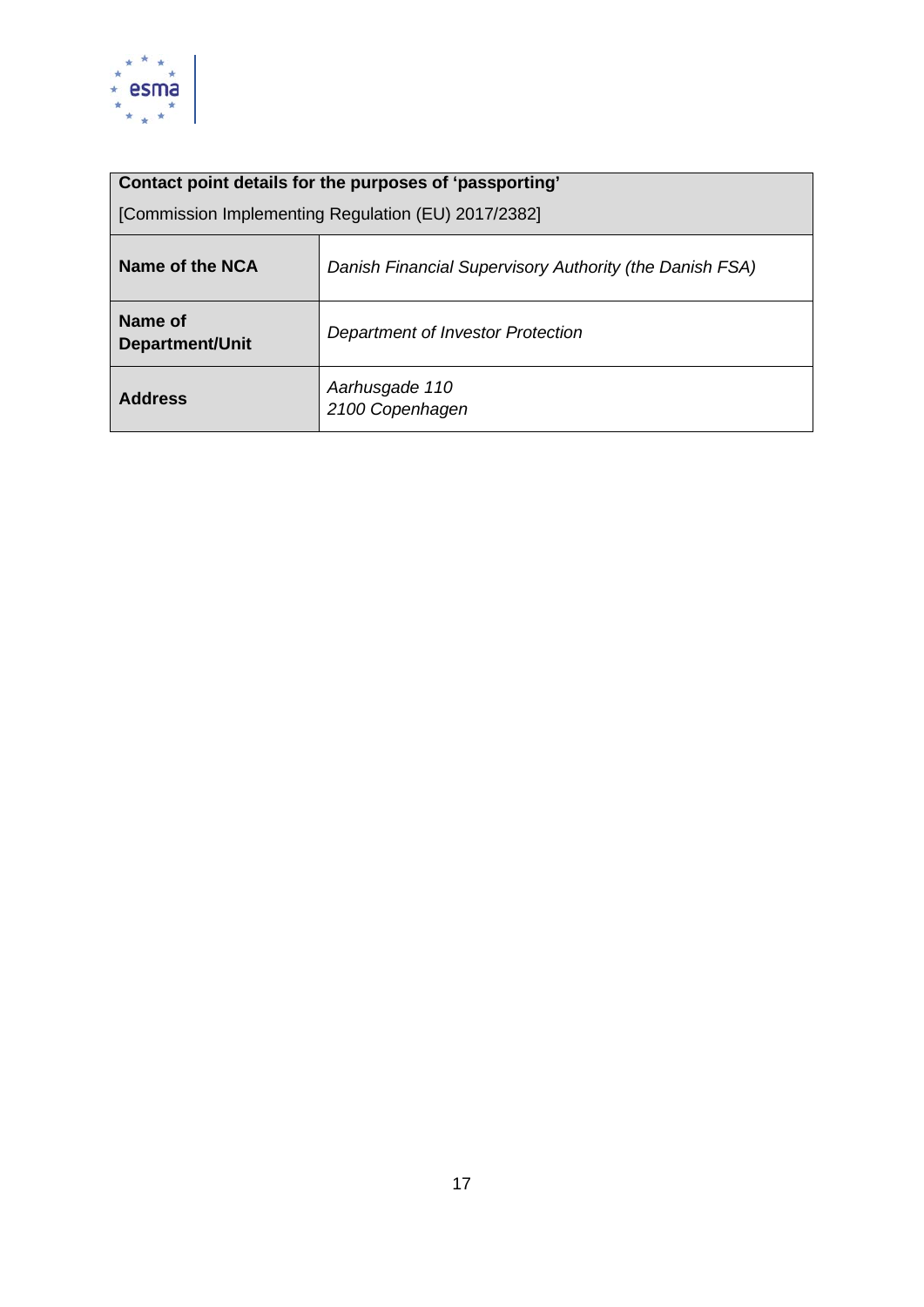

# <span id="page-17-0"></span>**Estonia**

#### **Contact point details for the purposes of 'cooperation and exchange of information between national competent authorities'**

[Commission Implementing Regulation (EU) 2017/980]

| Name of the NCA            | Finantsinspektsioon                       |
|----------------------------|-------------------------------------------|
| Name of<br>Department/Unit | <b>Administrative Services Department</b> |
| <b>Address</b>             | Sakala 4, Tallinn, 15030, Estonia         |

| Contact point details for the purposes of 'consultation of other competent<br>authorities prior to authorisation' |                                                                        |
|-------------------------------------------------------------------------------------------------------------------|------------------------------------------------------------------------|
| [Commission Implementing Regulation (EU) 2017/981]                                                                |                                                                        |
| Name of the NCA                                                                                                   | Finantsinspektsioon                                                    |
| Name of<br>Department/Unit                                                                                        | Administrative Services Department;<br>Corporate Governance Department |
| <b>Address</b>                                                                                                    | Sakala 4, Tallinn, 15030, Estonia                                      |

**Contact point details for the purposes of 'consultation process between relevant competent authorities in relation to the notification of a proposed acquisition of a qualifying holding in an investment firm'** 

| Name of the NCA            | Finantsinspektsioon               |
|----------------------------|-----------------------------------|
| Name of<br>Department/Unit | Corporate Governance Department   |
| <b>Address</b>             | Sakala 4, Tallinn, 15030, Estonia |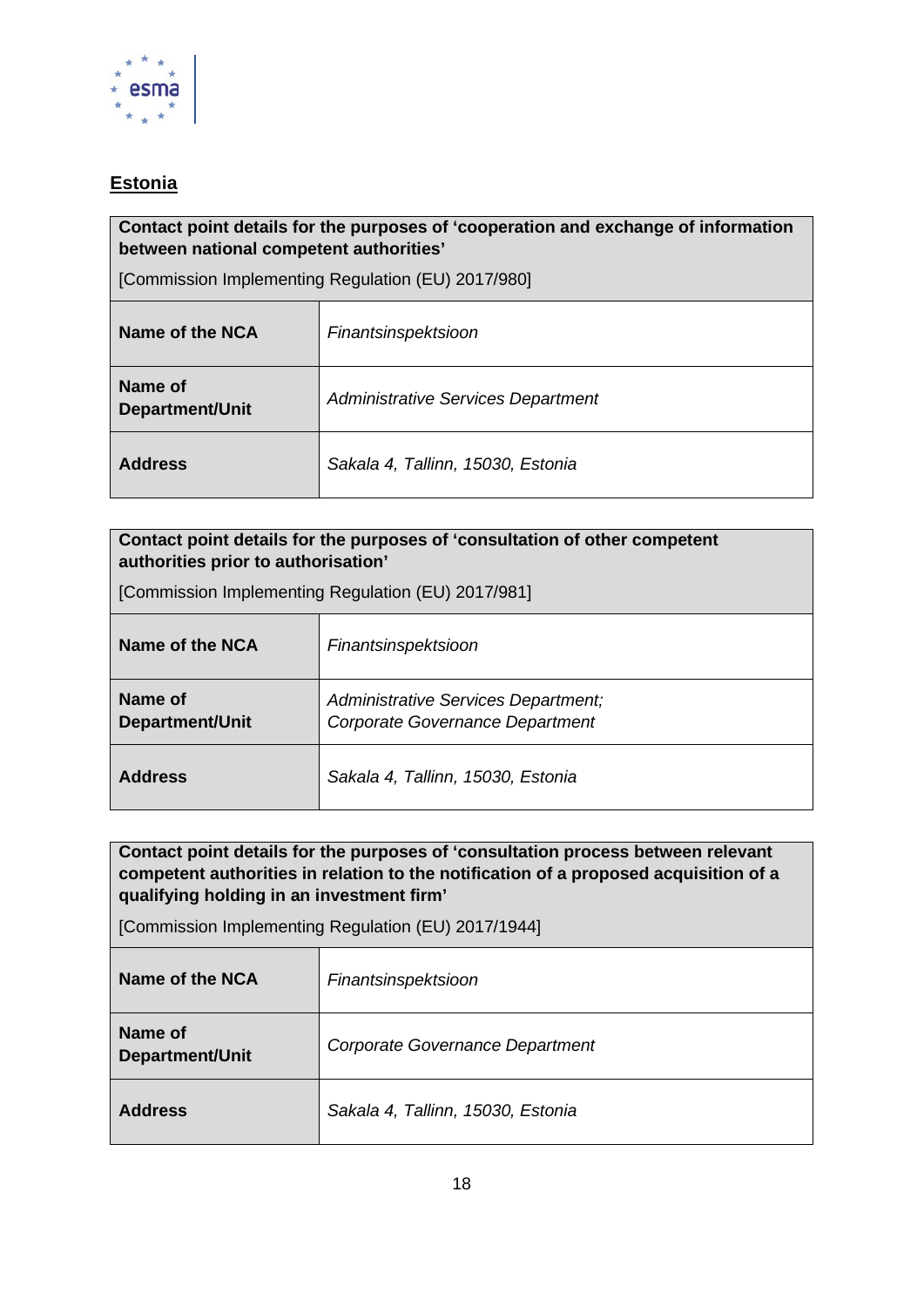

| Contact point details for the purposes of 'passporting' |                                                  |
|---------------------------------------------------------|--------------------------------------------------|
| [Commission Implementing Regulation (EU) 2017/2382]     |                                                  |
| Name of the NCA                                         | Finantsinspektsioon                              |
| Name of<br><b>Department/Unit</b>                       | <b>Financial Services Supervision Department</b> |
| <b>Address</b>                                          | Sakala 4, Tallinn, 15030, Estonia                |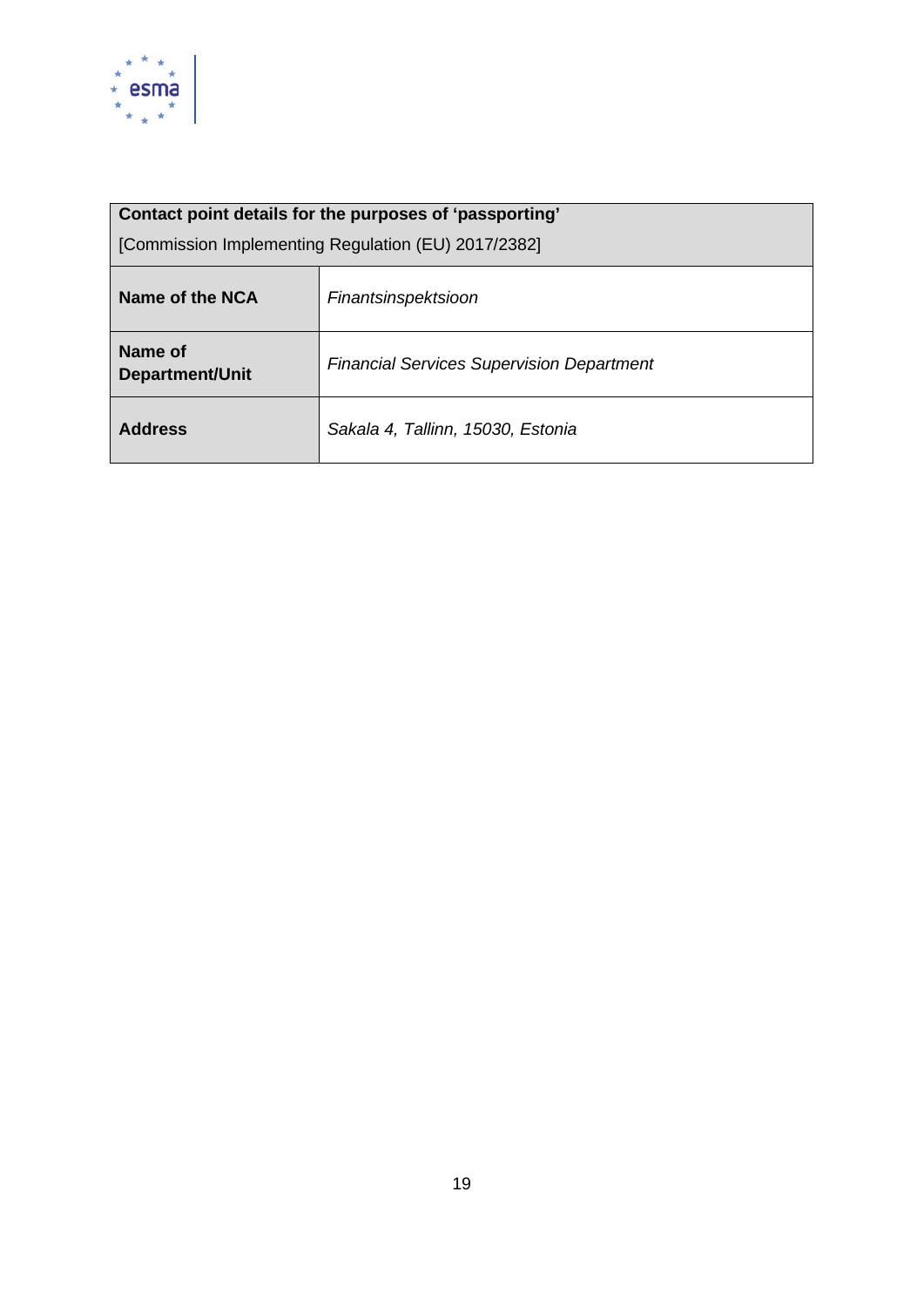

# <span id="page-19-0"></span>**Finland**

#### **Contact point details for the purposes of 'cooperation and exchange of information between national competent authorities'**

[Commission Implementing Regulation (EU) 2017/980]

| Name of the NCA                   | Finanssivalvonta (FIN-FSA)                                 |
|-----------------------------------|------------------------------------------------------------|
| Name of<br><b>Department/Unit</b> | <b>Capital Markets Supervision</b>                         |
| <b>Address</b>                    | Snellmaninkatu 6, P.O. Box 103, FI-00101 Helsinki, Finland |

| Contact point details for the purposes of 'consultation of other competent<br>authorities prior to authorisation' |                                                              |
|-------------------------------------------------------------------------------------------------------------------|--------------------------------------------------------------|
| [Commission Implementing Regulation (EU) 2017/981]                                                                |                                                              |
| Name of the NCA                                                                                                   | Finanssivalvonta (FIN-FSA)                                   |
| Name of<br><b>Department/Unit</b>                                                                                 | Capital Markets Supervision/Investment Products and Services |
| <b>Address</b>                                                                                                    | Snellmaninkatu 6, P.O. Box 103, FI-00101 Helsinki, Finland   |

**Contact point details for the purposes of 'consultation process between relevant competent authorities in relation to the notification of a proposed acquisition of a qualifying holding in an investment firm'** 

| Name of the NCA            | Finanssivalvonta (FIN-FSA)                                   |
|----------------------------|--------------------------------------------------------------|
| Name of<br>Department/Unit | Capital Markets Supervision/Investment Products and Services |
| <b>Address</b>             | Snellmaninkatu 6, P.O. Box 103, FI-00101 Helsinki, Finland   |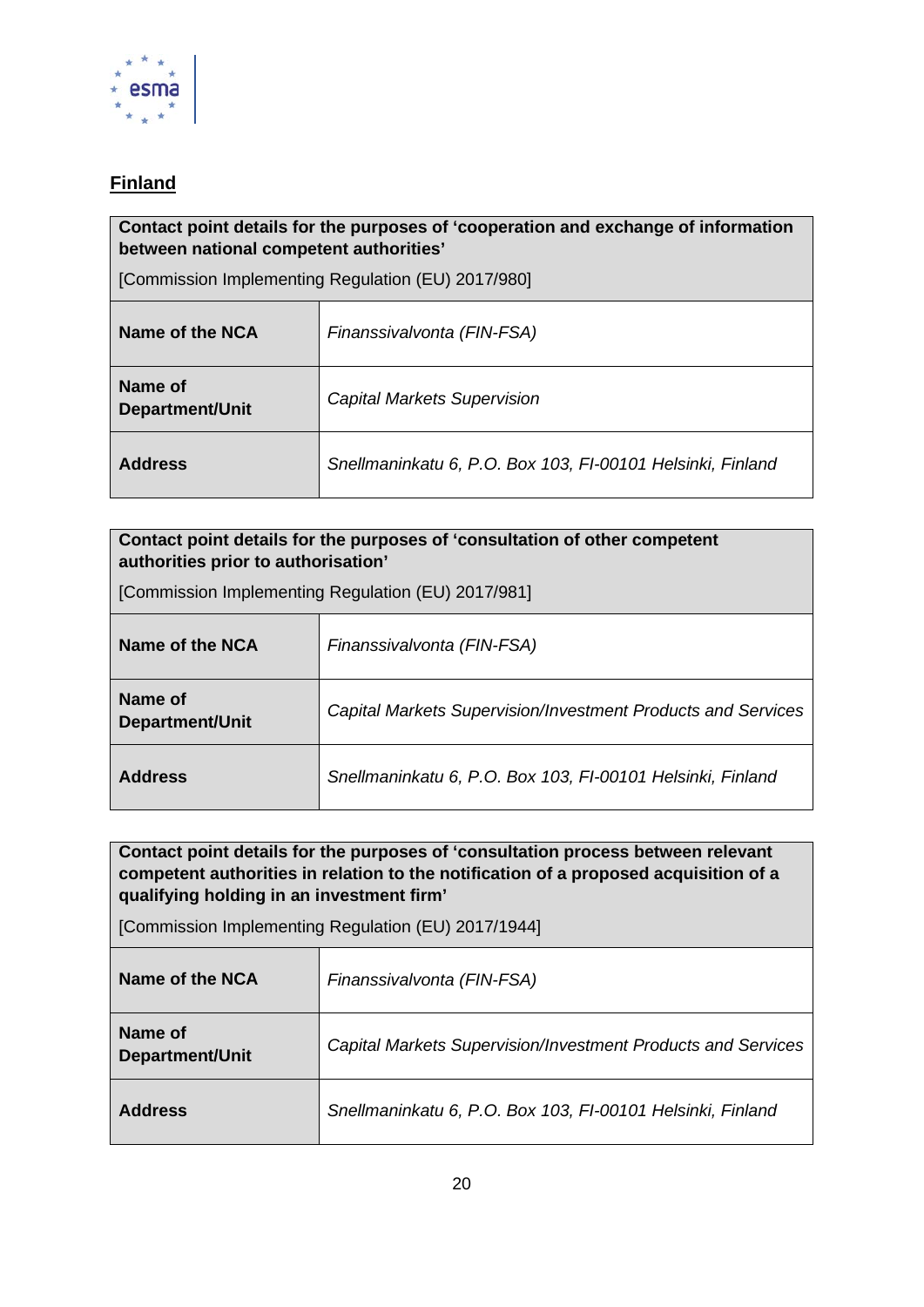

| Contact point details for the purposes of 'passporting' |                                                              |
|---------------------------------------------------------|--------------------------------------------------------------|
| [Commission Implementing Regulation (EU) 2017/2382]     |                                                              |
| Name of the NCA                                         | Finanssivalvonta (FIN-FSA)                                   |
| Name of<br><b>Department/Unit</b>                       | Capital Markets Supervision/Investment Products and Services |
| <b>Address</b>                                          | Snellmaninkatu 6, P.O. Box 103, FI-00101 Helsinki, Finland   |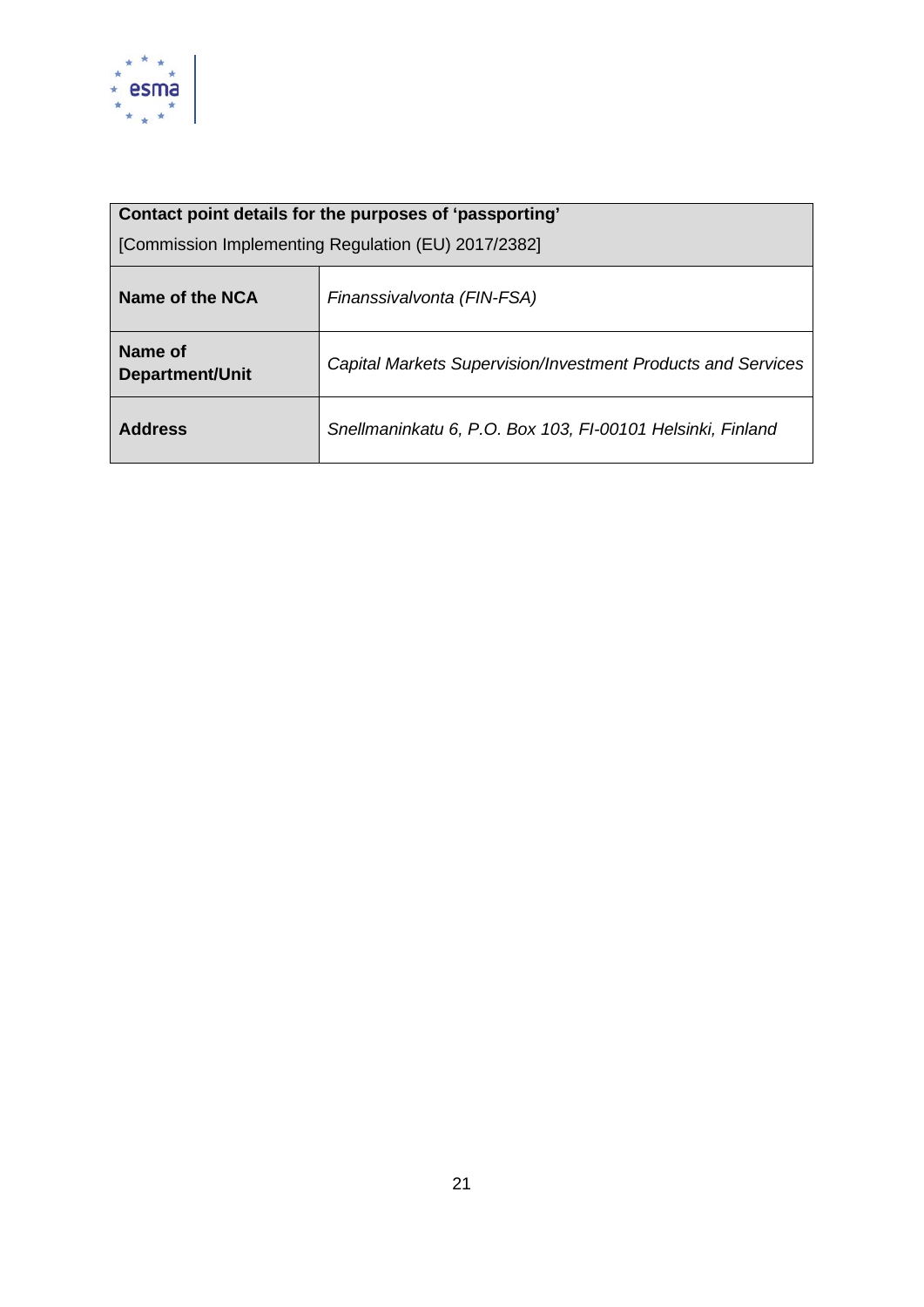

### <span id="page-21-0"></span>**France**

#### **Contact point details for the purposes of 'cooperation and exchange of information between national competent authorities'**

[Commission Implementing Regulation (EU) 2017/980]

| Name of the NCA            | Autorité des Marchés Financiers                                                 |
|----------------------------|---------------------------------------------------------------------------------|
| Name of<br>Department/Unit | International Cooperation Unit, Investigation and Inspection<br><b>Division</b> |
| <b>Address</b>             | 17, place de la Bourse 75082 Paris cedex 2, France                              |

| Contact point details for the purposes of 'consultation of other competent<br>authorities prior to authorisation' |                                                  |
|-------------------------------------------------------------------------------------------------------------------|--------------------------------------------------|
| [Commission Implementing Regulation (EU) 2017/981]                                                                |                                                  |
| Name of the NCA                                                                                                   | Autorité de Contrôle Prudentiel et de Résolution |
| Name of<br><b>Department/Unit</b>                                                                                 |                                                  |
| <b>Address</b>                                                                                                    |                                                  |

**Contact point details for the purposes of 'consultation process between relevant competent authorities in relation to the notification of a proposed acquisition of a qualifying holding in an investment firm'** 

| Name of the NCA                   | Autorité de Contrôle Prudentiel et de Résolution |
|-----------------------------------|--------------------------------------------------|
| Name of<br><b>Department/Unit</b> | -                                                |
| <b>Address</b>                    | -                                                |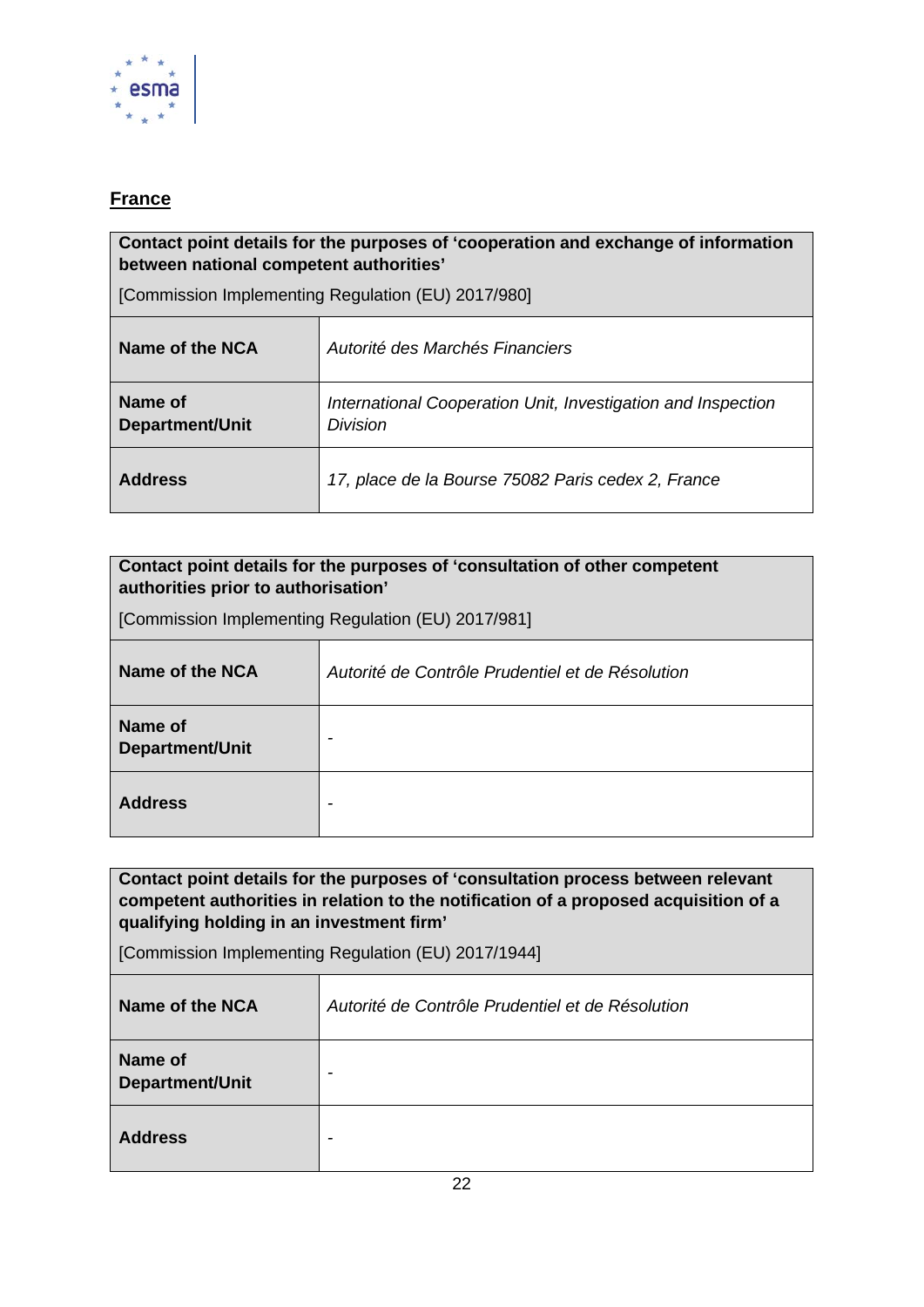

| Name of the NCA            | Autorité de Contrôle Prudentiel et de Résolution |
|----------------------------|--------------------------------------------------|
| Name of<br>Department/Unit | -                                                |
| <b>Address</b>             | $\overline{\phantom{0}}$                         |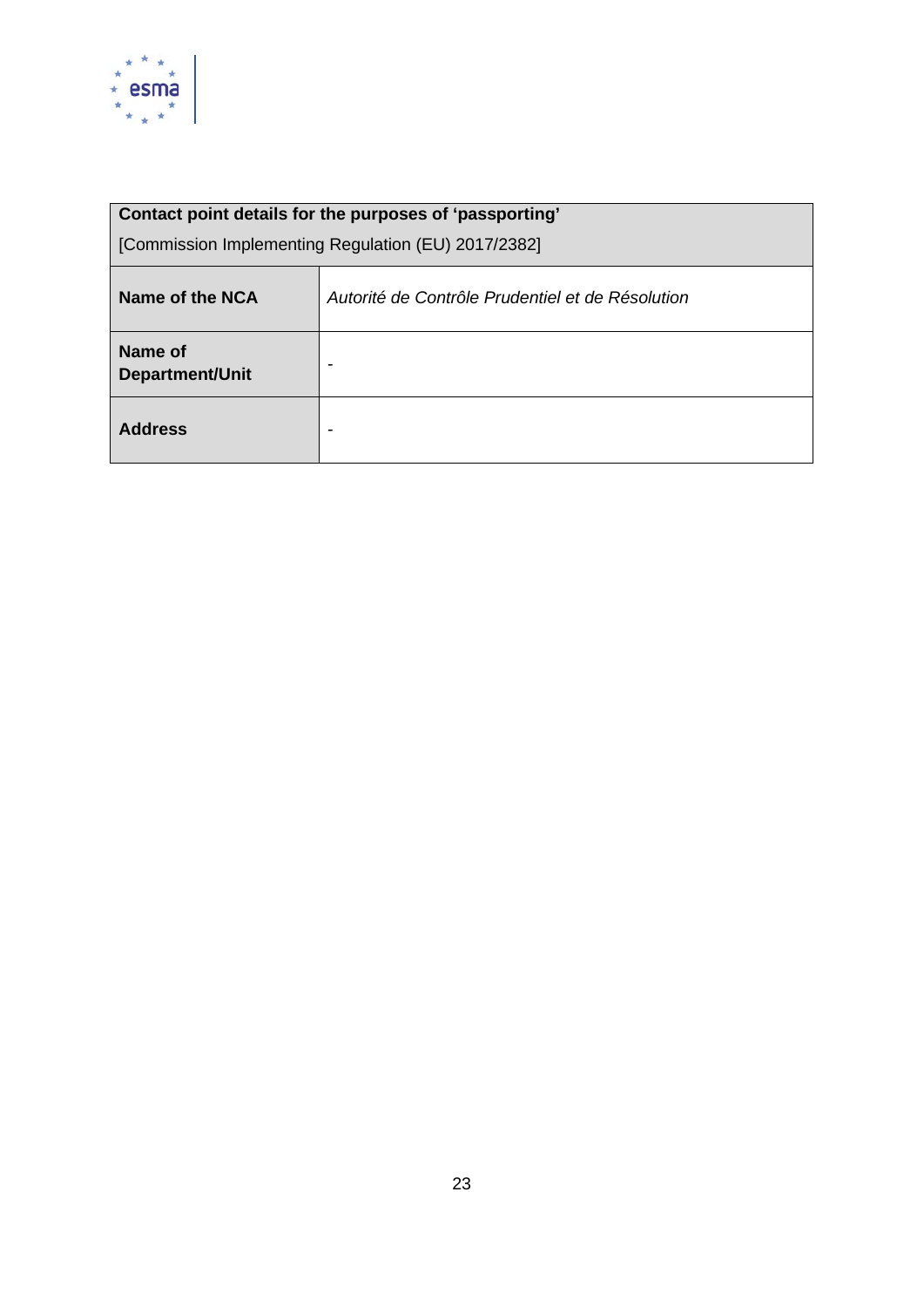

#### <span id="page-23-0"></span>**Germany**

#### **Contact point details for the purposes of 'cooperation and exchange of information between national competent authorities'**

[Commission Implementing Regulation (EU) 2017/980]

| Name of the NCA                   | Bundesanstalt für Finanzdienstleistungsaufsicht<br>(Federal Financial Supervisory Authority) |
|-----------------------------------|----------------------------------------------------------------------------------------------|
| Name of<br><b>Department/Unit</b> | Division WA 44                                                                               |
| <b>Address</b>                    | Marie-Curie-Strasse 24-28<br>60439 Frankfurt am Main<br>Germany                              |

#### **Contact point details for the purposes of 'consultation of other competent authorities prior to authorisation'**

[Commission Implementing Regulation (EU) 2017/981]

| Name of the NCA                   | Bundesanstalt für Finanzdienstleistungsaufsicht<br>(Federal Financial Supervisory Authority) |
|-----------------------------------|----------------------------------------------------------------------------------------------|
| Name of<br><b>Department/Unit</b> | Division WA 44                                                                               |
| <b>Address</b>                    | Marie-Curie-Strasse 24-28<br>60439 Frankfurt am Main<br>Germany                              |

#### **Contact point details for the purposes of 'consultation process between relevant competent authorities in relation to the notification of a proposed acquisition of a qualifying holding in an investment firm'**

| Name of the NCA            | Bundesanstalt für Finanzdienstleistungsaufsicht<br>(Federal Financial Supervisory Authority) |
|----------------------------|----------------------------------------------------------------------------------------------|
| Name of<br>Department/Unit | Division WA 44                                                                               |
| <b>Address</b>             | Marie-Curie-Strasse 24-28<br>60439 Frankfurt am Main<br>Germany                              |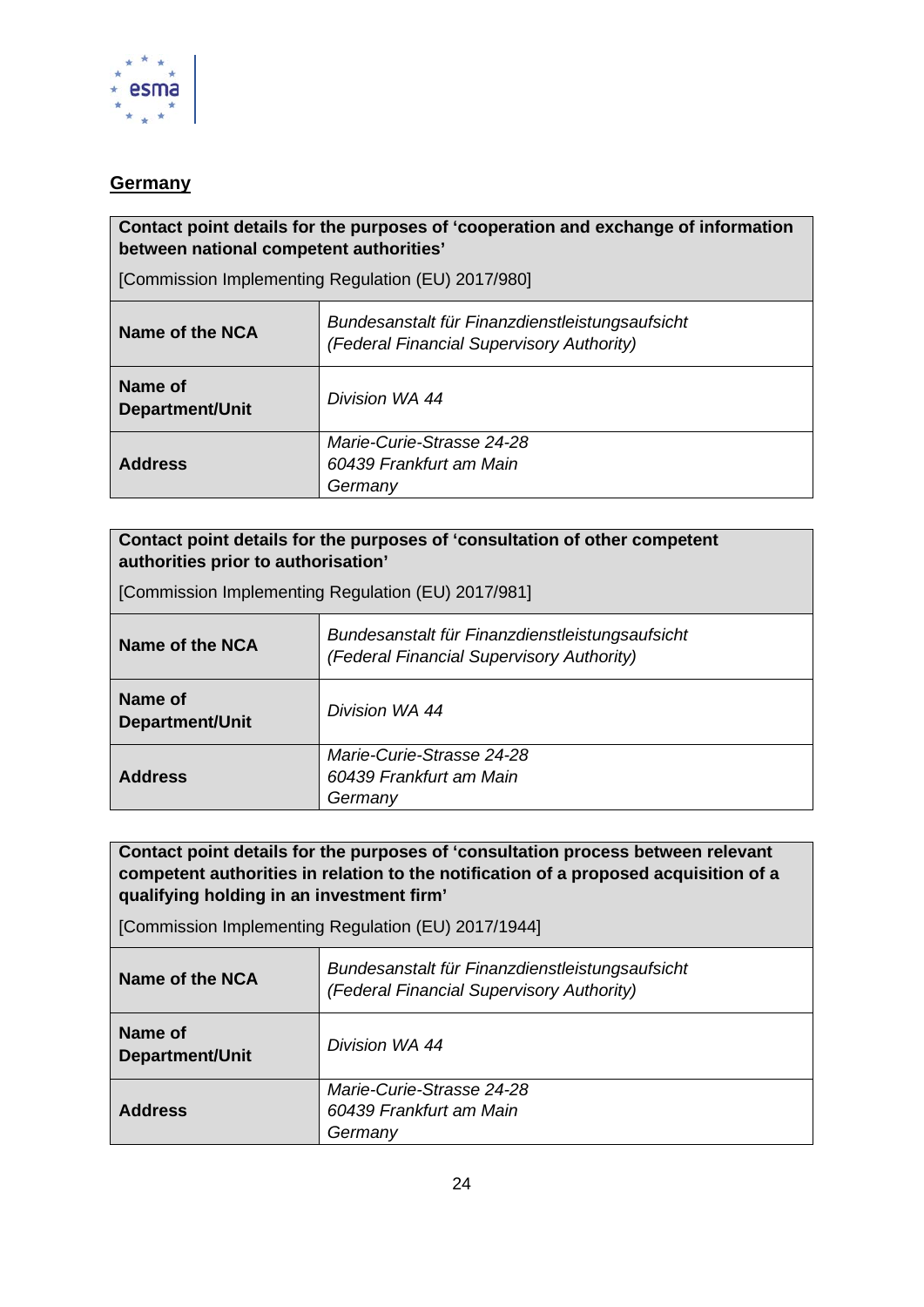

| Contact point details for the purposes of 'passporting' |                                                                                              |
|---------------------------------------------------------|----------------------------------------------------------------------------------------------|
| [Commission Implementing Regulation (EU) 2017/2382]     |                                                                                              |
| Name of the NCA                                         | Bundesanstalt für Finanzdienstleistungsaufsicht<br>(Federal Financial Supervisory Authority) |
| Name of<br>Department/Unit                              | Division WA 44                                                                               |
| <b>Address</b>                                          | Marie-Curie-Strasse 24-28<br>60439 Frankfurt am Main<br>Germany                              |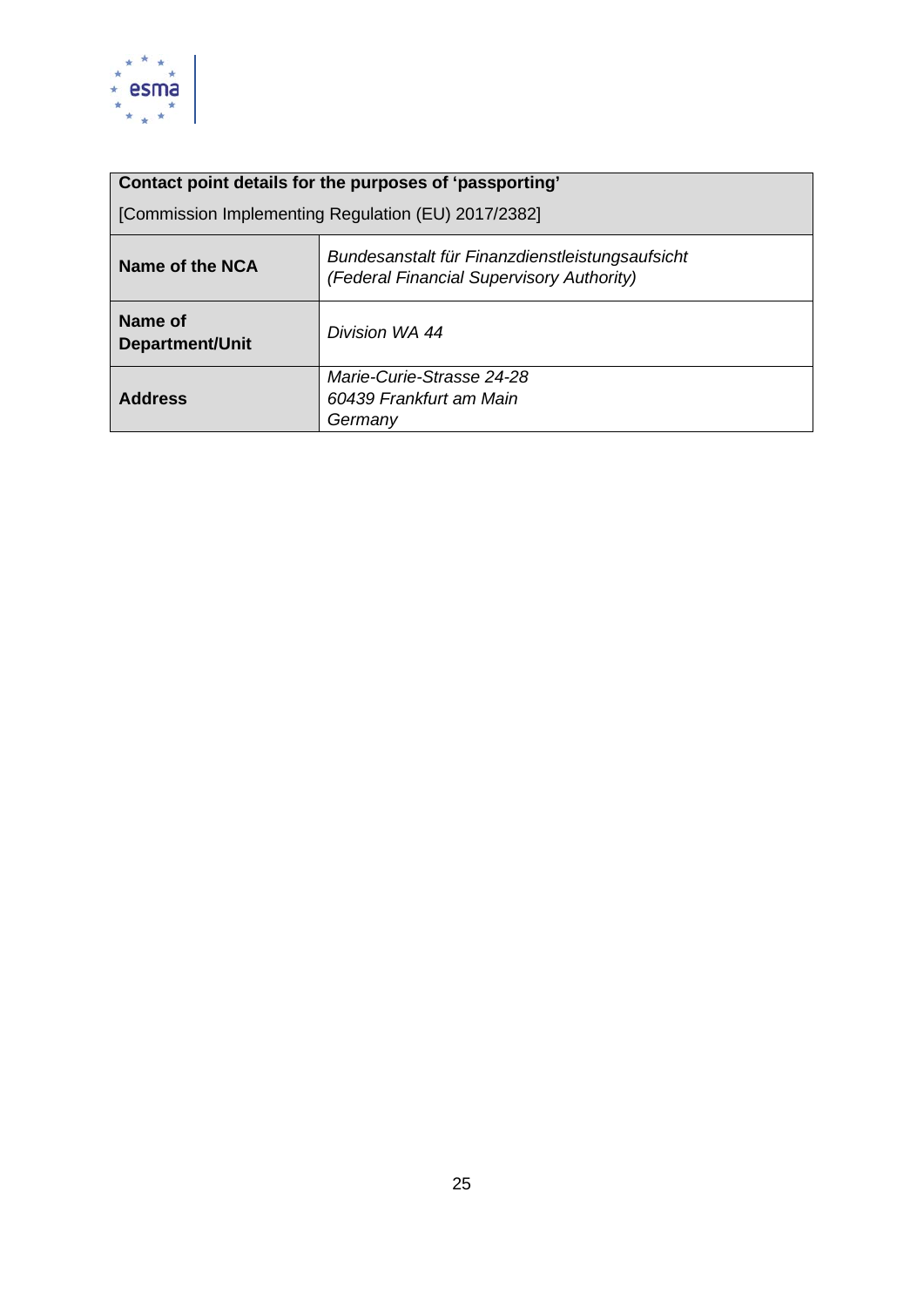

#### <span id="page-25-0"></span>**Greece**

#### **Contact point details for the purposes of 'cooperation and exchange of information between national competent authorities'**

[Commission Implementing Regulation (EU) 2017/980]

| Name of the NCA                   | Hellenic Capital Market Commission (HCMC)          |
|-----------------------------------|----------------------------------------------------|
| Name of<br><b>Department/Unit</b> | Directorate of International Relations             |
| <b>Address</b>                    | 1 Kolokotroni & Stadiou Str., 10562 Athens, Greece |

| Contact point details for the purposes of 'consultation of other competent<br>authorities prior to authorisation' |                                                    |
|-------------------------------------------------------------------------------------------------------------------|----------------------------------------------------|
| [Commission Implementing Regulation (EU) 2017/981]                                                                |                                                    |
| Name of the NCA                                                                                                   | Hellenic Capital Market Commission (HCMC)          |
| Name of<br><b>Department/Unit</b>                                                                                 | Directorate of International Relations             |
| <b>Address</b>                                                                                                    | 1 Kolokotroni & Stadiou Str., 10562 Athens, Greece |

**Contact point details for the purposes of 'consultation process between relevant competent authorities in relation to the notification of a proposed acquisition of a qualifying holding in an investment firm'** 

| Name of the NCA            | <b>Hellenic Capital Market Commission (HCMC)</b>   |
|----------------------------|----------------------------------------------------|
| Name of<br>Department/Unit | Directorate of International Relations             |
| <b>Address</b>             | 1 Kolokotroni & Stadiou Str., 10562 Athens, Greece |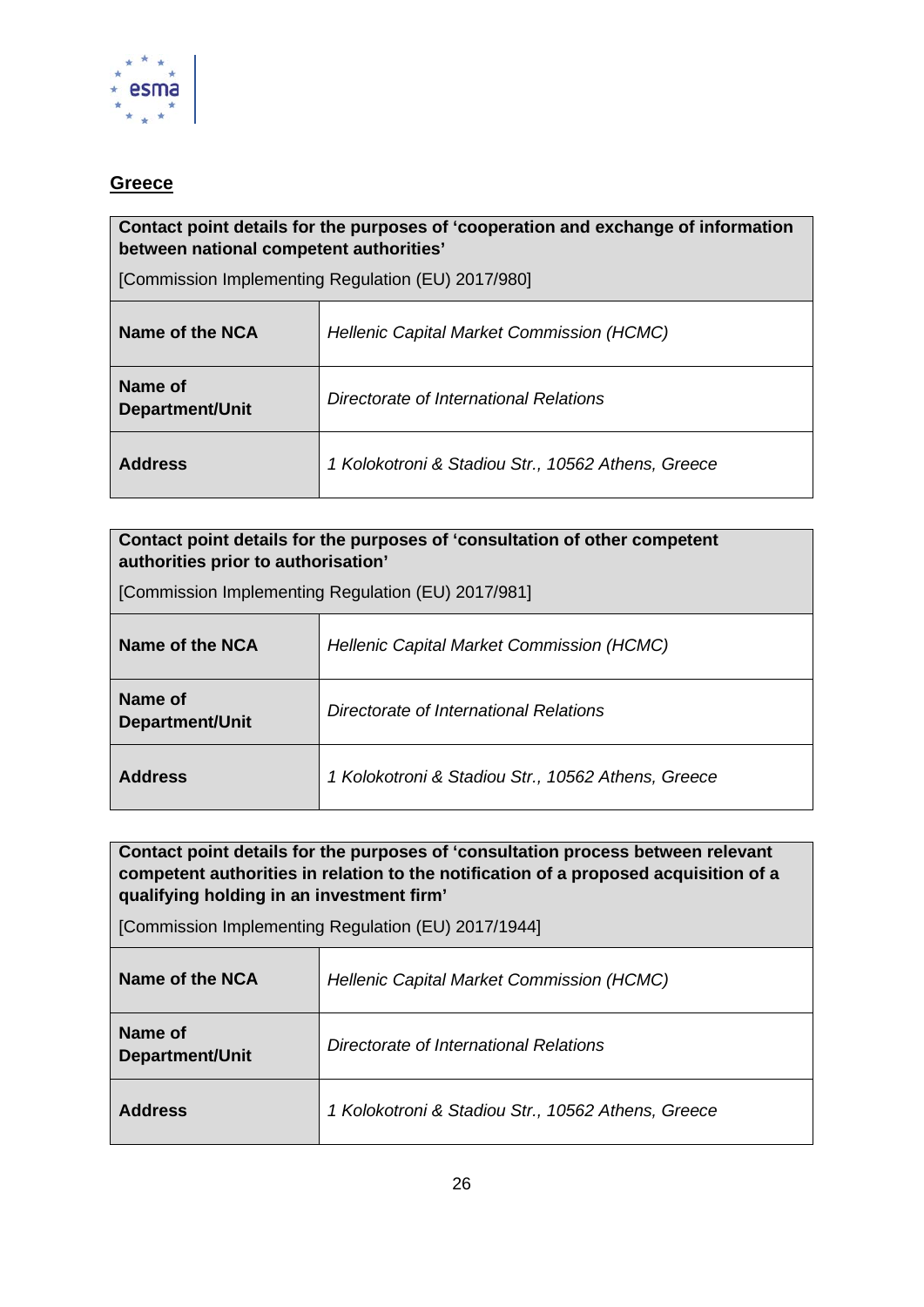

| Contact point details for the purposes of 'passporting' |                                                    |
|---------------------------------------------------------|----------------------------------------------------|
| [Commission Implementing Regulation (EU) 2017/2382]     |                                                    |
| Name of the NCA                                         | <b>Hellenic Capital Market Commission (HCMC)</b>   |
| Name of<br>Department/Unit                              | Directorate of International Relations             |
| <b>Address</b>                                          | 1 Kolokotroni & Stadiou Str., 10562 Athens, Greece |

| Contact point details for the purposes of 'passporting' regarding credit institutions |                                                                                                                                                       |
|---------------------------------------------------------------------------------------|-------------------------------------------------------------------------------------------------------------------------------------------------------|
| [Commission Implementing Regulation (EU) 2017/2382]                                   |                                                                                                                                                       |
| Name of the NCA                                                                       | <b>Bank of Greece</b><br>Bank of Greece is the competent authority in relation to the<br>passport notifications of credit institutions under MiFID II |
| Name of<br>Department/Unit                                                            | <b>Banking Supervision Department</b>                                                                                                                 |
| <b>Address</b>                                                                        | 21 E. Venizelos Avenue, GR 102 50, Athens, Greece                                                                                                     |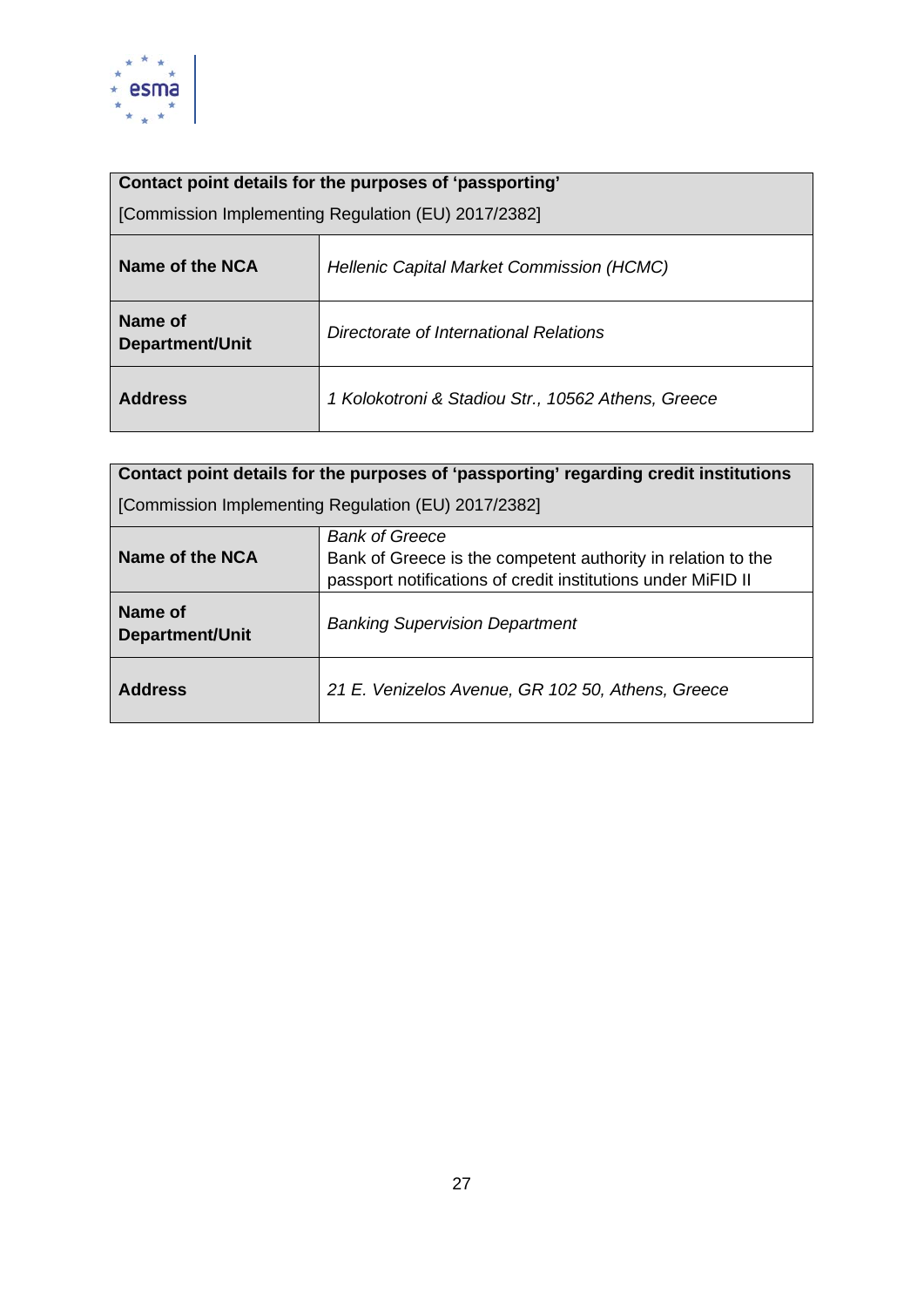

### <span id="page-27-0"></span>**Hungary**

#### **Contact point details for the purposes of 'cooperation and exchange of information between national competent authorities'**

[Commission Implementing Regulation (EU) 2017/980]

| Name of the NCA                   | Central Bank of Hungary (MNB)             |
|-----------------------------------|-------------------------------------------|
| Name of<br><b>Department/Unit</b> | Department of Capital Markets Supervision |
| <b>Address</b>                    | H-1013 Budapest, Krisztina krt. 39.       |

### **Contact point details for the purposes of 'consultation of other competent authorities prior to authorisation'**

[Commission Implementing Regulation (EU) 2017/981]

| Name of the NCA            | Central Bank of Hungary (MNB)                  |
|----------------------------|------------------------------------------------|
| Name of<br>Department/Unit | Money and Capital Markets Licensing Department |
| <b>Address</b>             | H-1013 Budapest, Krisztina krt. 39.            |

**Contact point details for the purposes of 'consultation process between relevant competent authorities in relation to the notification of a proposed acquisition of a qualifying holding in an investment firm'** 

| Name of the NCA            | Central Bank of Hungary (MNB)                  |
|----------------------------|------------------------------------------------|
| Name of<br>Department/Unit | Money and Capital Markets Licensing Department |
| <b>Address</b>             | H-1013 Budapest, Krisztina krt. 39.            |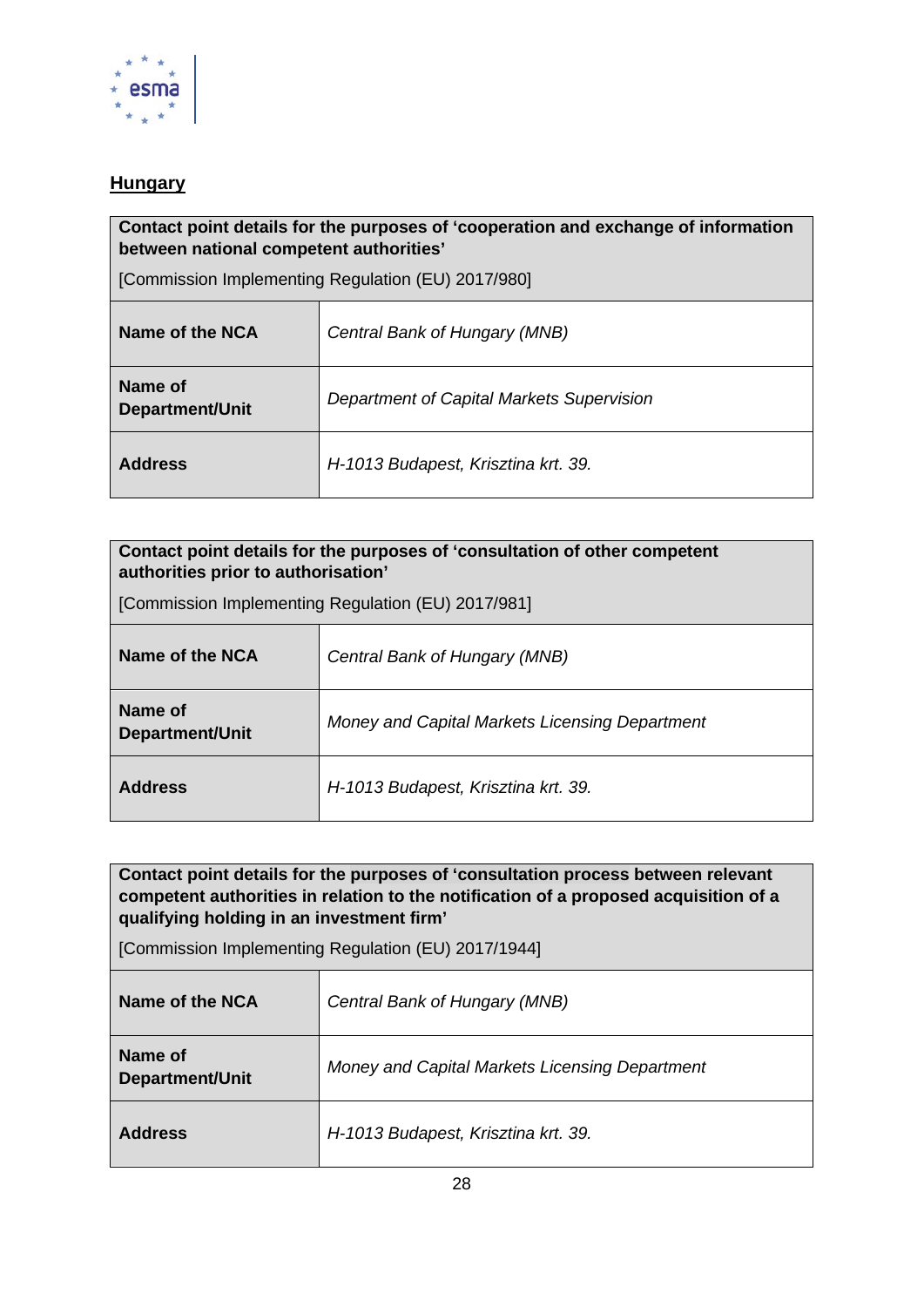

| Contact point details for the purposes of 'passporting' |                                                |
|---------------------------------------------------------|------------------------------------------------|
| [Commission Implementing Regulation (EU) 2017/2382]     |                                                |
| Name of the NCA                                         | Central Bank of Hungary (MNB)                  |
| Name of<br>Department/Unit                              | Money and Capital Markets Licensing Department |
| <b>Address</b>                                          | H-1013 Budapest, Krisztina krt. 39.            |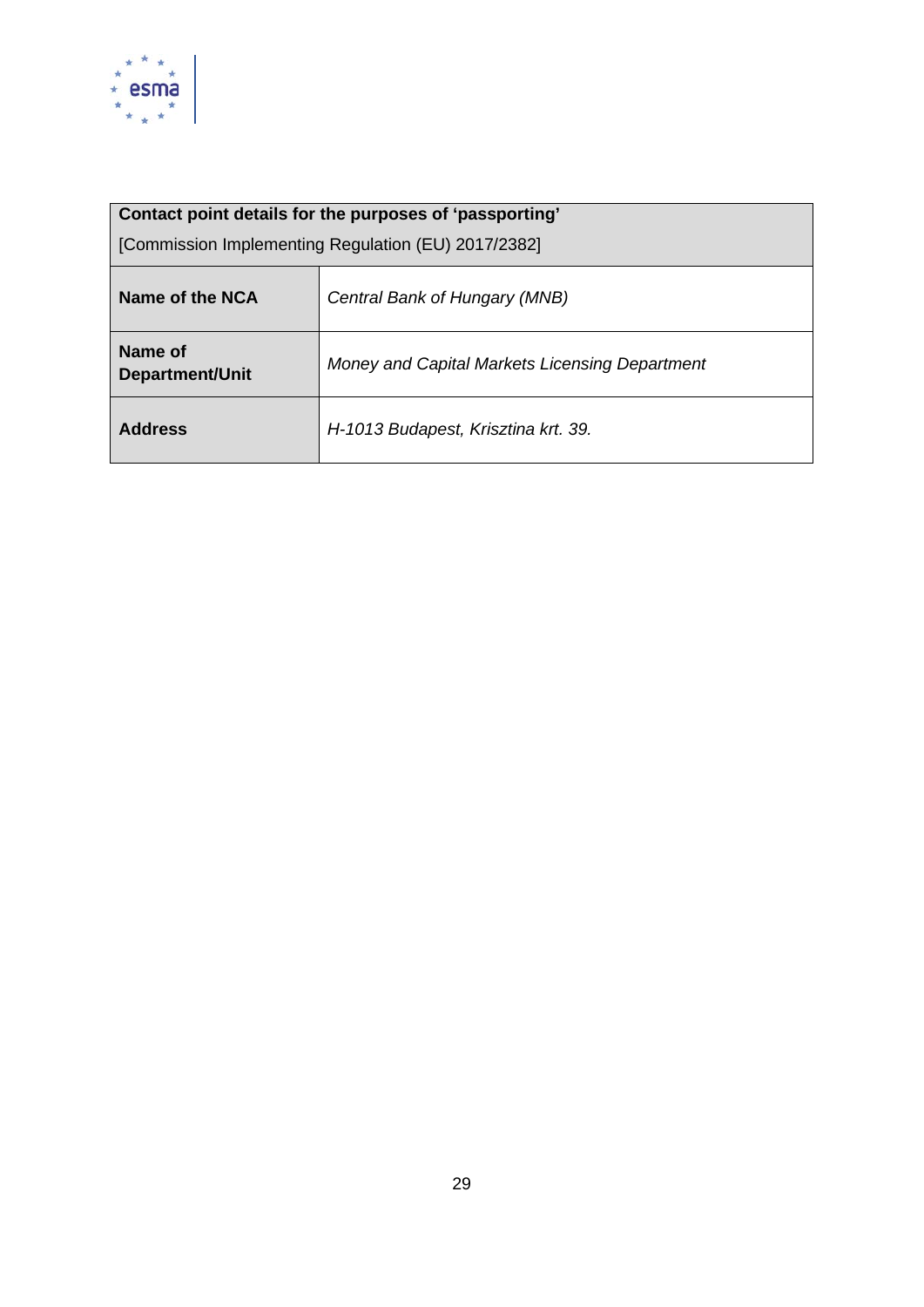

### <span id="page-29-0"></span>**Iceland**

#### **Contact point details for the purposes of 'cooperation and exchange of information between national competent authorities'**

[Commission Implementing Regulation (EU) 2017/980]

| Name of the NCA                   | <b>Central Bank of Iceland</b> |
|-----------------------------------|--------------------------------|
| Name of<br><b>Department/Unit</b> | Markets and conduct            |
| <b>Address</b>                    | Kalkofnsvegur 1, 101 Reykjavík |

| Contact point details for the purposes of 'consultation of other competent<br>authorities prior to authorisation' |                                |
|-------------------------------------------------------------------------------------------------------------------|--------------------------------|
| [Commission Implementing Regulation (EU) 2017/981]                                                                |                                |
| Name of the NCA                                                                                                   | <b>Central Bank of Iceland</b> |
| Name of<br><b>Department/Unit</b>                                                                                 | Compliance and Inspections     |
| <b>Address</b>                                                                                                    | Kalkofnsvegur 1, 101 Reykjavík |

**Contact point details for the purposes of 'consultation process between relevant competent authorities in relation to the notification of a proposed acquisition of a qualifying holding in an investment firm'** 

| Name of the NCA            | <b>Central Bank of Iceland</b> |
|----------------------------|--------------------------------|
| Name of<br>Department/Unit | Compliance and Inspections     |
| <b>Address</b>             | Kalkofnsvegur 1, 101 Reykjavík |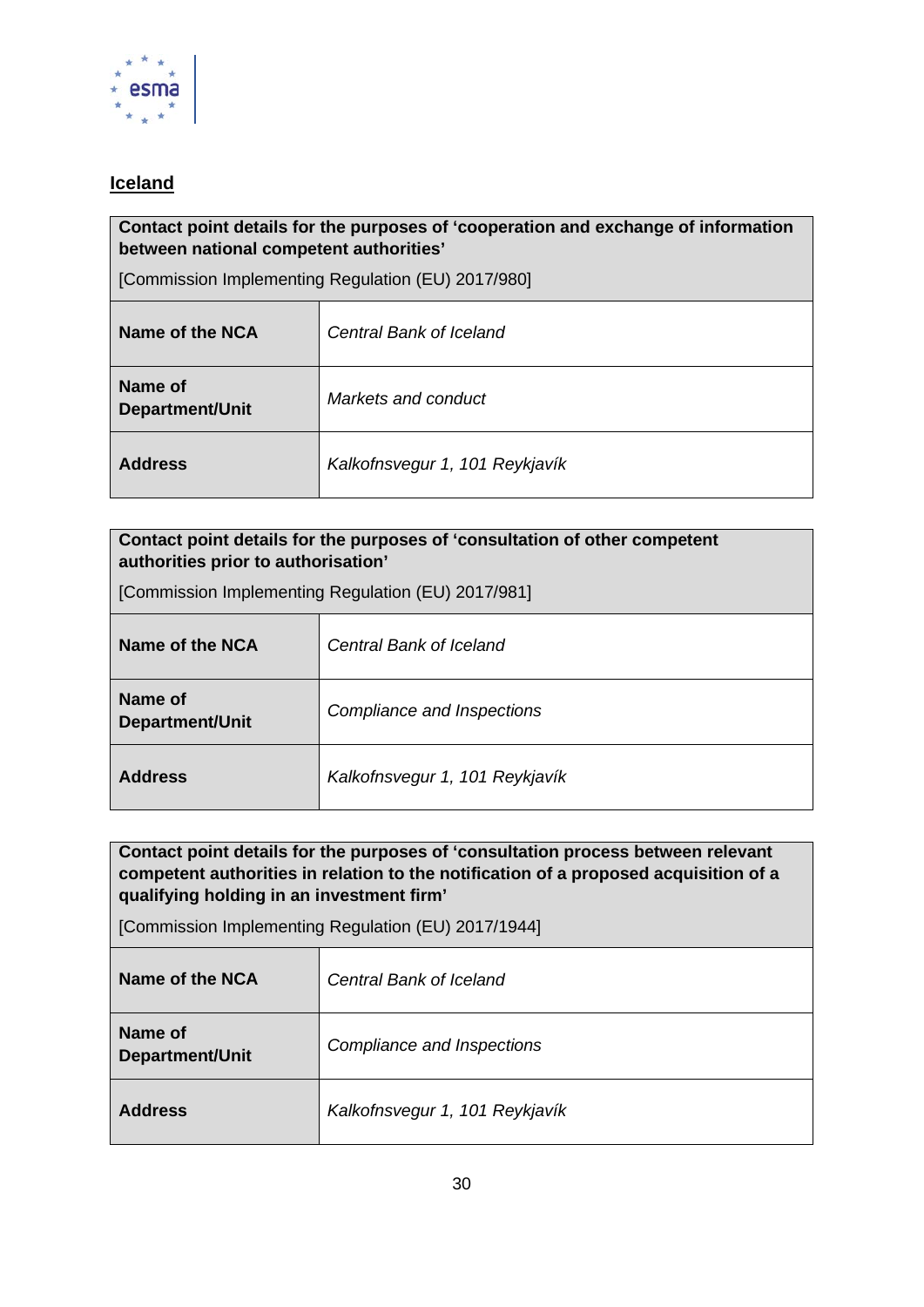

| Contact point details for the purposes of 'passporting' |                                |
|---------------------------------------------------------|--------------------------------|
| [Commission Implementing Regulation (EU) 2017/2382]     |                                |
| Name of the NCA                                         | <b>Central Bank of Iceland</b> |
| Name of<br><b>Department/Unit</b>                       | Compliance and Inspections     |
| <b>Address</b>                                          | Kalkofnsvegur 1, 101 Reykjavík |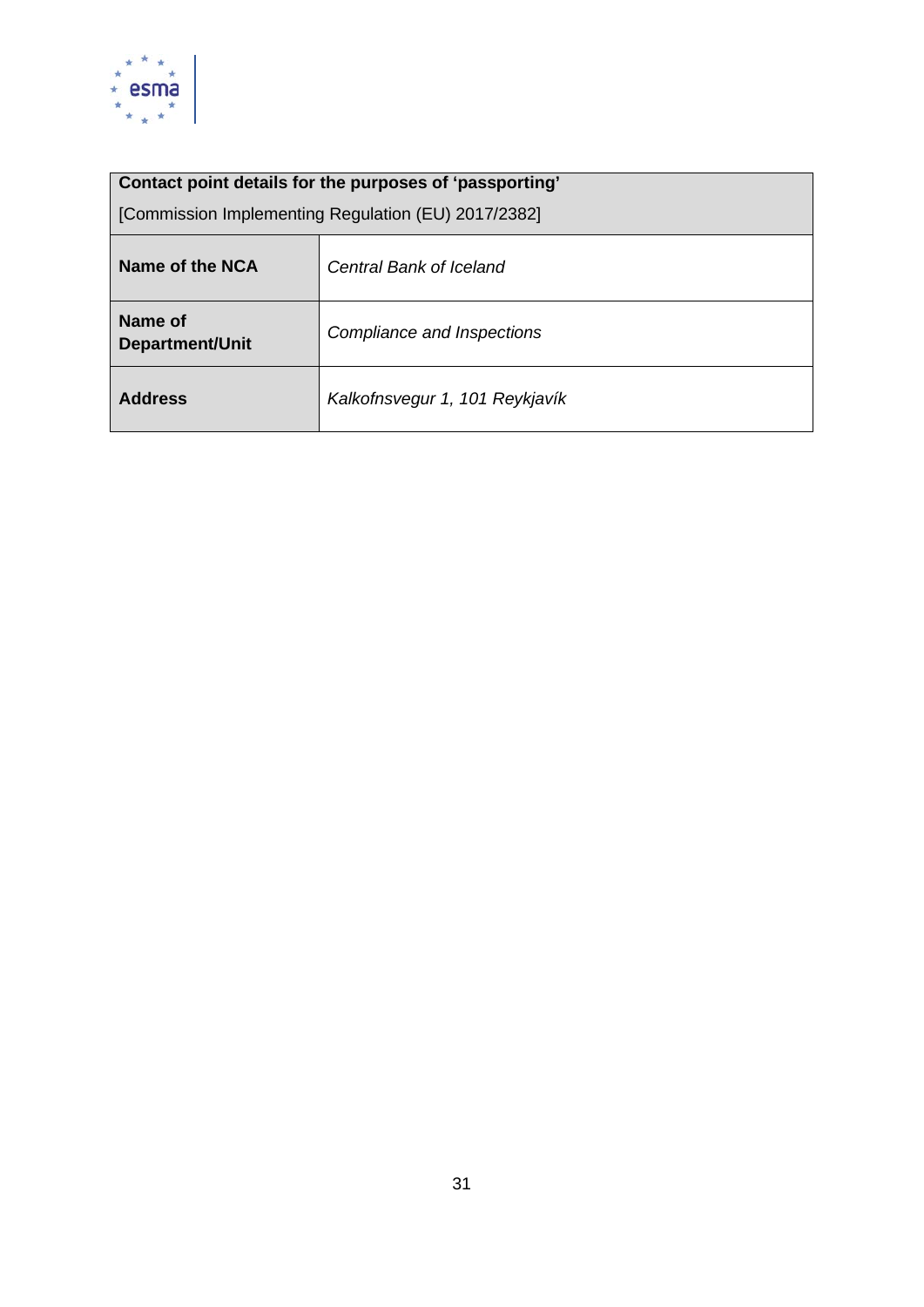

# <span id="page-31-0"></span>**Ireland**

#### **Contact point details for the purposes of 'cooperation and exchange of information between national competent authorities'**

[Commission Implementing Regulation (EU) 2017/980]

| Name of the NCA                   | <b>Central Bank of Ireland</b>                         |
|-----------------------------------|--------------------------------------------------------|
| Name of<br><b>Department/Unit</b> | <b>Asset Management Supervision Directorate</b>        |
| <b>Address</b>                    | New Wapping Street, North Wall Quay, Dublin 1, Ireland |

#### **Contact point details for the purposes of 'consultation of other competent authorities prior to authorisation'**

[Commission Implementing Regulation (EU) 2017/981]

| Name of the NCA            | <b>Central Bank of Ireland</b>                         |
|----------------------------|--------------------------------------------------------|
| Name of<br>Department/Unit | Asset Management Supervision Directorate               |
| <b>Address</b>             | New Wapping Street, North Wall Quay, Dublin 1, Ireland |

**Contact point details for the purposes of 'consultation process between relevant competent authorities in relation to the notification of a proposed acquisition of a qualifying holding in an investment firm'** 

| Name of the NCA                   | <b>Central Bank of Ireland</b>                         |
|-----------------------------------|--------------------------------------------------------|
| Name of<br><b>Department/Unit</b> | <b>Asset Management Supervision Directorate</b>        |
| <b>Address</b>                    | New Wapping Street, North Wall Quay, Dublin 1, Ireland |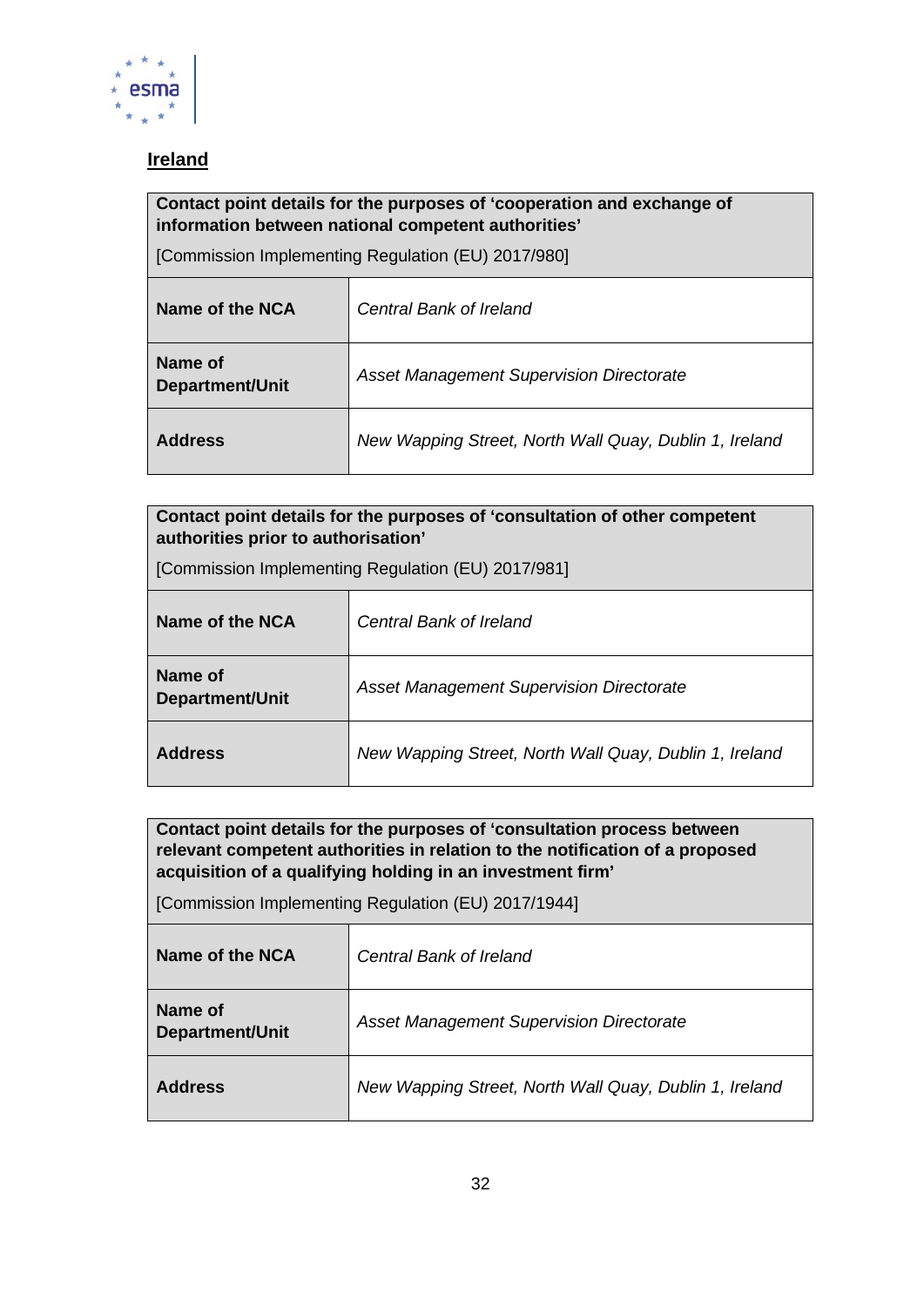

| Name of the NCA                   | <b>Central Bank of Ireland</b>                         |
|-----------------------------------|--------------------------------------------------------|
| Name of<br><b>Department/Unit</b> | <b>Asset Management Supervision Directorate</b>        |
| <b>Address</b>                    | New Wapping Street, North Wall Quay, Dublin 1, Ireland |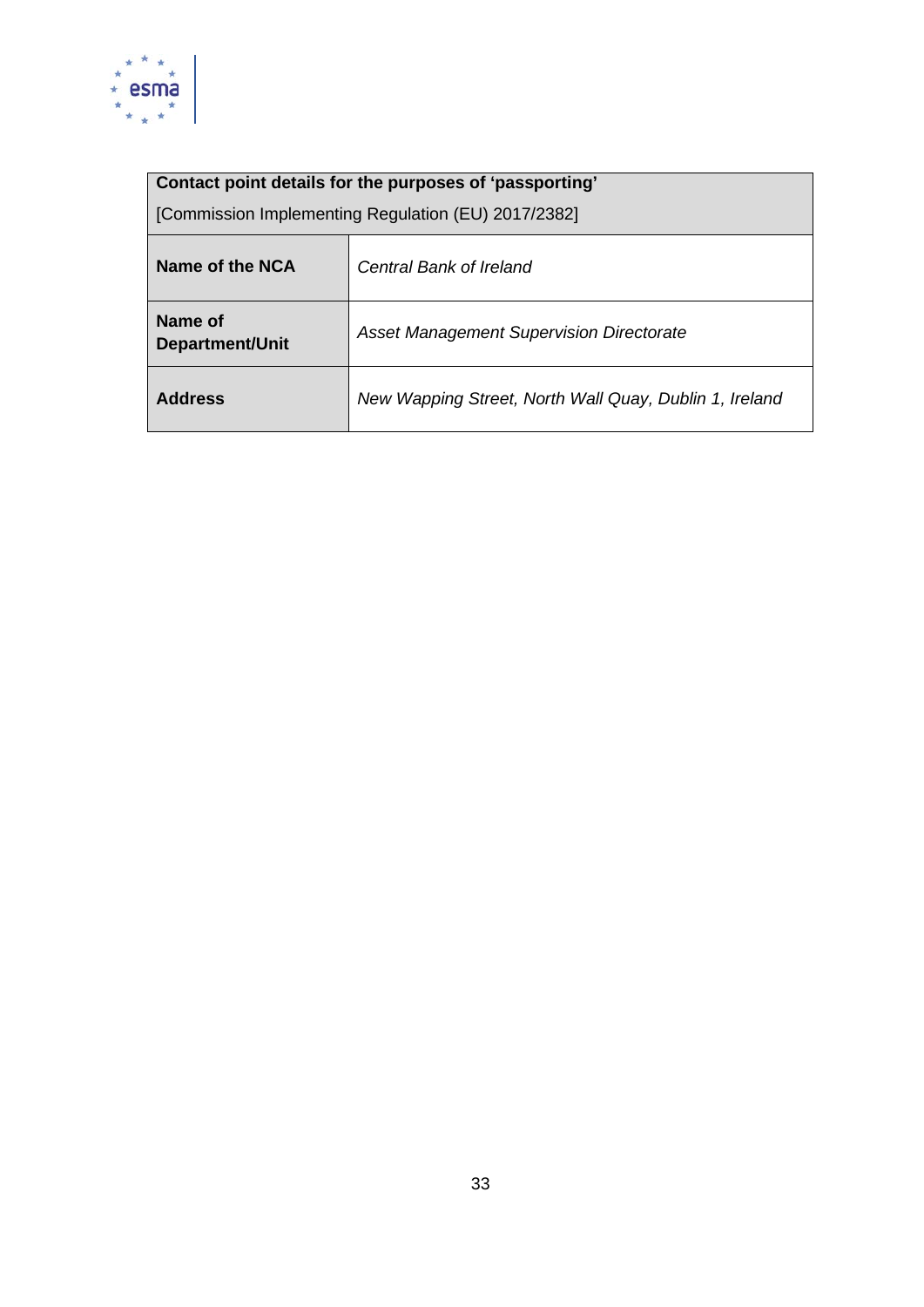

### <span id="page-33-0"></span>**Italy**

#### **Contact point details for the purposes of 'cooperation and exchange of information between national competent authorities'**

[Commission Implementing Regulation (EU) 2017/980]

| Name of the NCA                   | <b>CONSOB</b>                               |
|-----------------------------------|---------------------------------------------|
| Name of<br><b>Department/Unit</b> | International Relations Office              |
| <b>Address</b>                    | Via G. B. Martini, 3<br>00198 Rome<br>Italy |

#### **Contact point details for the purposes of 'consultation of other competent authorities prior to authorisation'**

[Commission Implementing Regulation (EU) 2017/981]

| Name of the NCA            | <b>CONSOB</b>                               |
|----------------------------|---------------------------------------------|
| Name of<br>Department/Unit | <b>International Relations Office</b>       |
| <b>Address</b>             | Via G. B. Martini, 3<br>00198 Rome<br>Italy |

**Contact point details for the purposes of 'consultation process between relevant competent authorities in relation to the notification of a proposed acquisition of a qualifying holding in an investment firm'** 

| Name of the NCA                   | <b>CONSOB</b>                               |
|-----------------------------------|---------------------------------------------|
| Name of<br><b>Department/Unit</b> | <b>International Relations Office</b>       |
| <b>Address</b>                    | Via G. B. Martini, 3<br>00198 Rome<br>Italy |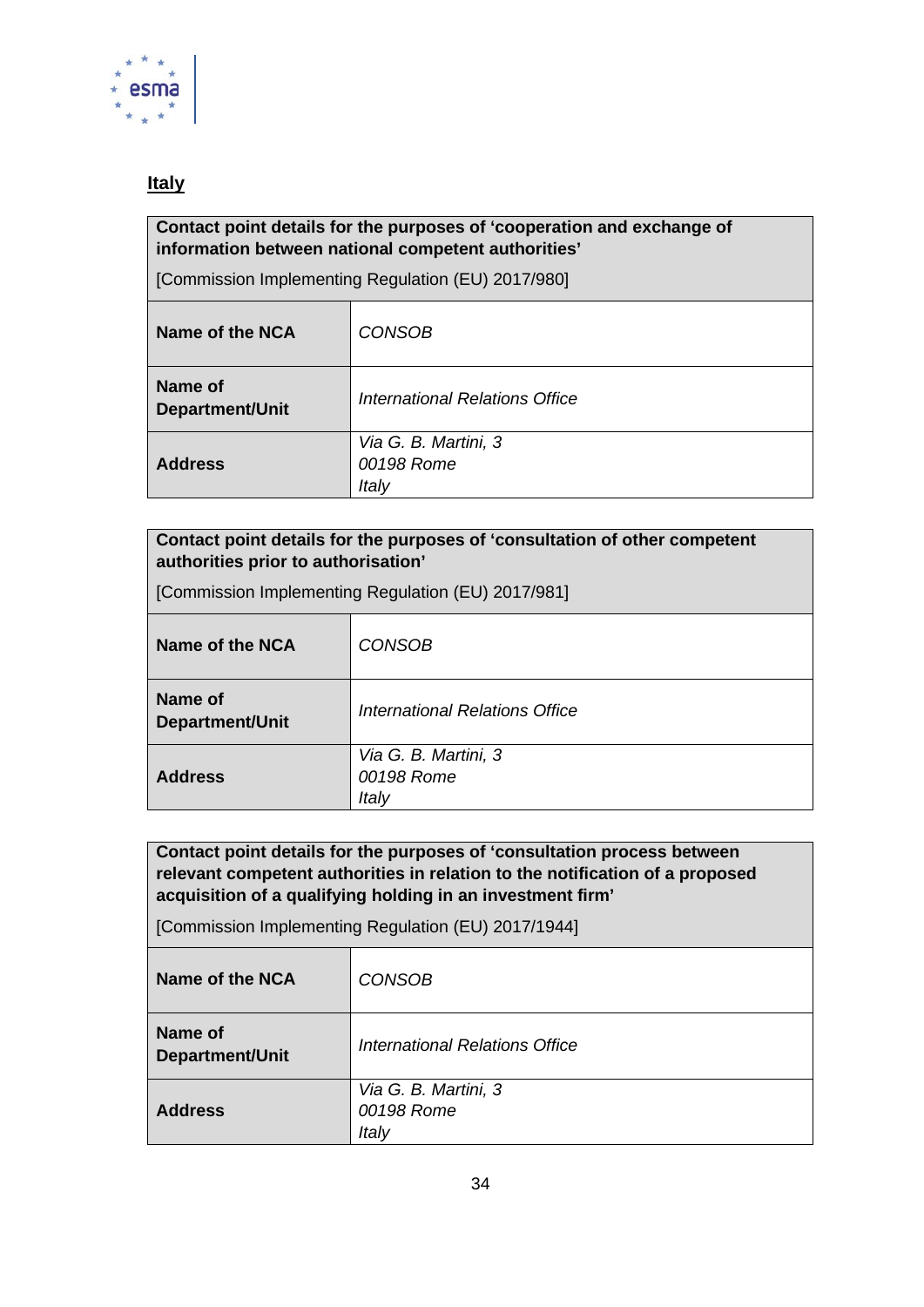

| Name of the NCA            | <b>CONSOB</b>                               |
|----------------------------|---------------------------------------------|
| Name of<br>Department/Unit | <b>International Relations Office</b>       |
| <b>Address</b>             | Via G. B. Martini, 3<br>00198 Rome<br>Italy |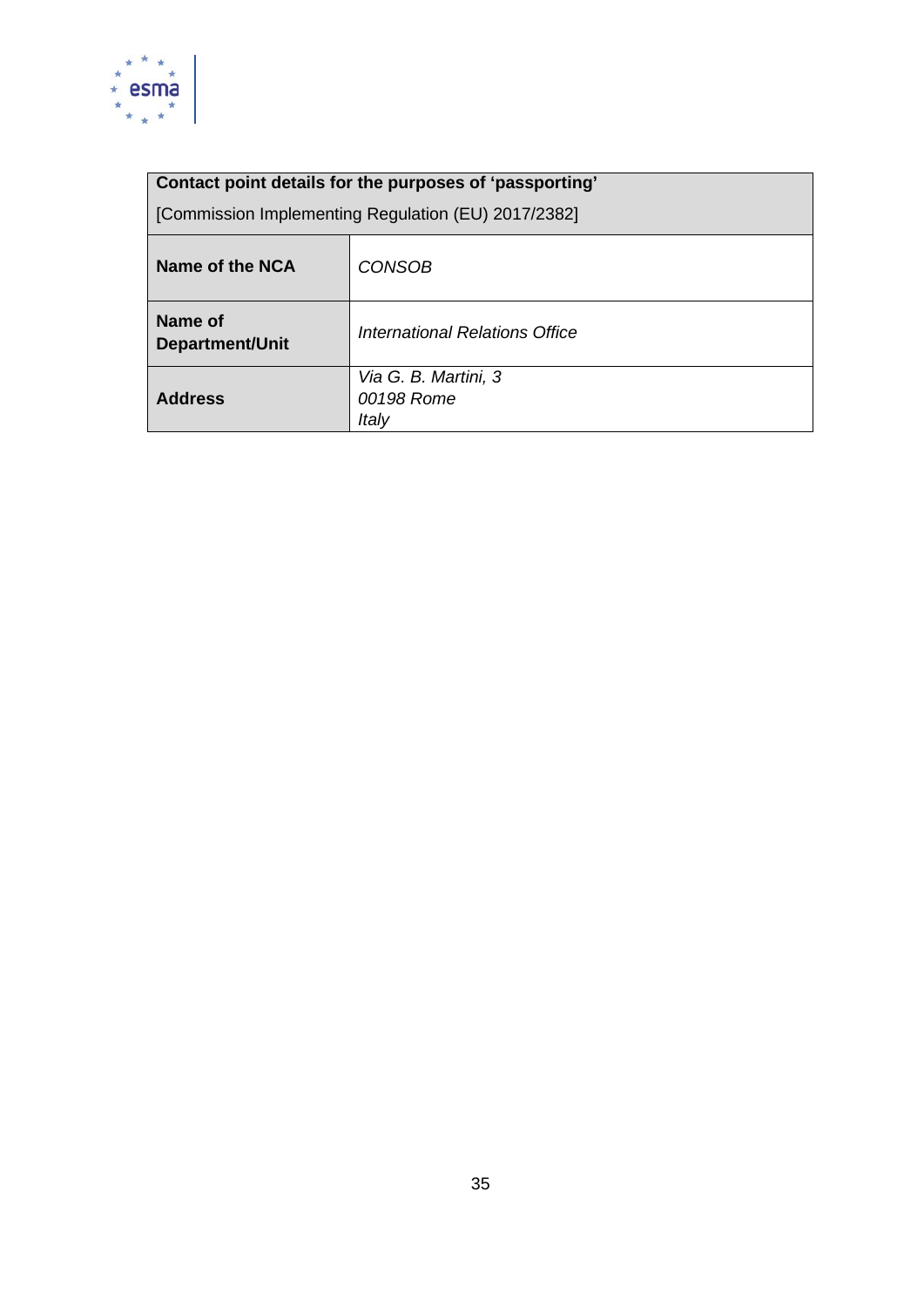

### <span id="page-35-0"></span>**Latvia**

#### **Contact point details for the purposes of 'cooperation and exchange of information between national competent authorities'**

[Commission Implementing Regulation (EU) 2017/980]

| Name of the NCA                   | <b>Financial and Capital Market Commission</b>      |
|-----------------------------------|-----------------------------------------------------|
| Name of<br><b>Department/Unit</b> | Office of the Board, Legal and Licensing Department |
| <b>Address</b>                    | Kungu iela 1, Rīga, LV-1050, Latvia                 |

| Contact point details for the purposes of 'consultation of other competent |  |
|----------------------------------------------------------------------------|--|
| authorities prior to authorisation'                                        |  |

| [Commission Implementing Regulation (EU) 2017/981] |
|----------------------------------------------------|
|----------------------------------------------------|

| Name of the NCA                   | <b>Financial and Capital Market Commission</b>                                                |
|-----------------------------------|-----------------------------------------------------------------------------------------------|
| Name of<br><b>Department/Unit</b> | Legal and Licensing Department, Financial Instruments<br><b>Market Supervision Department</b> |
| <b>Address</b>                    | Kungu iela 1, Rīga, LV-1050, Latvia                                                           |

**Contact point details for the purposes of 'consultation process between relevant competent authorities in relation to the notification of a proposed acquisition of a qualifying holding in an investment firm'** 

| Name of the NCA            | <b>Financial and Capital Market Commission</b> |
|----------------------------|------------------------------------------------|
| Name of<br>Department/Unit | <b>Legal and Licensing Department</b>          |
| <b>Address</b>             | Kungu iela 1, Rīga, LV-1050, Latvia            |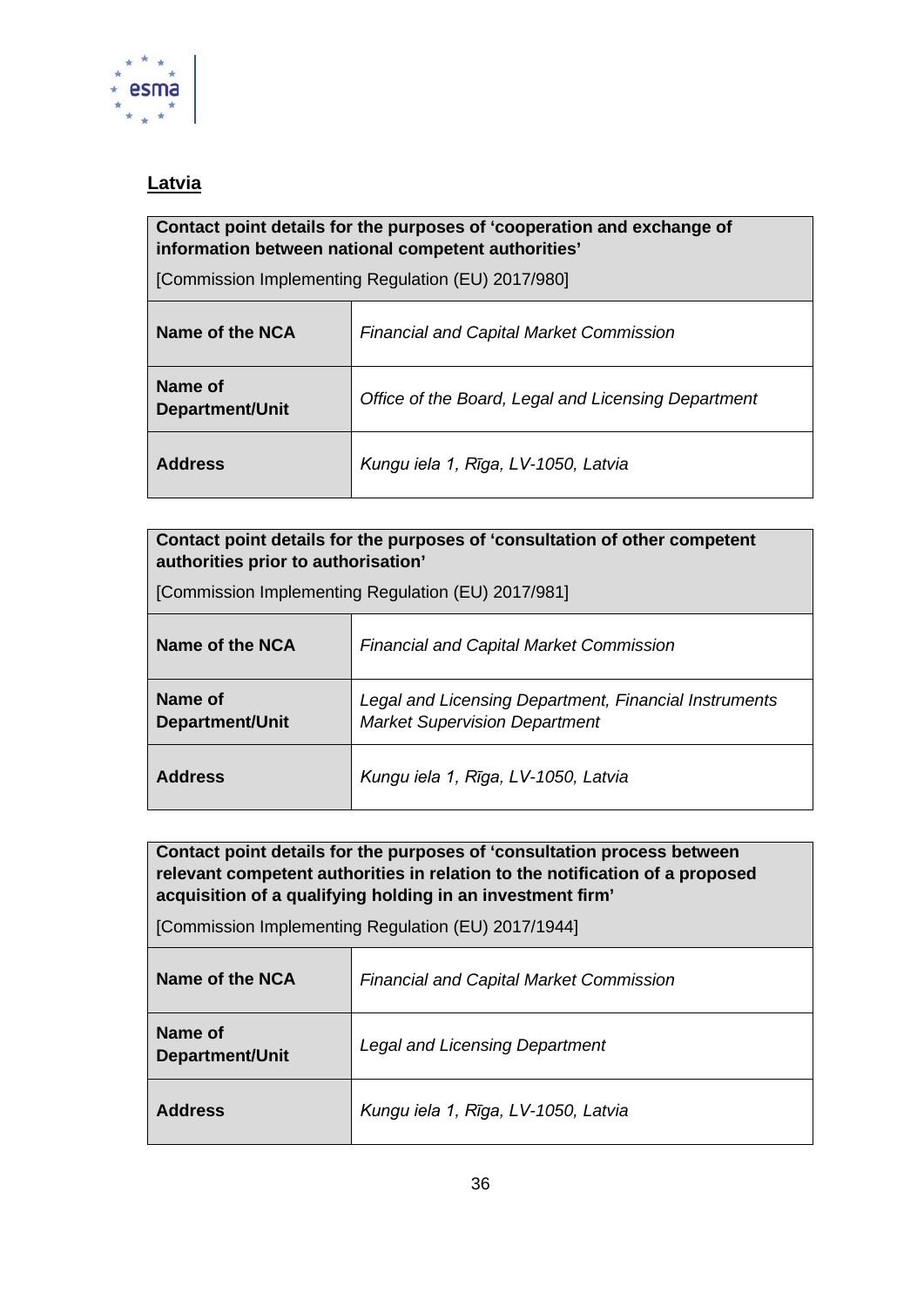

| Name of the NCA                   | <b>Financial and Capital Market Commission</b> |
|-----------------------------------|------------------------------------------------|
| Name of<br><b>Department/Unit</b> | <b>Legal and Licensing Department</b>          |
| <b>Address</b>                    | Kungu iela 1, Rīga, LV-1050, Latvia            |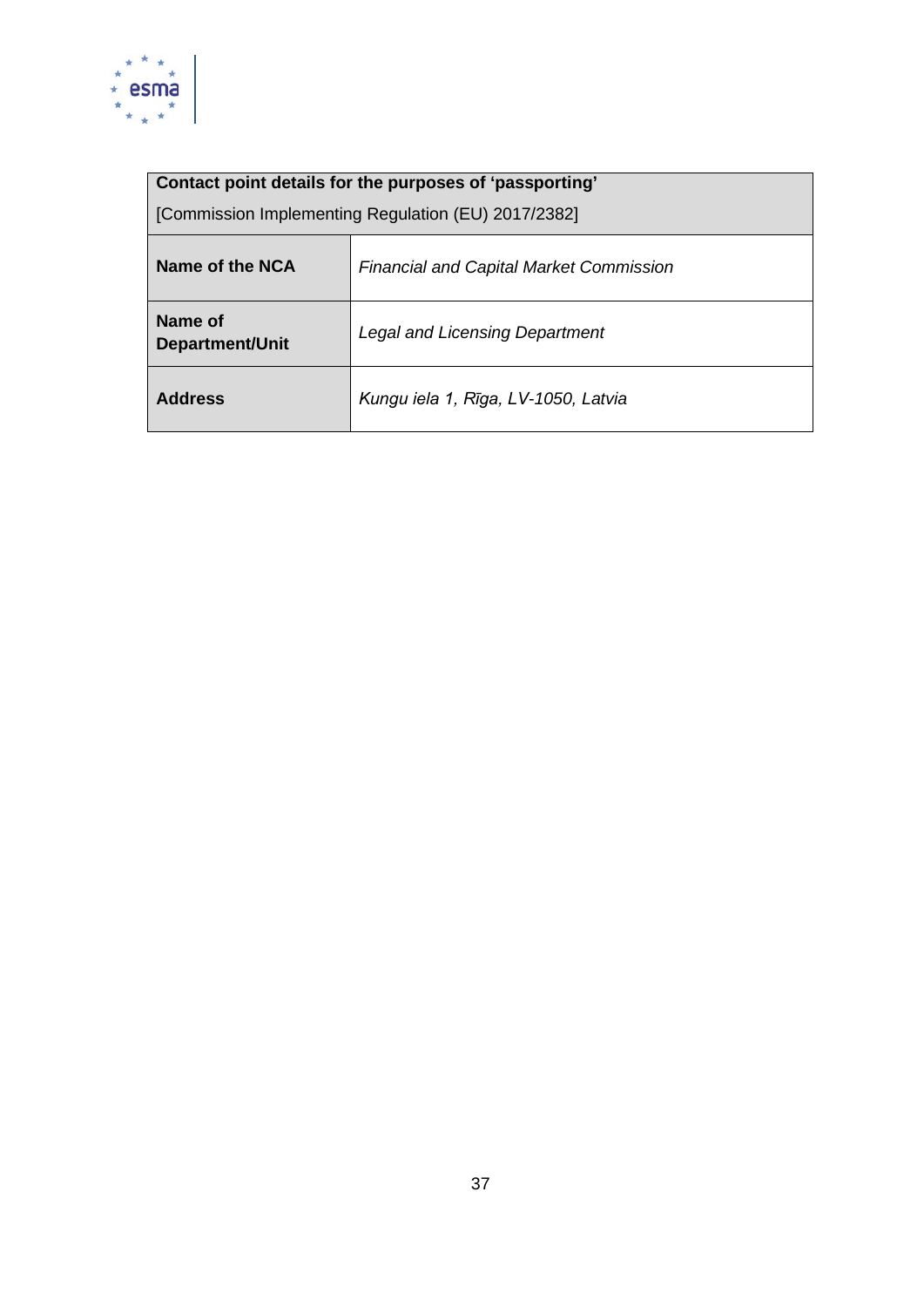

# <span id="page-37-0"></span>**Liechtenstein**

#### **Contact point details for the purposes of 'cooperation and exchange of information between national competent authorities'**

[Commission Implementing Regulation (EU) 2017/980]

| Name of the NCA            | Liechtenstein Financial Market Authority                 |
|----------------------------|----------------------------------------------------------|
| Name of<br>Department/Unit | <b>Asset Management and Markets Division</b>             |
| <b>Address</b>             | Landstrasse 109, P.O. Box 279, 9490 Vaduz, Liechtenstein |

#### **Contact point details for the purposes of 'consultation of other competent authorities prior to authorisation'**

[Commission Implementing Regulation (EU) 2017/981]

| Name of the NCA            | Liechtenstein Financial Market Authority                 |
|----------------------------|----------------------------------------------------------|
| Name of<br>Department/Unit | <b>Asset Management and Markets Division</b>             |
| <b>Address</b>             | Landstrasse 109, P.O. Box 279, 9490 Vaduz, Liechtenstein |

**Contact point details for the purposes of 'consultation process between relevant competent authorities in relation to the notification of a proposed acquisition of a qualifying holding in an investment firm'** 

| Name of the NCA            | Liechtenstein Financial Market Authority                 |
|----------------------------|----------------------------------------------------------|
| Name of<br>Department/Unit | <b>Asset Management and Markets Division</b>             |
| <b>Address</b>             | Landstrasse 109, P.O. Box 279, 9490 Vaduz, Liechtenstein |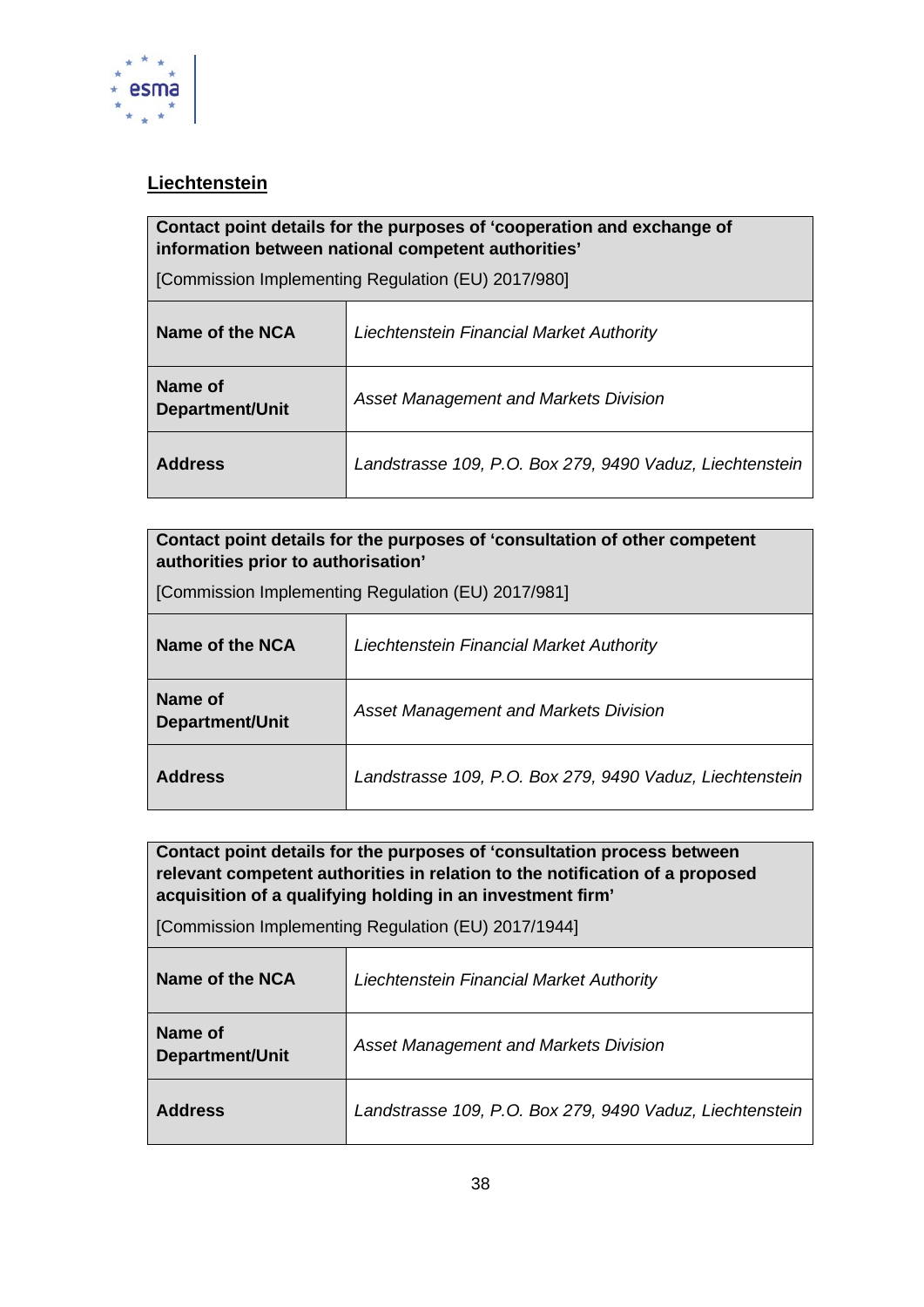

| Name of the NCA            | Liechtenstein Financial Market Authority                    |
|----------------------------|-------------------------------------------------------------|
| Name of<br>Department/Unit | <b>Asset Management and Markets Division</b>                |
| <b>Address</b>             | Landstrasse 109, P.O. Box 279, 9490 Vaduz,<br>Liechtenstein |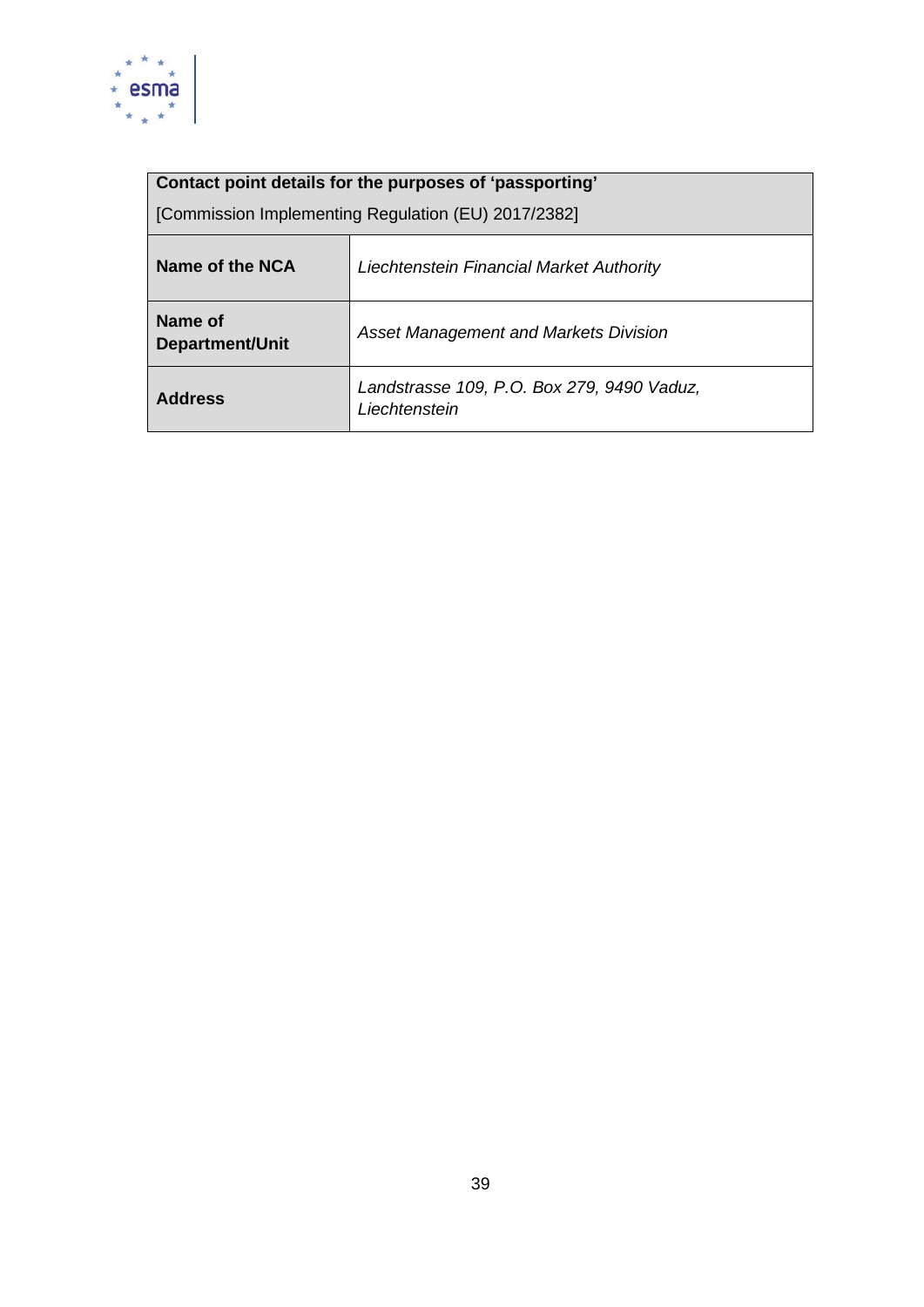

# <span id="page-39-0"></span>**Lithuania**

# **Contact point details for the purposes of 'cooperation and exchange of information between national competent authorities'**

| Name of the NCA                   | Bank of Lithuania                                                                                                                             |
|-----------------------------------|-----------------------------------------------------------------------------------------------------------------------------------------------|
| Name of<br><b>Department/Unit</b> | <b>Investment Services Supervision Division</b><br><b>Financial Services and Markets Supervision Department</b><br><b>Supervision Service</b> |
| <b>Address</b>                    | Žirmūnų st. 151, LT-09128 Vilnius, Lithuania                                                                                                  |

| Contact point details for the purposes of 'consultation of other competent<br>authorities prior to authorisation'<br>[Commission Implementing Regulation (EU) 2017/981] |                                                                                                     |
|-------------------------------------------------------------------------------------------------------------------------------------------------------------------------|-----------------------------------------------------------------------------------------------------|
| Name of the NCA                                                                                                                                                         | Bank of Lithuania                                                                                   |
| Name of<br><b>Department/Unit</b>                                                                                                                                       | <b>Licensing Division</b><br><b>Prudential Supervision Department</b><br><b>Supervision Service</b> |
| <b>Address</b>                                                                                                                                                          | Žirmūnų st. 151, LT-09128 Vilnius, Lithuania                                                        |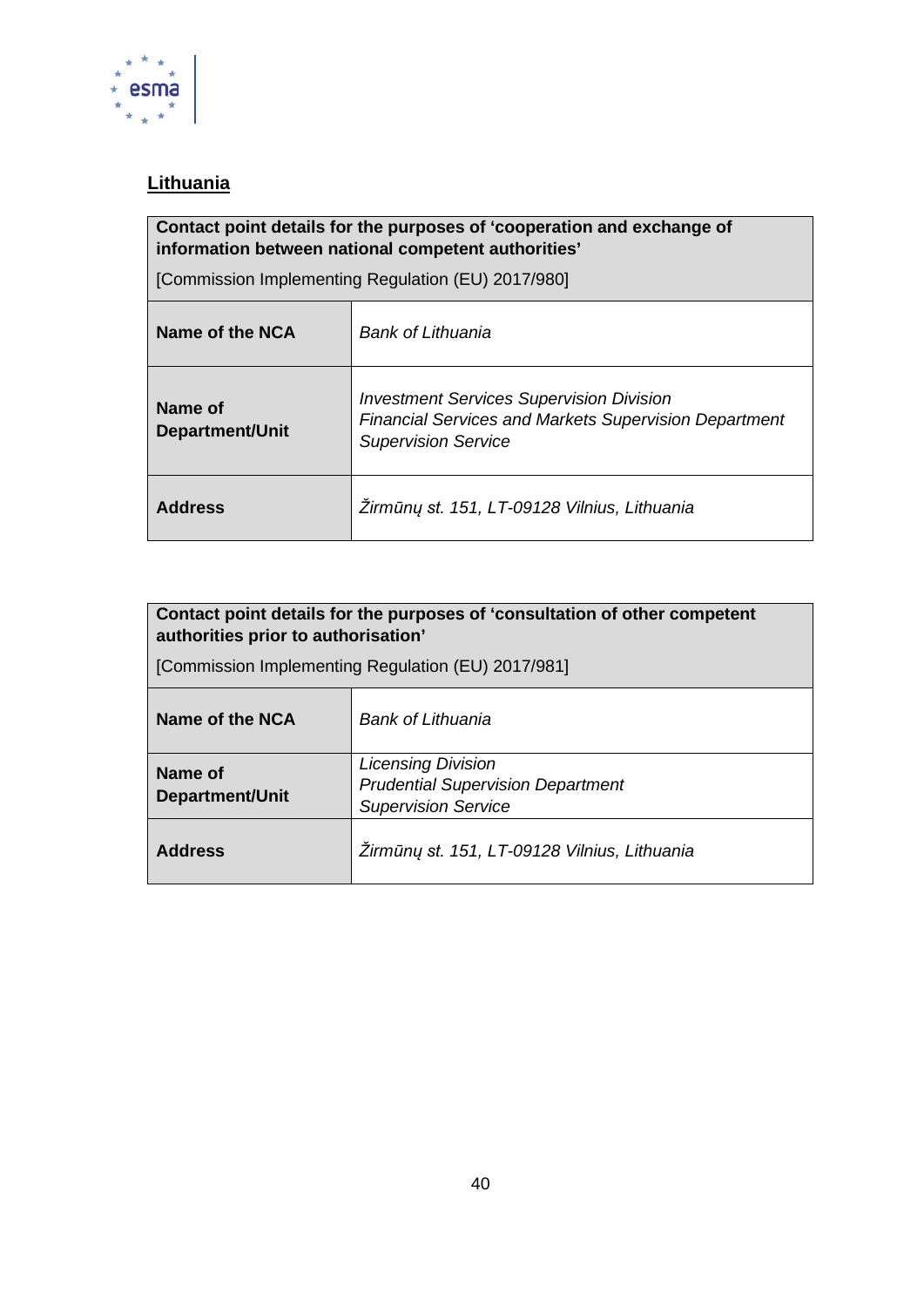

### **Contact point details for the purposes of 'consultation process between relevant competent authorities in relation to the notification of a proposed acquisition of a qualifying holding in an investment firm'**

| Name of the NCA            | Bank of Lithuania                                                                                   |
|----------------------------|-----------------------------------------------------------------------------------------------------|
| Name of<br>Department/Unit | <b>Licensing Division</b><br><b>Prudential Supervision Department</b><br><b>Supervision Service</b> |
| <b>Address</b>             | Žirmūnų st. 151, LT-09128 Vilnius, Lithuania                                                        |

| Contact point details for the purposes of 'passporting' |                                                                                                     |
|---------------------------------------------------------|-----------------------------------------------------------------------------------------------------|
| [Commission Implementing Regulation (EU) 2017/2382]     |                                                                                                     |
| Name of the NCA                                         | Bank of Lithuania                                                                                   |
| Name of<br><b>Department/Unit</b>                       | <b>Licensing Division</b><br><b>Prudential Supervision Department</b><br><b>Supervision Service</b> |
| <b>Address</b>                                          | Žirmūnų st. 151, LT-09128 Vilnius, Lithuania                                                        |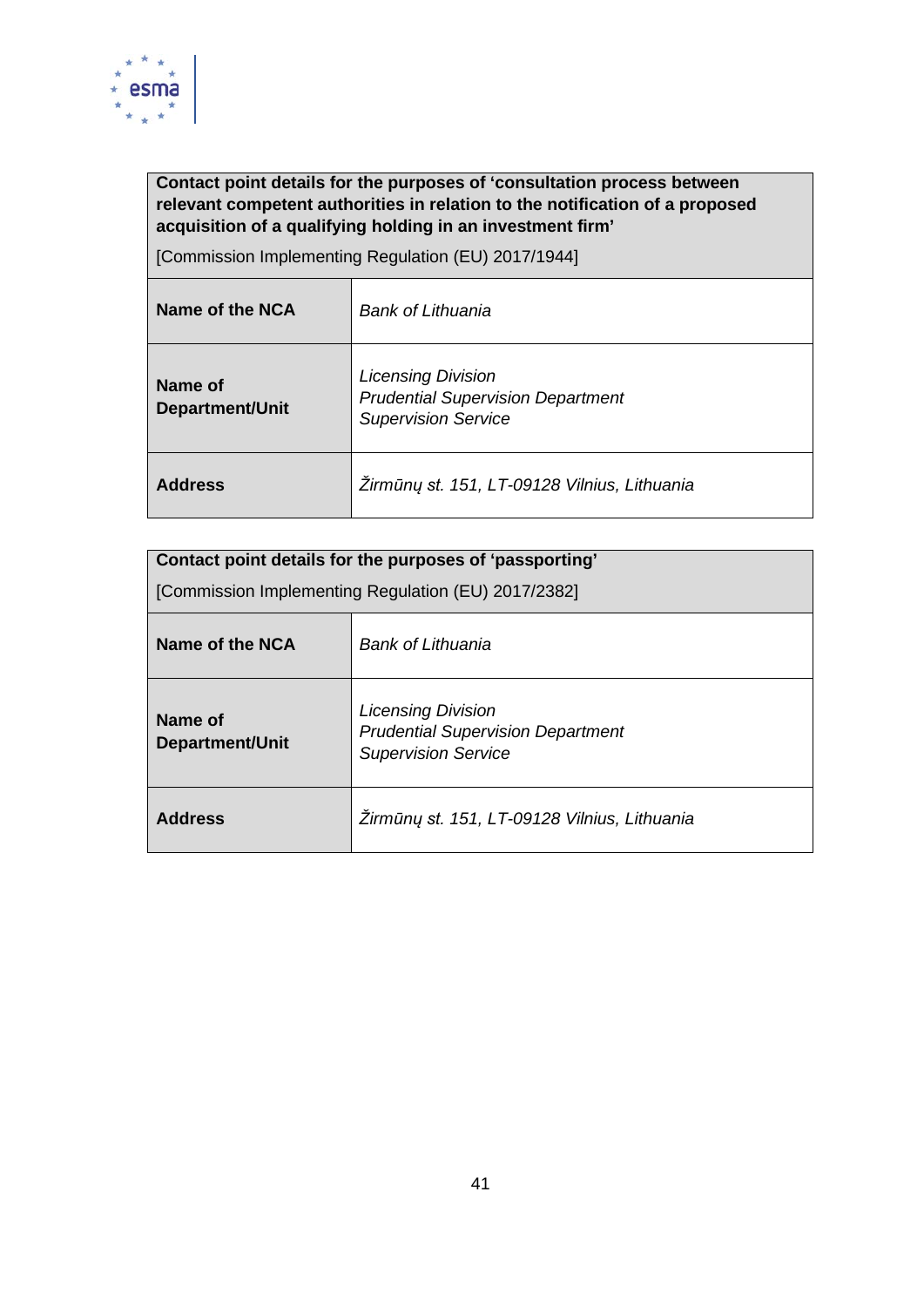

# <span id="page-41-0"></span>**Luxembourg**

#### **Contact point details for the purposes of 'cooperation and exchange of information between national competent authorities'**

[Commission Implementing Regulation (EU) 2017/980]

| Name of the NCA                   | Commission de Surveillance du Secteur Financier (CSSF) |  |
|-----------------------------------|--------------------------------------------------------|--|
| Name of<br><b>Department/Unit</b> | <b>Executive Board Secretariat</b>                     |  |
| <b>Address</b>                    | 283, route d'Arlon<br>L-1150 Luxembourg                |  |

| Contact point details for the purposes of 'consultation of other competent |  |
|----------------------------------------------------------------------------|--|
| authorities prior to authorisation'                                        |  |

[Commission Implementing Regulation (EU) 2017/981]

| Name of the NCA            | Commission de Surveillance du Secteur Financier (CSSF) |  |  |
|----------------------------|--------------------------------------------------------|--|--|
| Name of<br>Department/Unit | <b>Executive Board Secretariat</b>                     |  |  |
| <b>Address</b>             | 283, route d'Arlon<br>L-1150 Luxembourg                |  |  |

**Contact point details for the purposes of 'consultation process between relevant competent authorities in relation to the notification of a proposed acquisition of a qualifying holding in an investment firm'** 

| Name of the NCA                   | Commission de Surveillance du Secteur Financier (CSSF) |
|-----------------------------------|--------------------------------------------------------|
| Name of<br><b>Department/Unit</b> | <b>Executive Board Secretariat</b>                     |
| <b>Address</b>                    | 283, route d'Arlon<br>L-1150 Luxembourg                |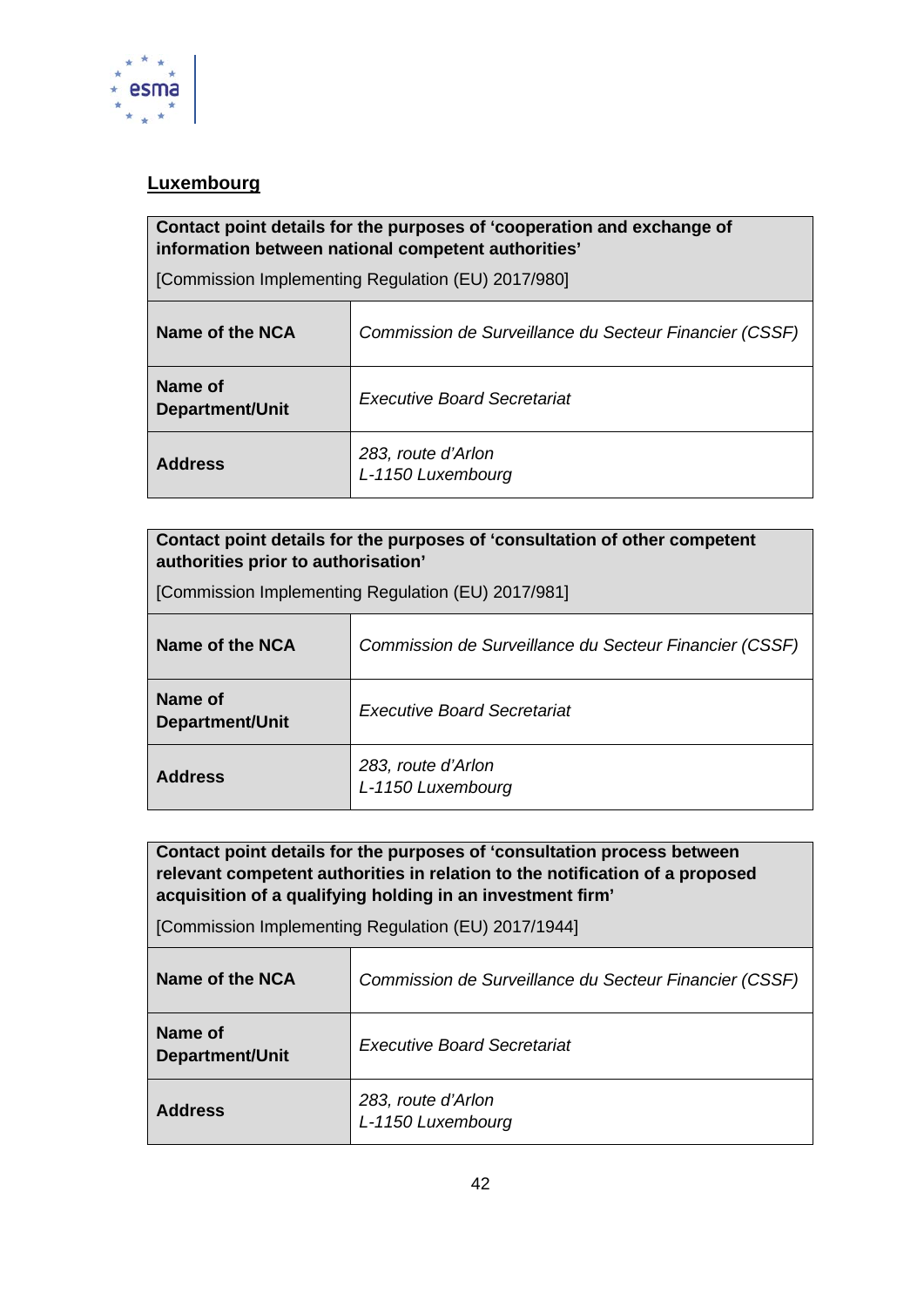

# **Contact point details for the purposes of 'passporting'**  [Commission Implementing Regulation (EU) 2017/2382] **Name of the NCA** *Commission de Surveillance du Secteur Financier (CSSF)* **Name of<br>Department/Unit Executive Board Secretariat Address** *283, route d'Arlon L-1150 Luxembourg*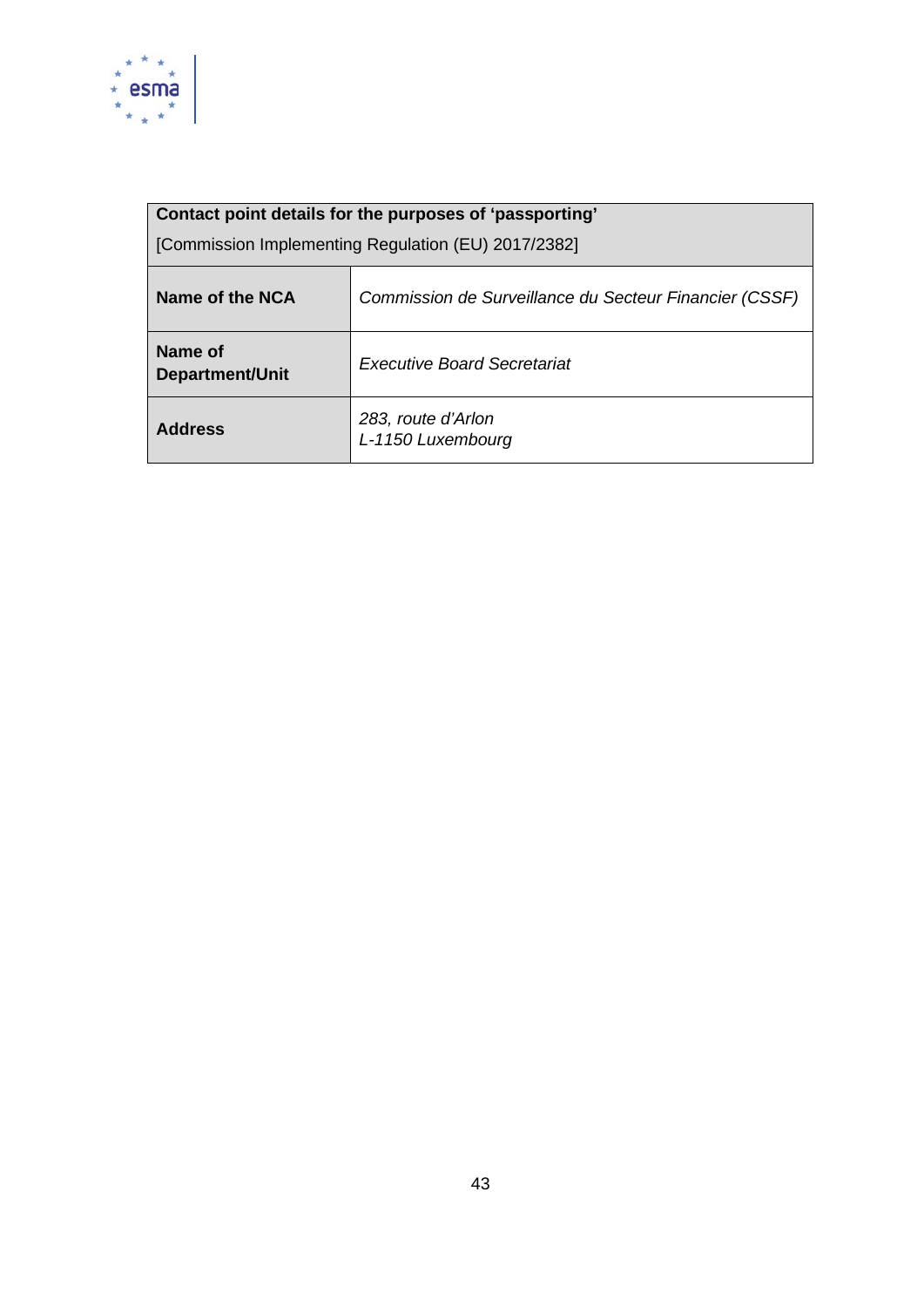

### <span id="page-43-0"></span>**Malta**

#### **Contact point details for the purposes of 'cooperation and exchange of information between national competent authorities'**

[Commission Implementing Regulation (EU) 2017/980]

| Name of the NCA                   | <b>Malta Financial Services Authority</b>                                     |
|-----------------------------------|-------------------------------------------------------------------------------|
| Name of<br><b>Department/Unit</b> | <b>Investment Services Supervision &amp; Conduct Supervision</b>              |
| <b>Address</b>                    | Mdina Road, Zone 1, Central Business District, CBD 1010,<br>Birkirkara, Malta |

#### **Contact point details for the purposes of 'consultation of other competent authorities prior to authorisation'**

[Commission Implementing Regulation (EU) 2017/981]

| Name of the NCA            | <b>Malta Financial Services Authority</b>                                     |  |  |
|----------------------------|-------------------------------------------------------------------------------|--|--|
| Name of<br>Department/Unit | <b>Investment Services Supervision</b>                                        |  |  |
| <b>Address</b>             | Mdina Road, Zone 1, Central Business District, CBD 1010,<br>Birkirkara, Malta |  |  |

**Contact point details for the purposes of 'consultation process between relevant competent authorities in relation to the notification of a proposed acquisition of a qualifying holding in an investment firm'** 

| Name of the NCA            | <b>Malta Financial Services Authority</b>                                     |  |  |
|----------------------------|-------------------------------------------------------------------------------|--|--|
| Name of<br>Department/Unit | <b>Investment Services Supervision</b>                                        |  |  |
| <b>Address</b>             | Mdina Road, Zone 1, Central Business District, CBD 1010,<br>Birkirkara, Malta |  |  |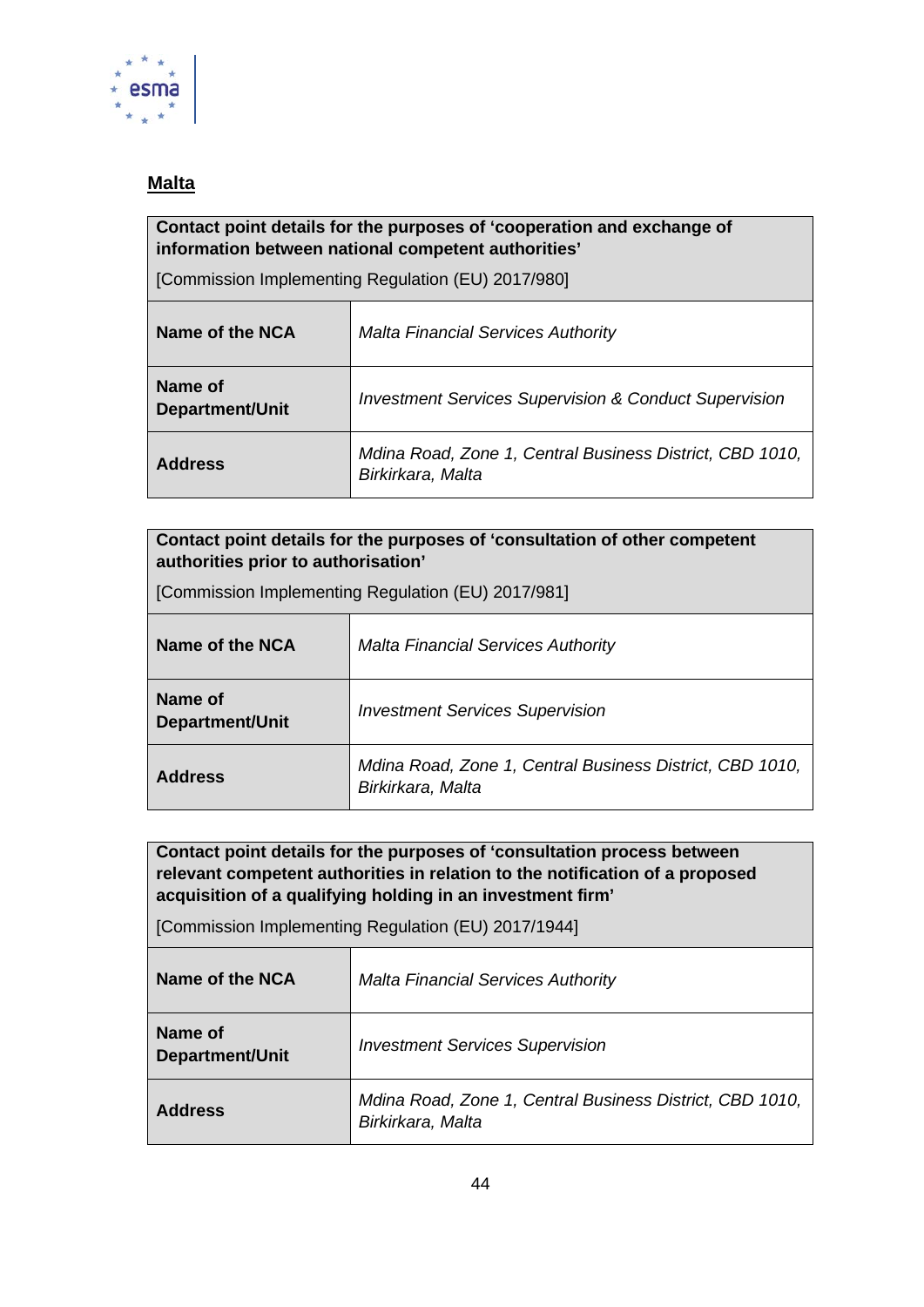

| [Commission Implementing Regulation (EU) 2017/2382] |                                           |  |  |  |
|-----------------------------------------------------|-------------------------------------------|--|--|--|
| Name of the NCA                                     | <b>Malta Financial Services Authority</b> |  |  |  |
| Name of                                             | $\sim$ $\sim$ $\sim$ $\sim$ $\sim$ $\sim$ |  |  |  |

| <b>Department/Unit</b> | <b>Investment Services Supervision</b>                                        |  |  |
|------------------------|-------------------------------------------------------------------------------|--|--|
| <b>Address</b>         | Mdina Road, Zone 1, Central Business District, CBD 1010,<br>Birkirkara, Malta |  |  |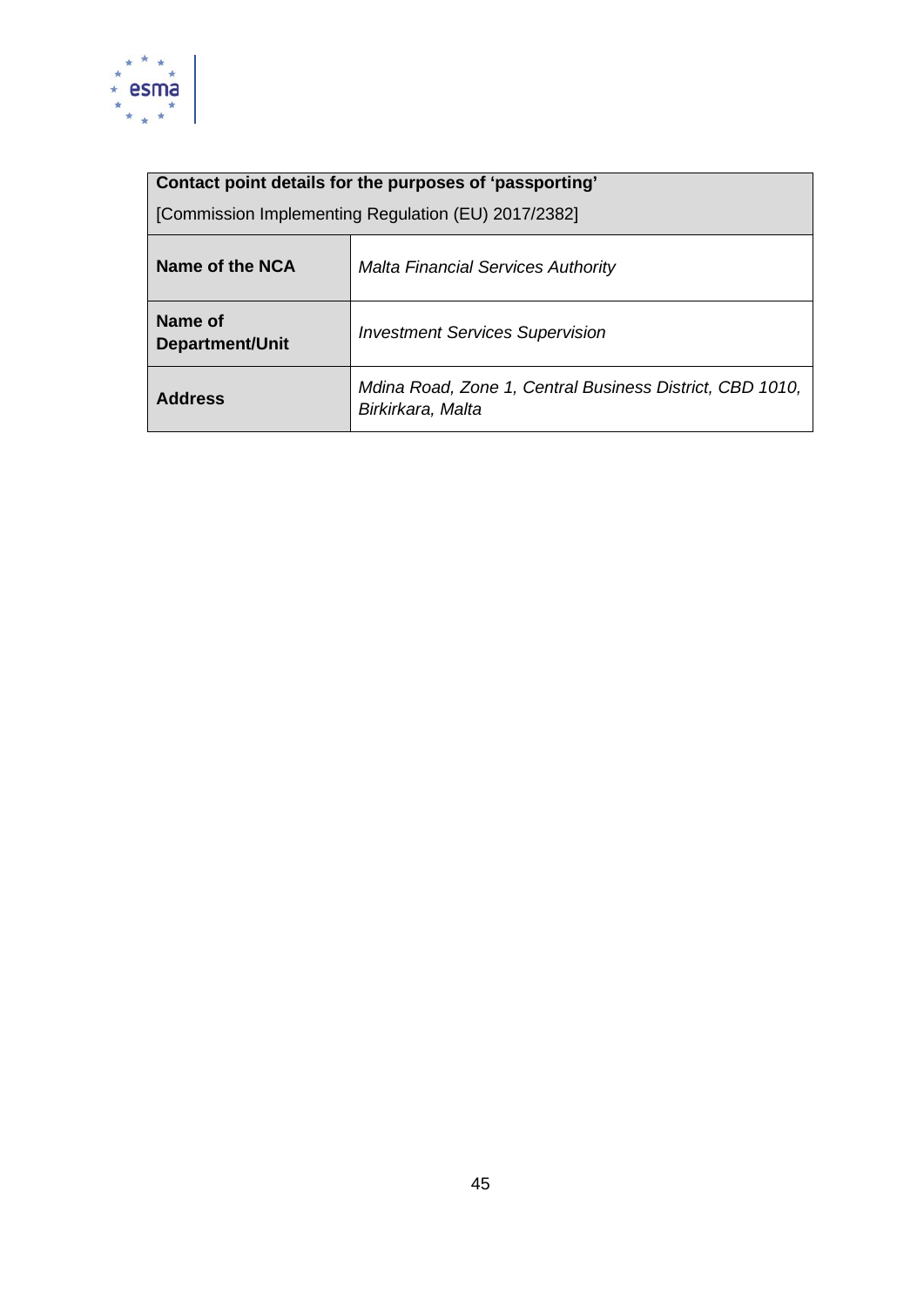

# <span id="page-45-0"></span>**Netherlands**

#### **Contact point details for the purposes of 'cooperation and exchange of information between national competent authorities'**

[Commission Implementing Regulation (EU) 2017/980]

| Name of the NCA                   | AFM                                               |
|-----------------------------------|---------------------------------------------------|
| Name of<br><b>Department/Unit</b> | Legal Department/ Juridische Zaken                |
| <b>Address</b>                    | Vijzelgracht 50, P.O.Box 11723, 1001 GS Amsterdam |

| Contact point details for the purposes of 'consultation of other competent |  |  |  |  |  |  |  |                |
|----------------------------------------------------------------------------|--|--|--|--|--|--|--|----------------|
| authorities prior to authorisation'                                        |  |  |  |  |  |  |  |                |
| $\sim$                                                                     |  |  |  |  |  |  |  | $\blacksquare$ |

[Commission Implementing Regulation (EU) 2017/981]

| Name of the NCA            | AFM                                               |
|----------------------------|---------------------------------------------------|
| Name of<br>Department/Unit | Legal Department/ Juridische Zaken                |
| <b>Address</b>             | Vijzelgracht 50, P.O.Box 11723, 1001 GS Amsterdam |

**Contact point details for the purposes of 'consultation process between relevant competent authorities in relation to the notification of a proposed acquisition of a qualifying holding in an investment firm'** 

| Name of the NCA                   | AFM                                               |
|-----------------------------------|---------------------------------------------------|
| Name of<br><b>Department/Unit</b> | Legal Department/ Juridische Zaken                |
| <b>Address</b>                    | Vijzelgracht 50, P.O.Box 11723, 1001 GS Amsterdam |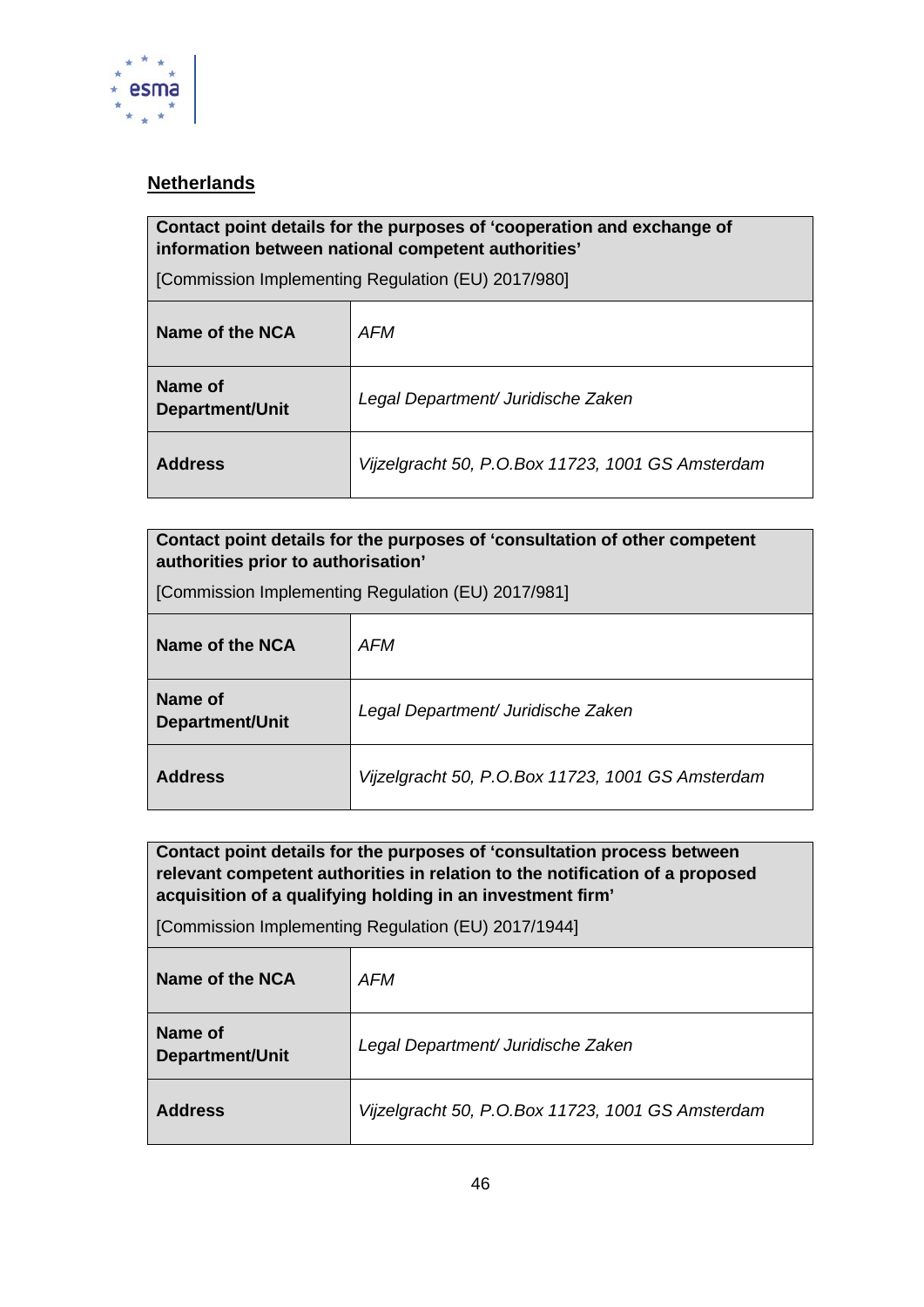

| Name of the NCA            | AFM                                               |
|----------------------------|---------------------------------------------------|
| Name of<br>Department/Unit | <b>TSC</b>                                        |
| <b>Address</b>             | Vijzelgracht 50, P.O.Box 11723, 1001 GS Amsterdam |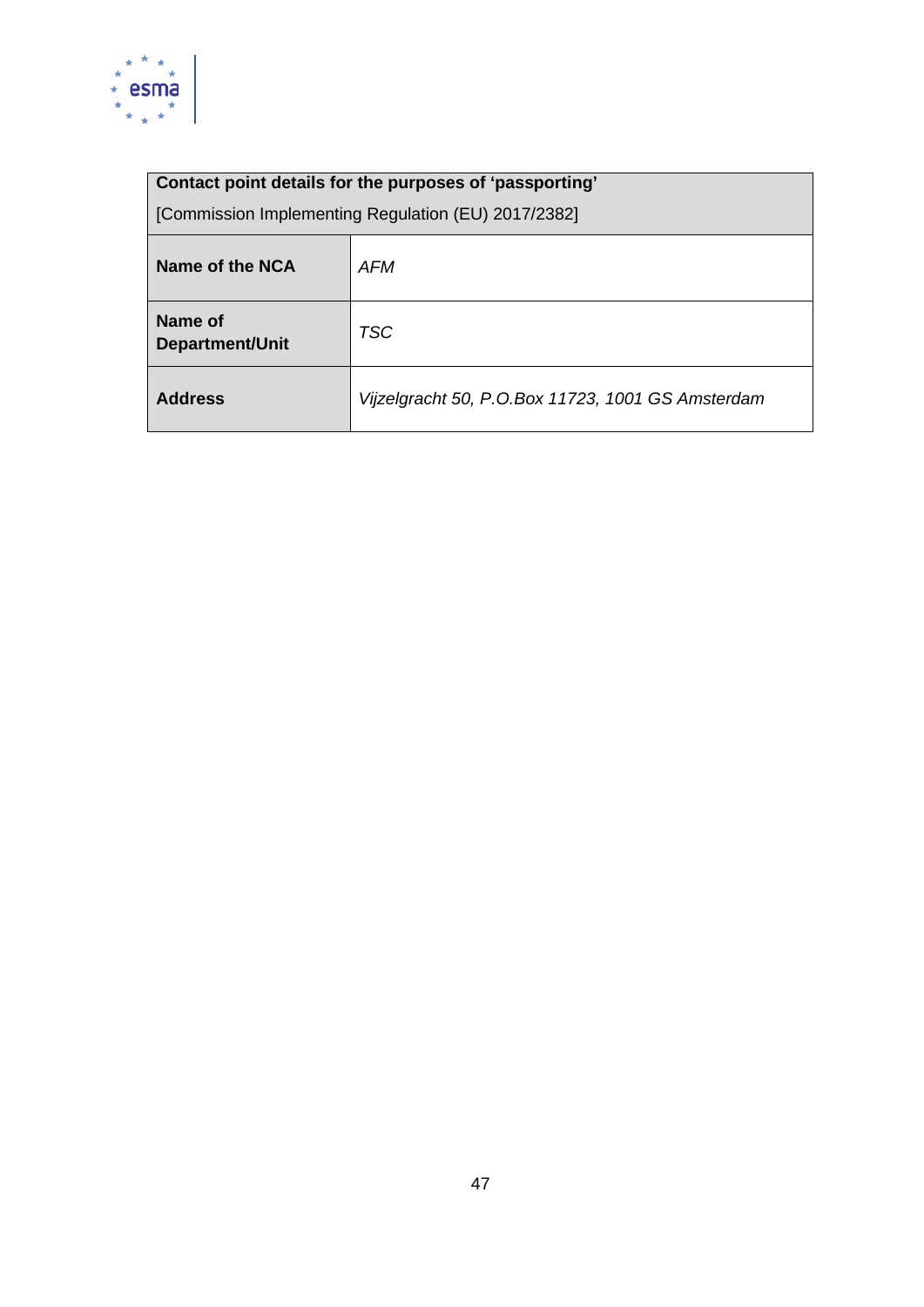

### <span id="page-47-0"></span>**Norway**

#### **Contact point details for the purposes of 'cooperation and exchange of information between national competent authorities'**

[Commission Implementing Regulation (EU) 2017/980]

| Name of the NCA                   | The Financial Supervisory Authority of Norway<br>(Finanstilsynet) |
|-----------------------------------|-------------------------------------------------------------------|
| Name of<br><b>Department/Unit</b> | <b>Capital Markets Supervision/Investment Firms Section</b>       |
| <b>Address</b>                    | Revierstredet 3, 0107 Oslo, Norway                                |

| Contact point details for the purposes of 'consultation of other competent<br>authorities prior to authorisation' |                                                                   |
|-------------------------------------------------------------------------------------------------------------------|-------------------------------------------------------------------|
| [Commission Implementing Regulation (EU) 2017/981]                                                                |                                                                   |
| Name of the NCA                                                                                                   | The Financial Supervisory Authority of Norway<br>(Finanstilsynet) |
| Name of<br><b>Department/Unit</b>                                                                                 | <b>Capital Markets Supervision/Investment Firms Section</b>       |
| <b>Address</b>                                                                                                    | Revierstredet 3, 0107 Oslo, Norway                                |

**Contact point details for the purposes of 'consultation process between relevant competent authorities in relation to the notification of a proposed acquisition of a qualifying holding in an investment firm'** 

| Name of the NCA                   | The Financial Supervisory Authority of Norway<br>(Finanstilsynet) |
|-----------------------------------|-------------------------------------------------------------------|
| Name of<br><b>Department/Unit</b> | <b>Capital Markets Supervision/Investment Firms Section</b>       |
| <b>Address</b>                    | Revierstredet 3, 0107 Oslo, Norway                                |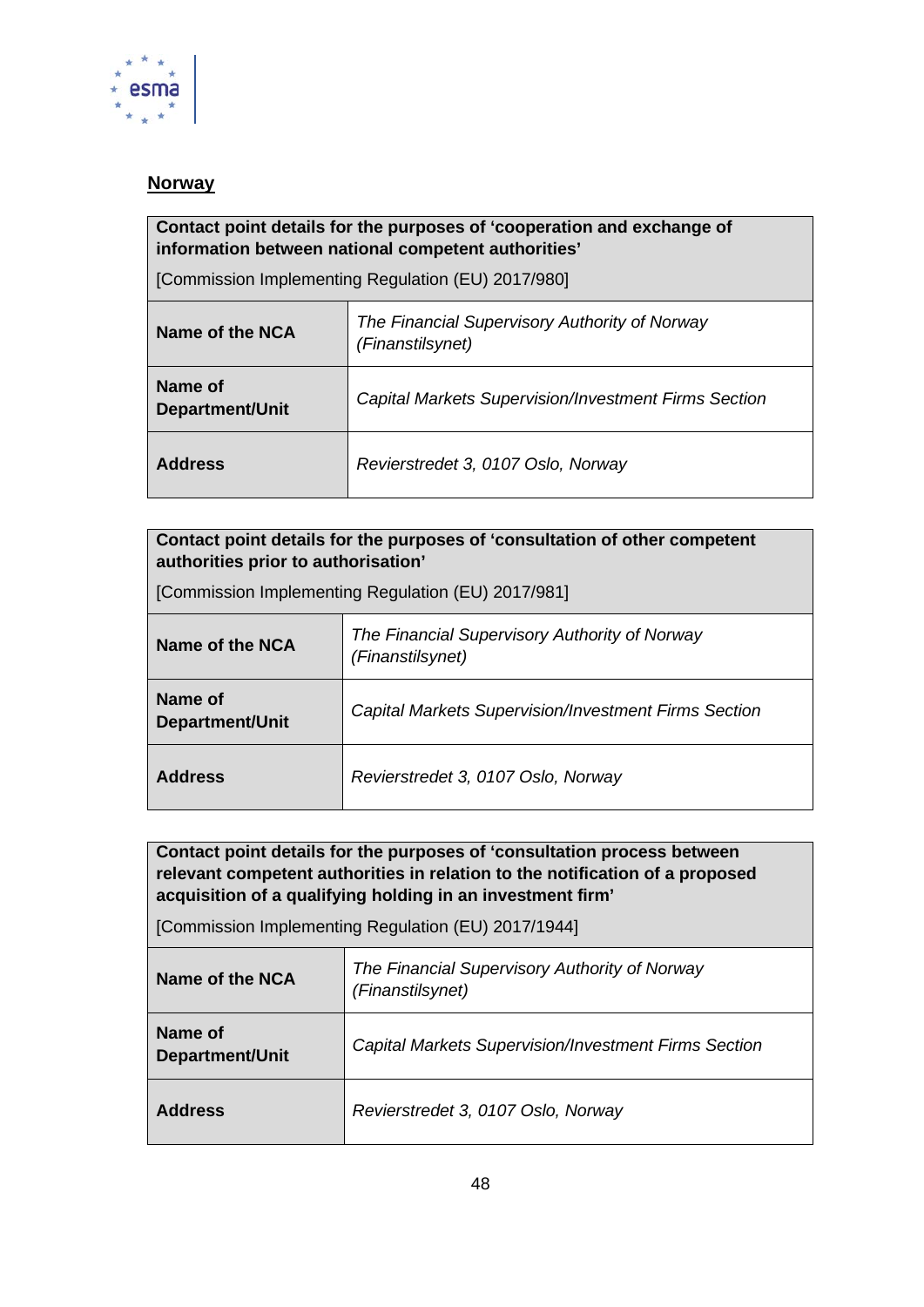

| [Commission Implementing Regulation (EU) 2017/2382] |  |
|-----------------------------------------------------|--|
|-----------------------------------------------------|--|

| Name of the NCA                   | The Financial Supervisory Authority of Norway<br>(Finanstilsynet) |
|-----------------------------------|-------------------------------------------------------------------|
| Name of<br><b>Department/Unit</b> | <b>Capital Markets Supervision/Investment Firms Section</b>       |
| <b>Address</b>                    | Revierstredet 3, 0107 Oslo, Norway                                |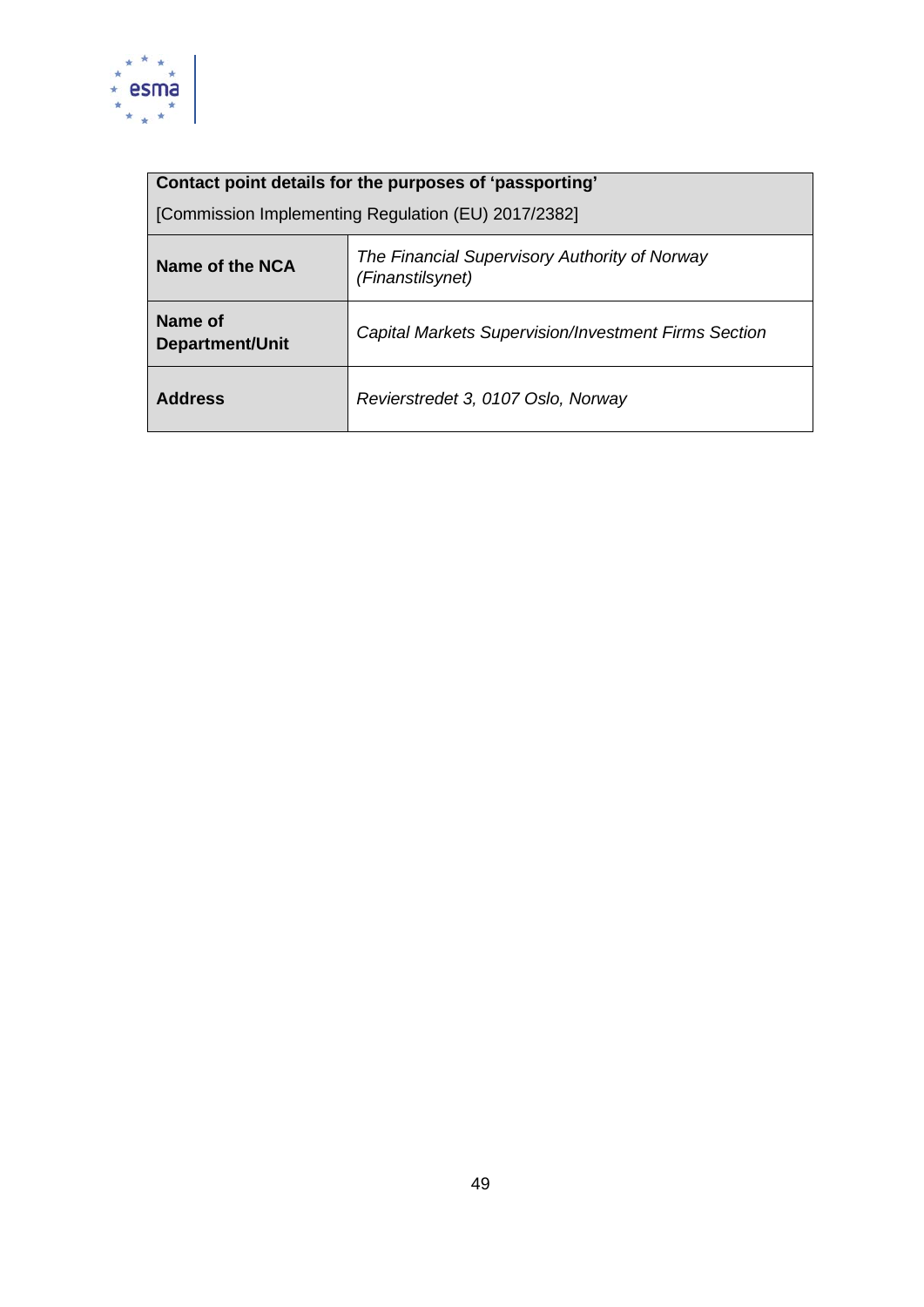

# <span id="page-49-0"></span>**Poland**

#### **Contact point details for the purposes of 'cooperation and exchange of information between national competent authorities'**

[Commission Implementing Regulation (EU) 2017/980]

| Name of the NCA                   | Polish Financial Supervision Authority (Komisja Nadzoru<br>Finansowego)          |
|-----------------------------------|----------------------------------------------------------------------------------|
| Name of<br><b>Department/Unit</b> | International Cooperation Department (Departament<br>Współpracy Międzynarodowej) |
| <b>Address</b>                    | ul. Piękna 20<br>00-549 Warsaw                                                   |

| Contact point details for the purposes of 'consultation of other competent<br>authorities prior to authorisation' |                                                                                  |
|-------------------------------------------------------------------------------------------------------------------|----------------------------------------------------------------------------------|
| [Commission Implementing Regulation (EU) 2017/981]                                                                |                                                                                  |
| Name of the NCA                                                                                                   | Polish Financial Supervision Authority (Komisja Nadzoru<br>Finansowego)          |
| Name of<br><b>Department/Unit</b>                                                                                 | International Cooperation Department (Departament<br>Współpracy Międzynarodowej) |
| <b>Address</b>                                                                                                    | ul. Piękna 20<br>00-549 Warsaw                                                   |

**Contact point details for the purposes of 'consultation process between relevant competent authorities in relation to the notification of a proposed acquisition of a qualifying holding in an investment firm'** 

| Name of the NCA                   | Polish Financial Supervision Authority (Komisja Nadzoru<br>Finansowego)          |
|-----------------------------------|----------------------------------------------------------------------------------|
| Name of<br><b>Department/Unit</b> | International Cooperation Department (Departament<br>Współpracy Międzynarodowej) |
| <b>Address</b>                    | ul. Piękna 20<br>00-549 Warsaw                                                   |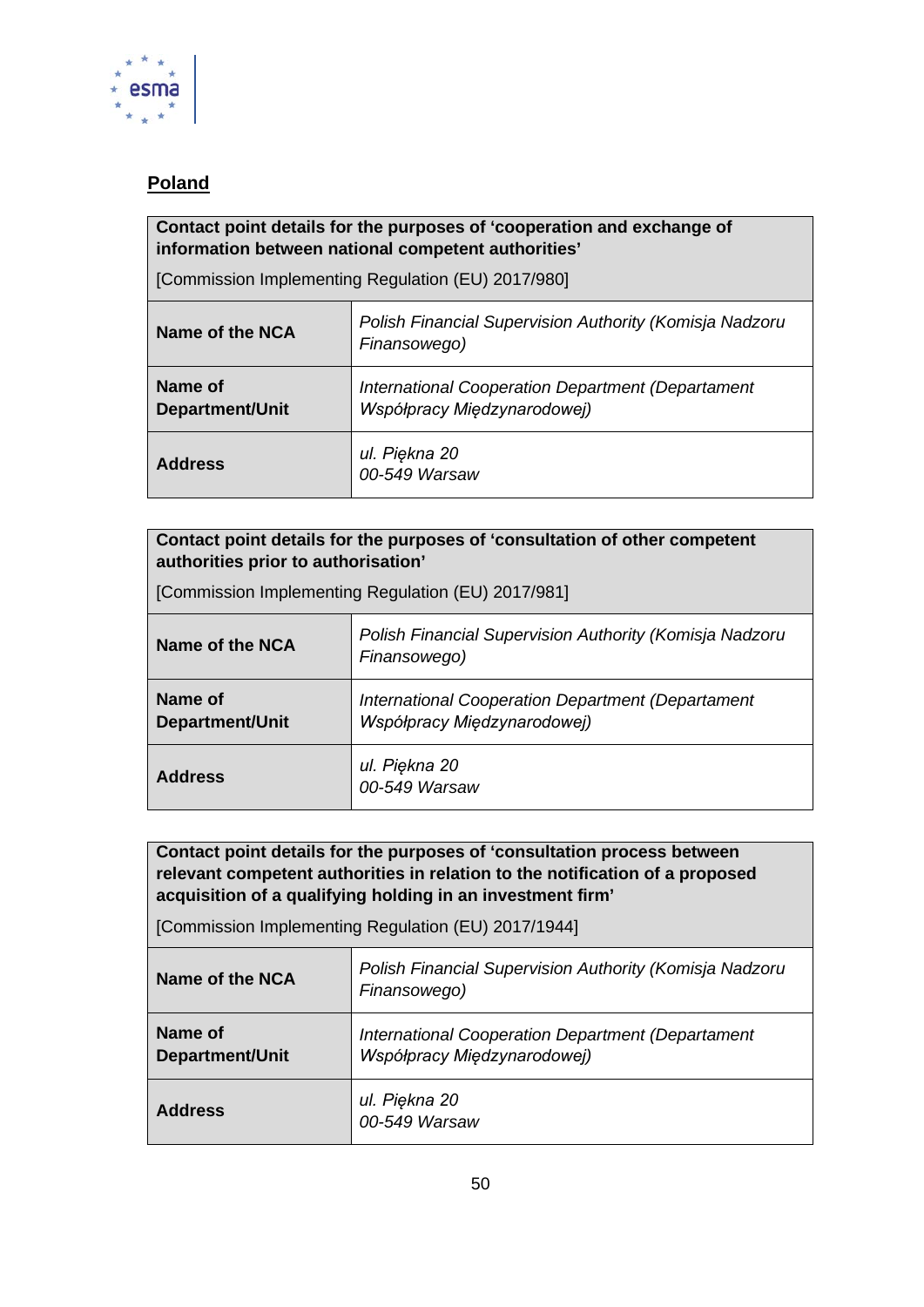

| Contact point details for the purposes of 'passporting' |                                                                         |
|---------------------------------------------------------|-------------------------------------------------------------------------|
| [Commission Implementing Regulation (EU) 2017/2382]     |                                                                         |
| Name of the NCA                                         | Polish Financial Supervision Authority (Komisja Nadzoru<br>Finansowego) |
| Name of<br><b>Department/Unit</b>                       | <b>Investment Firms Department (Departament Firm</b><br>Inwestycyjnych) |
| <b>Address</b>                                          | ul. Piękna 20<br>00-549 Warsaw                                          |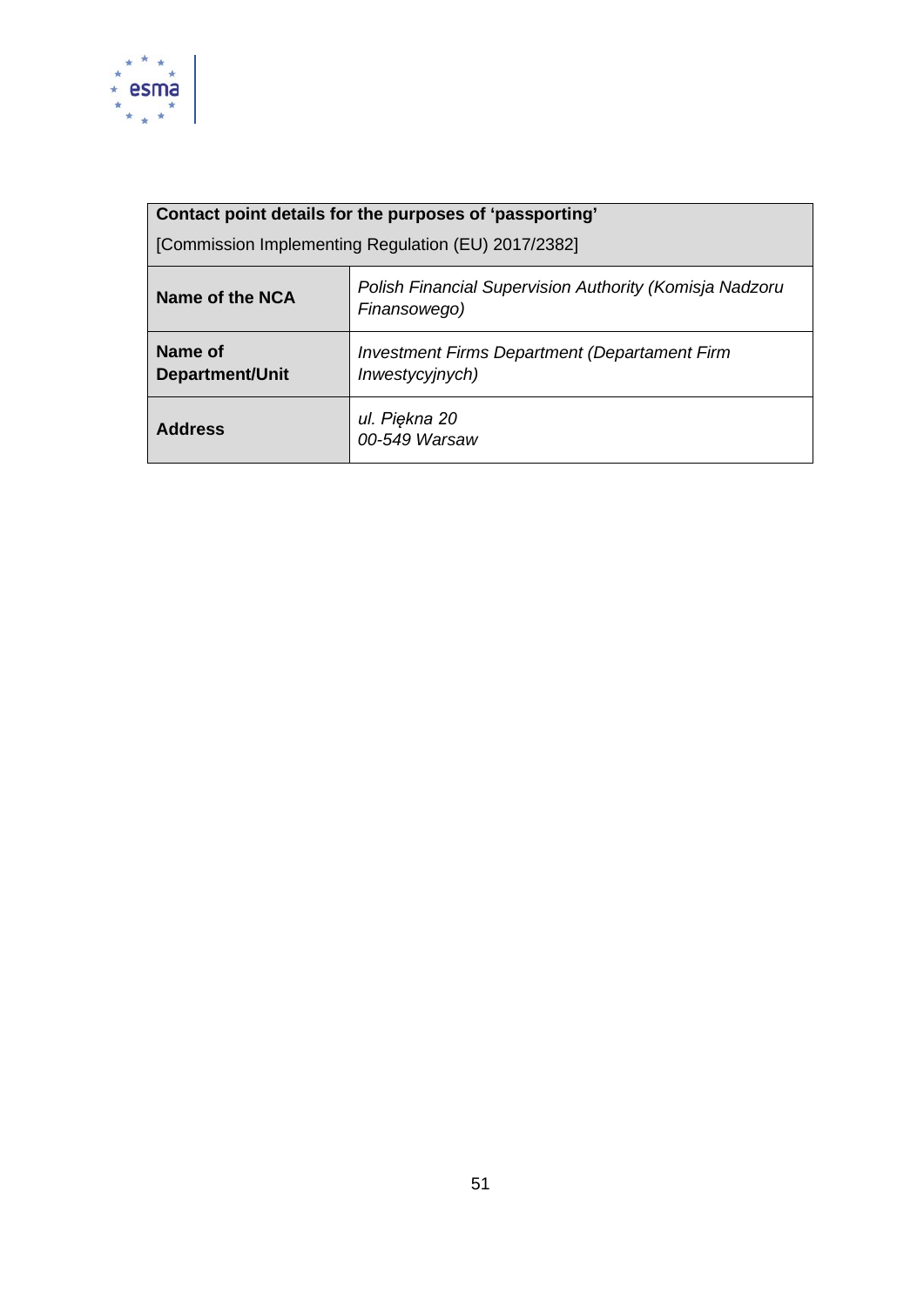

# <span id="page-51-0"></span>**Portugal**

#### **Contact point details for the purposes of 'cooperation and exchange of information between national competent authorities'**

[Commission Implementing Regulation (EU) 2017/980]

| Name of the NCA            | CMVM / Portugal                                               |
|----------------------------|---------------------------------------------------------------|
| Name of<br>Department/Unit | <b>Regulatory Policy and International Affairs Department</b> |
| <b>Address</b>             | Rua Laura Alves, n.º 4, 1050-138 Lisbon                       |

| Contact point details for the purposes of 'consultation of other competent<br>authorities prior to authorisation' |                                           |  |
|-------------------------------------------------------------------------------------------------------------------|-------------------------------------------|--|
| [Commission Implementing Regulation (EU) 2017/981]                                                                |                                           |  |
| Name of the NCA                                                                                                   | CMVM / Portugal                           |  |
| Name of<br>Department/Unit                                                                                        | Authorisation and Registration Department |  |
| <b>Address</b>                                                                                                    | Rua Laura Alves, n.º 4, 1050-138 Lisbon   |  |

**Contact point details for the purposes of 'consultation process between relevant competent authorities in relation to the notification of a proposed acquisition of a qualifying holding in an investment firm'** 

| Name of the NCA                   | CMVM / Portugal                           |
|-----------------------------------|-------------------------------------------|
| Name of<br><b>Department/Unit</b> | Authorisation and Registration Department |
| <b>Address</b>                    | Rua Laura Alves, n.º 4, 1050-138 Lisbon   |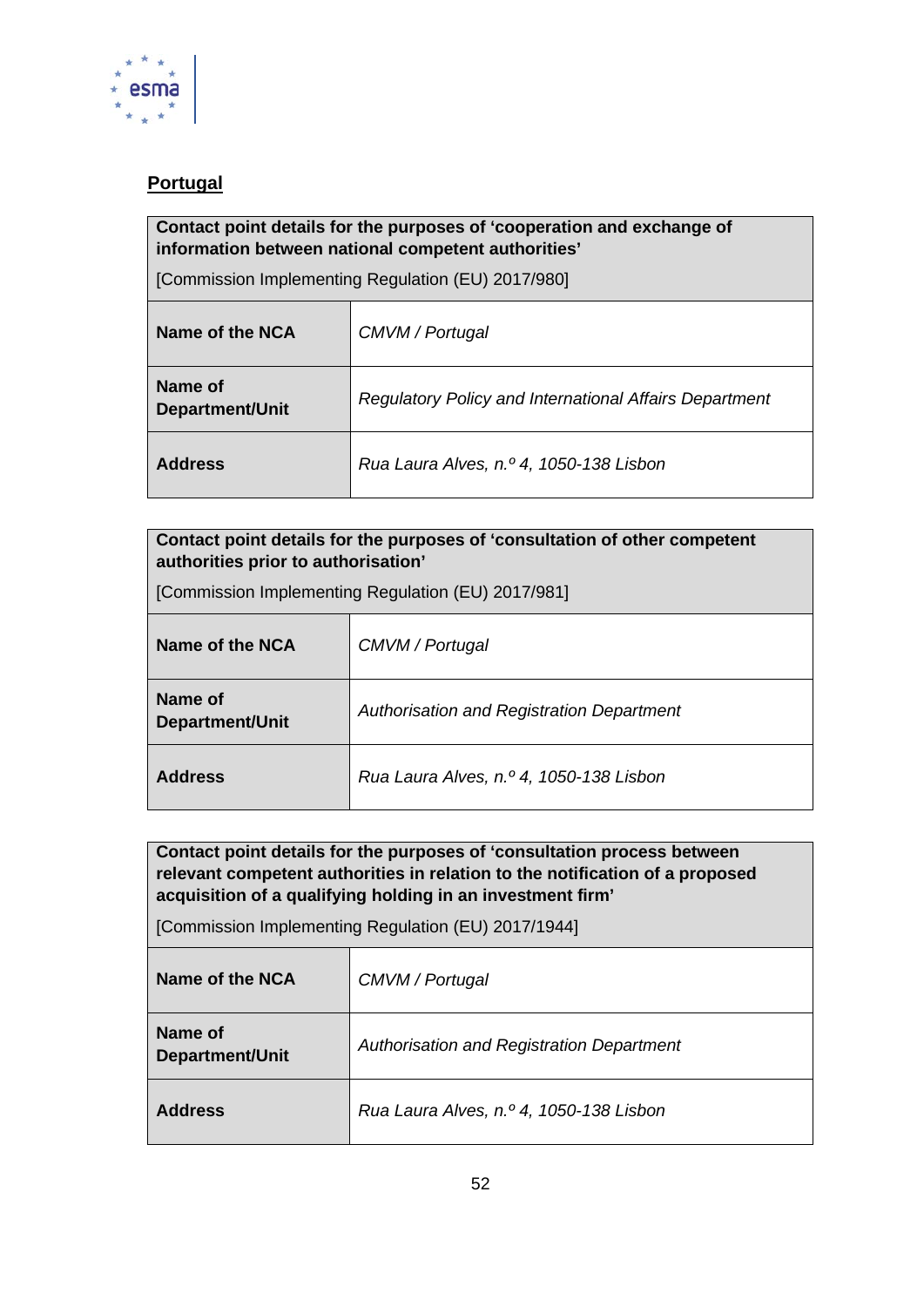

| Name of the NCA                   | CMVM / Portugal                           |
|-----------------------------------|-------------------------------------------|
| Name of<br><b>Department/Unit</b> | Authorisation and Registration Department |
| <b>Address</b>                    | Rua Laura Alves, n.º 4, 1050-138 Lisbon   |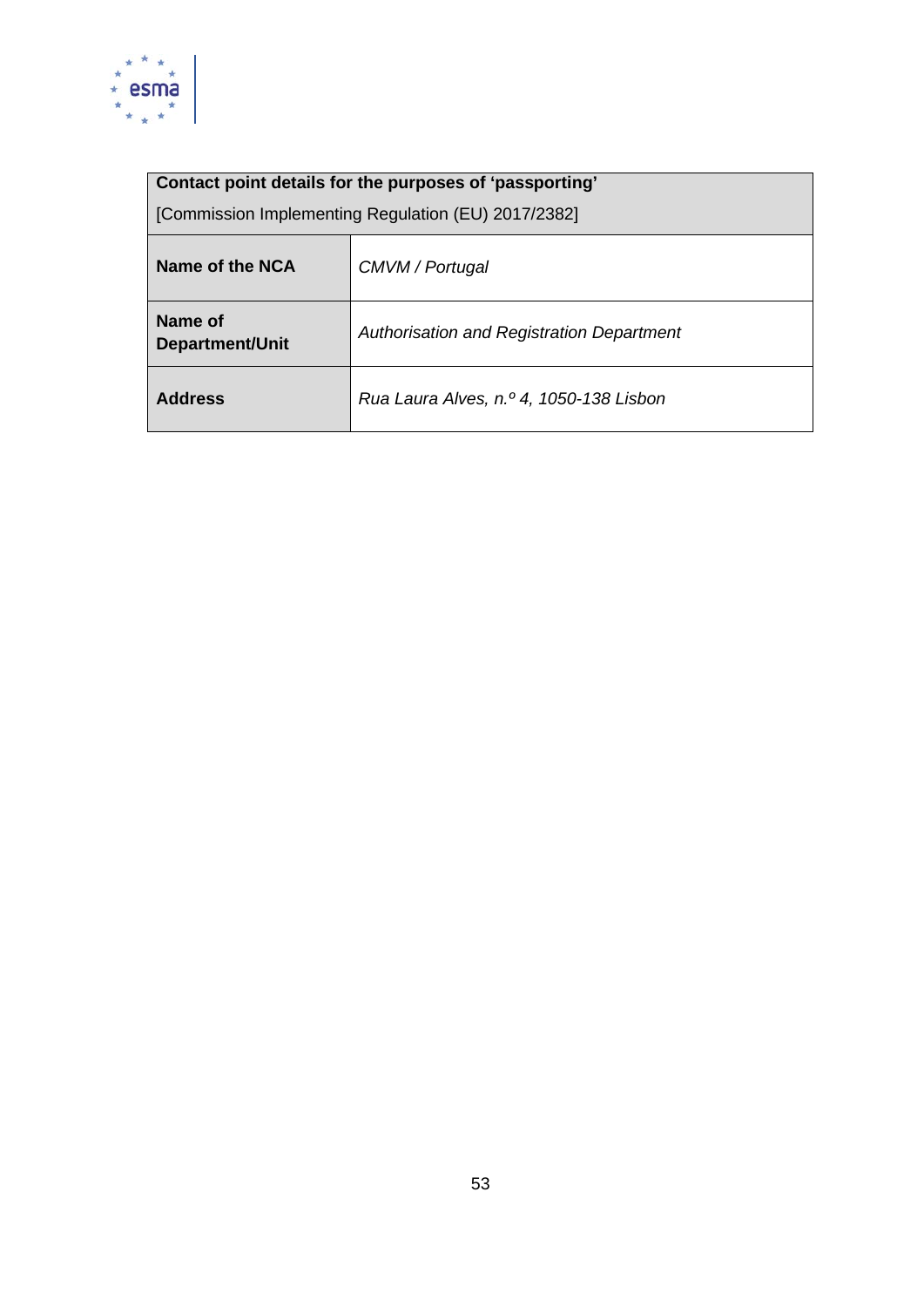

# <span id="page-53-0"></span>**Romania**

#### **Contact point details for the purposes of 'cooperation and exchange of information between national competent authorities'**

[Commission Implementing Regulation (EU) 2017/980]

| Name of the NCA                   | ROMANIAN FINANCIAL SUPERVISORY AUTHORITY                                                           |
|-----------------------------------|----------------------------------------------------------------------------------------------------|
| Name of<br><b>Department/Unit</b> | STRATEGY AND FINANCIAL STABILITY DEPARTMENT<br>- European Affairs and International Relations Unit |
| <b>Address</b>                    | 15, SPLAIUL INDEPENDENTEI, SECTOR 5,<br>BUCHAREST, ROMANIA, 050092                                 |

#### **Contact point details for the purposes of 'consultation of other competent authorities prior to authorisation'**

|  | [Commission Implementing Regulation (EU) 2017/981] |
|--|----------------------------------------------------|
|  |                                                    |

| Name of the NCA                   | ROMANIAN FINANCIAL SUPERVISORY AUTHORITY                                                                                |  |  |
|-----------------------------------|-------------------------------------------------------------------------------------------------------------------------|--|--|
| Name of<br><b>Department/Unit</b> | REGULATION AND LICENSING DEPARTMENT/<br>Intermediaries & Market Institutions Licensing<br>and<br><b>Monitoring Unit</b> |  |  |
| <b>Address</b>                    | 15, SPLAIUL INDEPENDENTEI, SECTOR 5,<br>BUCHAREST, ROMANIA, 050092                                                      |  |  |

**Contact point details for the purposes of 'consultation process between relevant competent authorities in relation to the notification of a proposed acquisition of a qualifying holding in an investment firm'** 

| Name of the NCA            | ROMANIAN FINANCIAL SUPERVISORY AUTHORITY                                                                              |
|----------------------------|-----------------------------------------------------------------------------------------------------------------------|
| Name of<br>Department/Unit | REGULATION AND LICENSING DEPARTMENT /<br>Intermediaries & Market Institutions Licensing and<br><b>Monitoring Unit</b> |
| <b>Address</b>             | 15, SPLAIUL INDEPENDENTEI, SECTOR 5,<br>BUCHAREST, ROMANIA, 050092                                                    |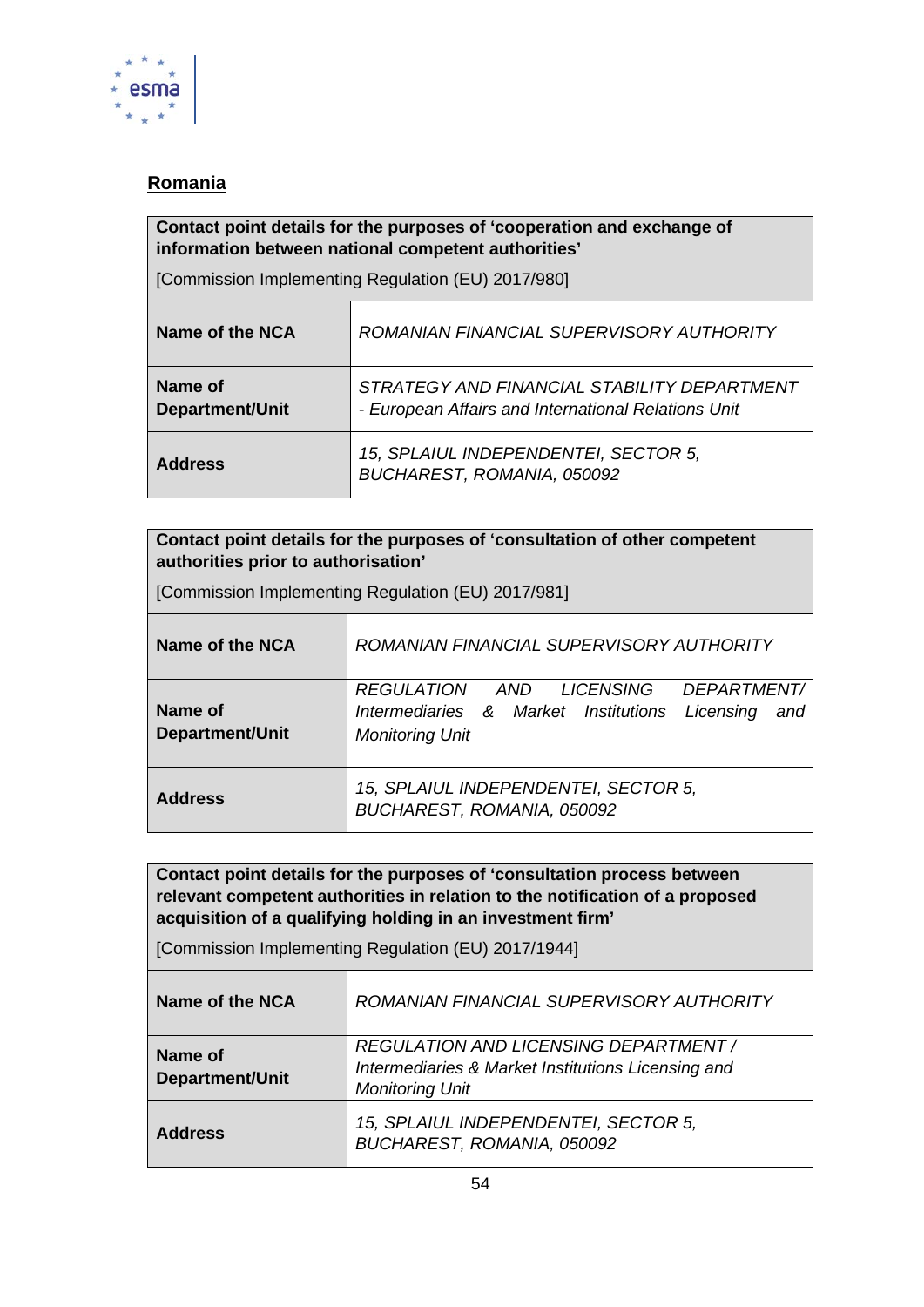

| Contact point details for the purposes of 'passporting' |                                                                                                                       |  |
|---------------------------------------------------------|-----------------------------------------------------------------------------------------------------------------------|--|
| [Commission Implementing Regulation (EU) 2017/2382]     |                                                                                                                       |  |
| Name of the NCA                                         | ROMANIAN FINANCIAL SUPERVISORY AUTHORITY                                                                              |  |
| Name of<br><b>Department/Unit</b>                       | REGULATION AND LICENSING DEPARTMENT /<br>Intermediaries & Market Institutions Licensing and<br><b>Monitoring Unit</b> |  |
| <b>Address</b>                                          | 15, SPLAIUL INDEPENDENTEI, SECTOR 5,<br>BUCHAREST, ROMANIA, 050092                                                    |  |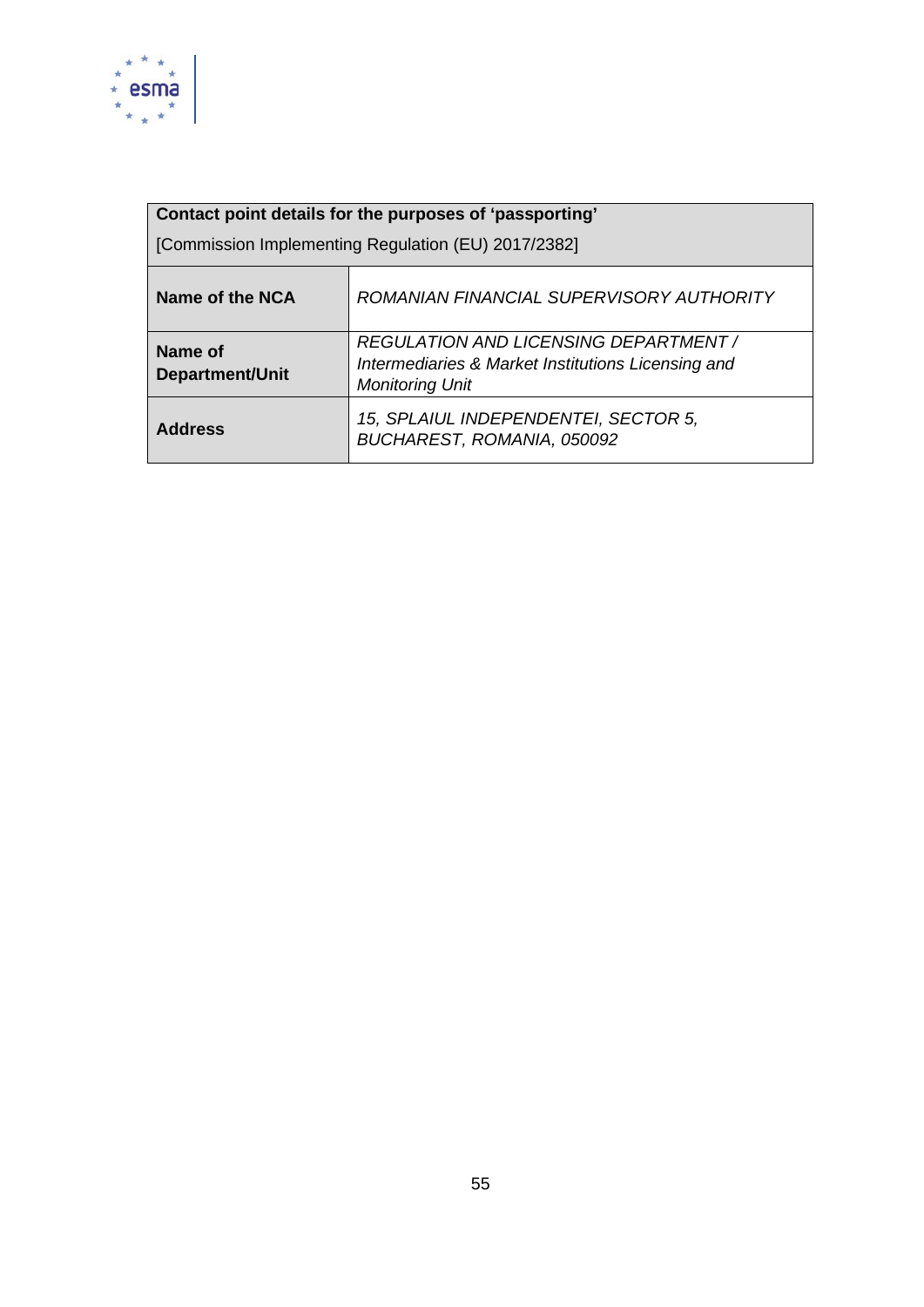

# <span id="page-55-0"></span>**Slovakia**

### **Contact point details for the purposes of 'cooperation and exchange of information between national competent authorities'**

[Commission Implementing Regulation (EU) 2017/980]

| Name of the NCA                   | Národná banka Slovenska                                                           |
|-----------------------------------|-----------------------------------------------------------------------------------|
| Name of<br><b>Department/Unit</b> | Securities Market, Insurance and Pension Savings<br><b>Supervision Department</b> |
| <b>Address</b>                    | Imricha Karvaša 1, 813 25 Bratislava, Slovakia                                    |

| Contact point details for the purposes of 'consultation of other competent |  |
|----------------------------------------------------------------------------|--|
| authorities prior to authorisation'/                                       |  |

|  | [Commission Implementing Regulation (EU) 2017/981] |  |
|--|----------------------------------------------------|--|
|  |                                                    |  |

| Name of the NCA            | Národná banka Slovenska                                                                                                        |
|----------------------------|--------------------------------------------------------------------------------------------------------------------------------|
| Name of<br>Department/Unit | <b>First Instance Proceedings Section</b><br>Securities Market, Insurance and Pension Savings<br><b>Supervision Department</b> |
| <b>Address</b>             | Imricha Karvaša 1, 813 25 Bratislava, Slovakia                                                                                 |

**Contact point details for the purposes of 'consultation process between relevant competent authorities in relation to the notification of a proposed acquisition of a qualifying holding in an investment firm'** 

| Name of the NCA            | Národná banka Slovenska                                                                                                        |
|----------------------------|--------------------------------------------------------------------------------------------------------------------------------|
| Name of<br>Department/Unit | <b>First Instance Proceedings Section</b><br>Securities Market, Insurance and Pension Savings<br><b>Supervision Department</b> |
| <b>Address</b>             | Imricha Karvaša 1, 813 25 Bratislava, Slovakia                                                                                 |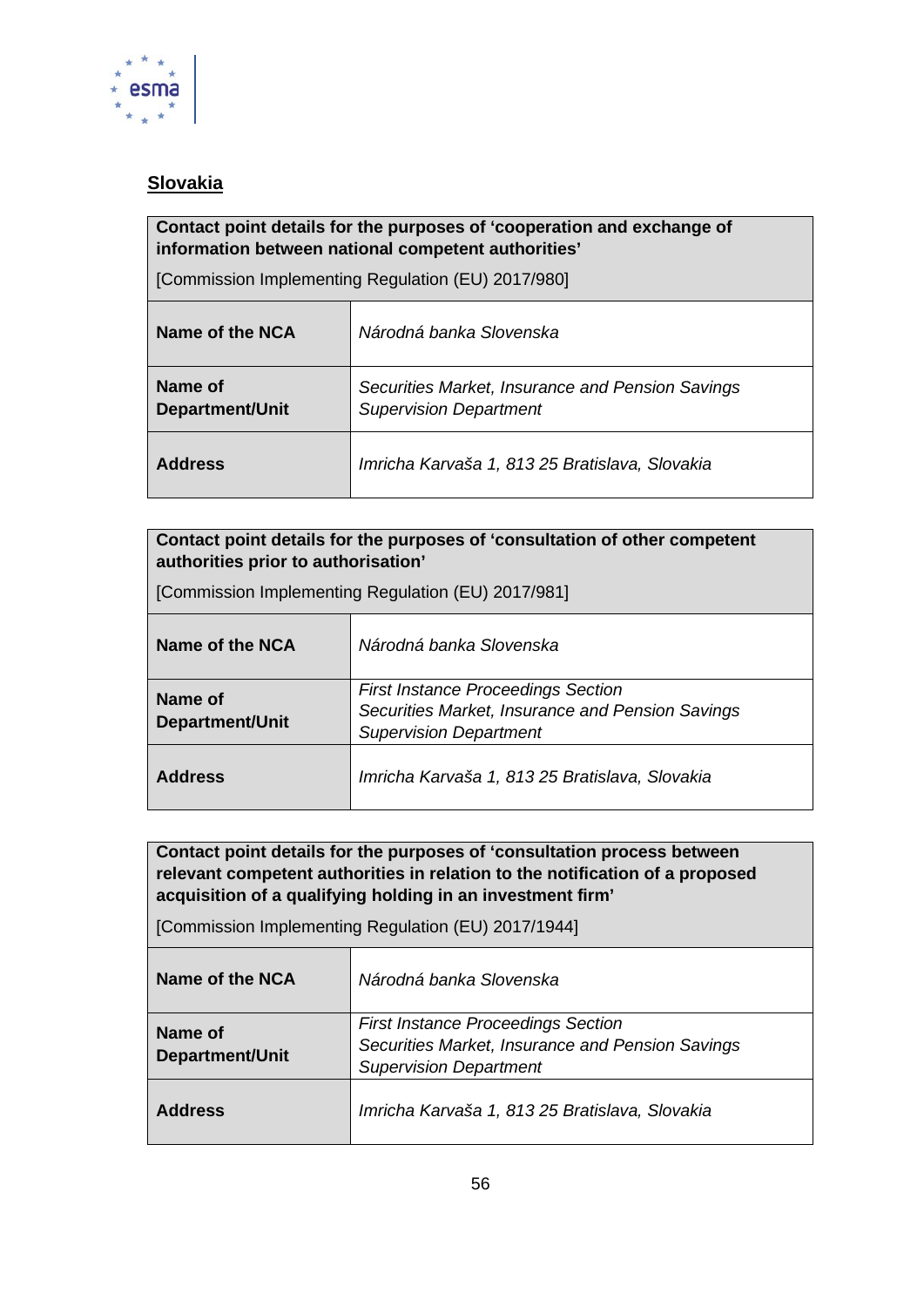

| Name of the NCA                   | Národná banka Slovenska                                                                                                        |
|-----------------------------------|--------------------------------------------------------------------------------------------------------------------------------|
| Name of<br><b>Department/Unit</b> | <b>First Instance Proceedings Section</b><br>Securities Market, Insurance and Pension Savings<br><b>Supervision Department</b> |
| <b>Address</b>                    | Imricha Karvaša 1, 813 25 Bratislava, Slovakia                                                                                 |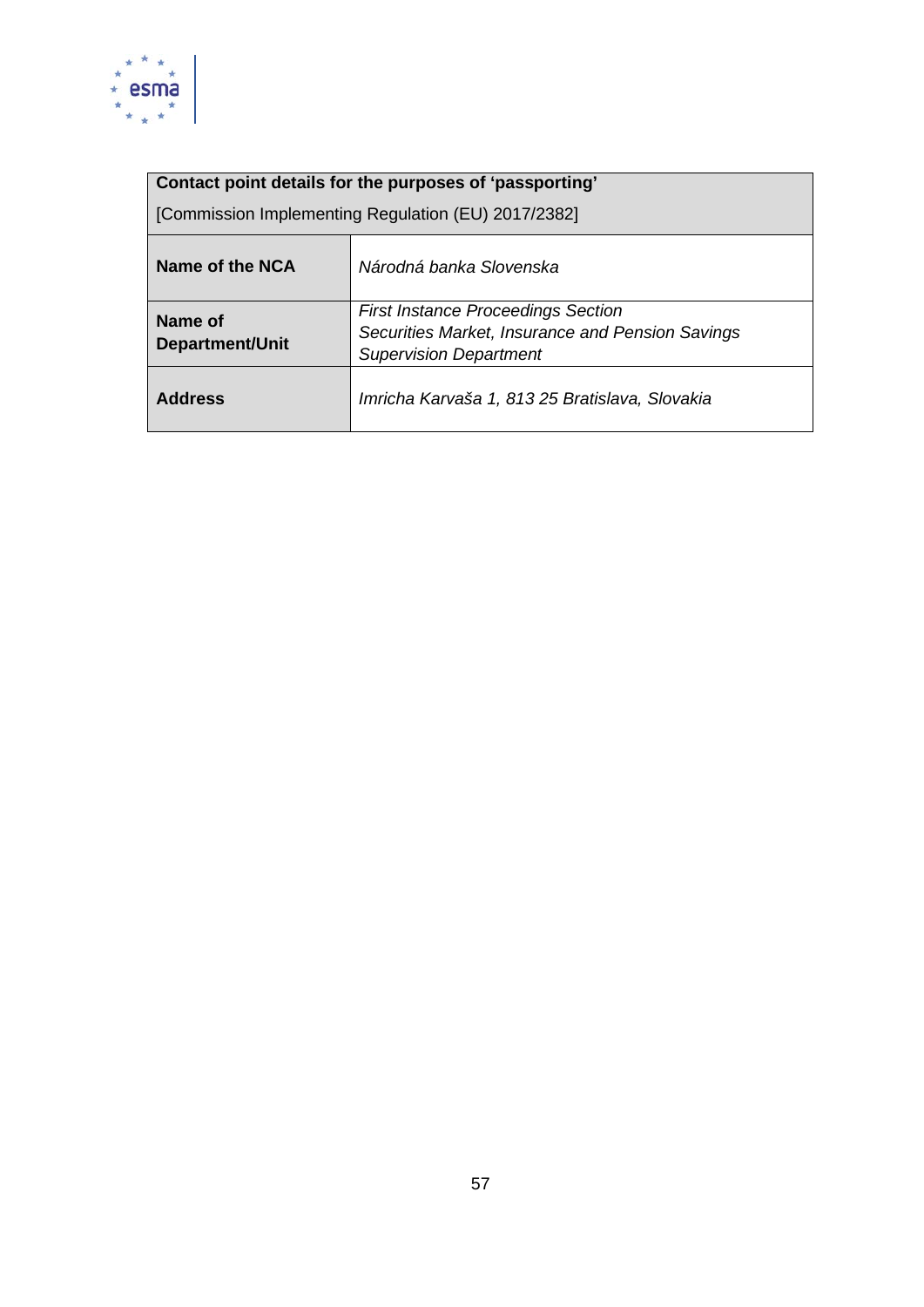

# <span id="page-57-0"></span>**Slovenia**

#### **Contact point details for the purposes of 'cooperation and exchange of information between national competent authorities'**

[Commission Implementing Regulation (EU) 2017/980]

| Name of the NCA            | Securities Market Agency (SMA)              |
|----------------------------|---------------------------------------------|
| Name of<br>Department/Unit | <b>International Cooperation Department</b> |
| <b>Address</b>             | Poljanski nasip 6, 1000 Ljubljana, Slovenia |

#### **Contact point details for the purposes of 'consultation of other competent authorities prior to authorisation'**

| [Commission Implementing Regulation (EU) 2017/981] |  |  |
|----------------------------------------------------|--|--|
|                                                    |  |  |

| Name of the NCA                   | Securities Market Agency (SMA)                 |
|-----------------------------------|------------------------------------------------|
| Name of<br><b>Department/Unit</b> | <b>Financial Instruments Market Department</b> |
| <b>Address</b>                    | Poljanski nasip 6, 1000 Ljubljana, Slovenia    |

**Contact point details for the purposes of 'consultation process between relevant competent authorities in relation to the notification of a proposed acquisition of a qualifying holding in an investment firm'** 

| Name of the NCA                   | Securities Market Agency (SMA)                 |
|-----------------------------------|------------------------------------------------|
| Name of<br><b>Department/Unit</b> | <b>Financial Instruments Market Department</b> |
| <b>Address</b>                    | Poljanski nasip 6, 1000 Ljubljana, Slovenia    |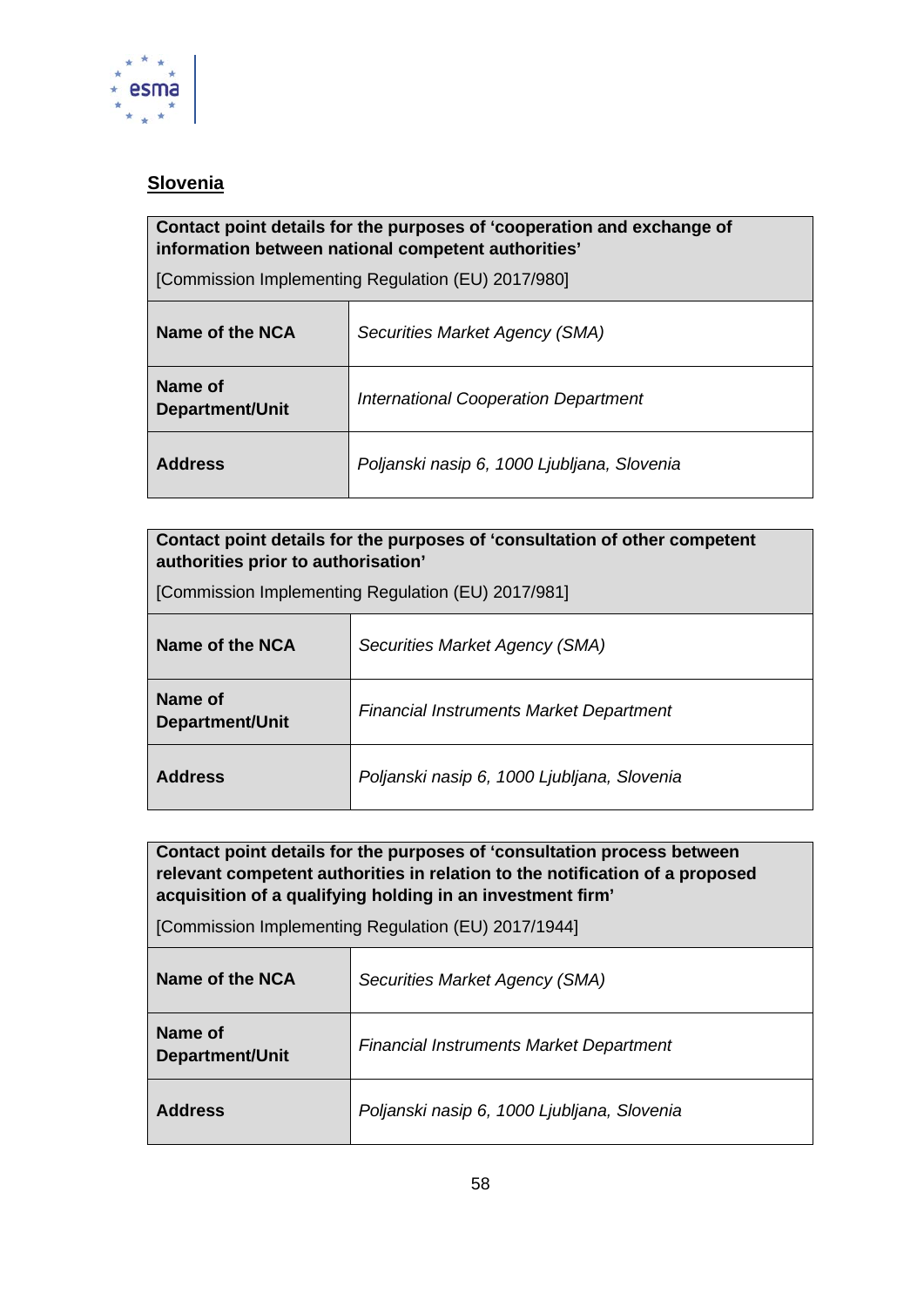

| Name of the NCA                   | Securities Market Agency (SMA)                 |
|-----------------------------------|------------------------------------------------|
| Name of<br><b>Department/Unit</b> | <b>Financial Instruments Market Department</b> |
| <b>Address</b>                    | Poljanski nasip 6, 1000 Ljubljana, Slovenia    |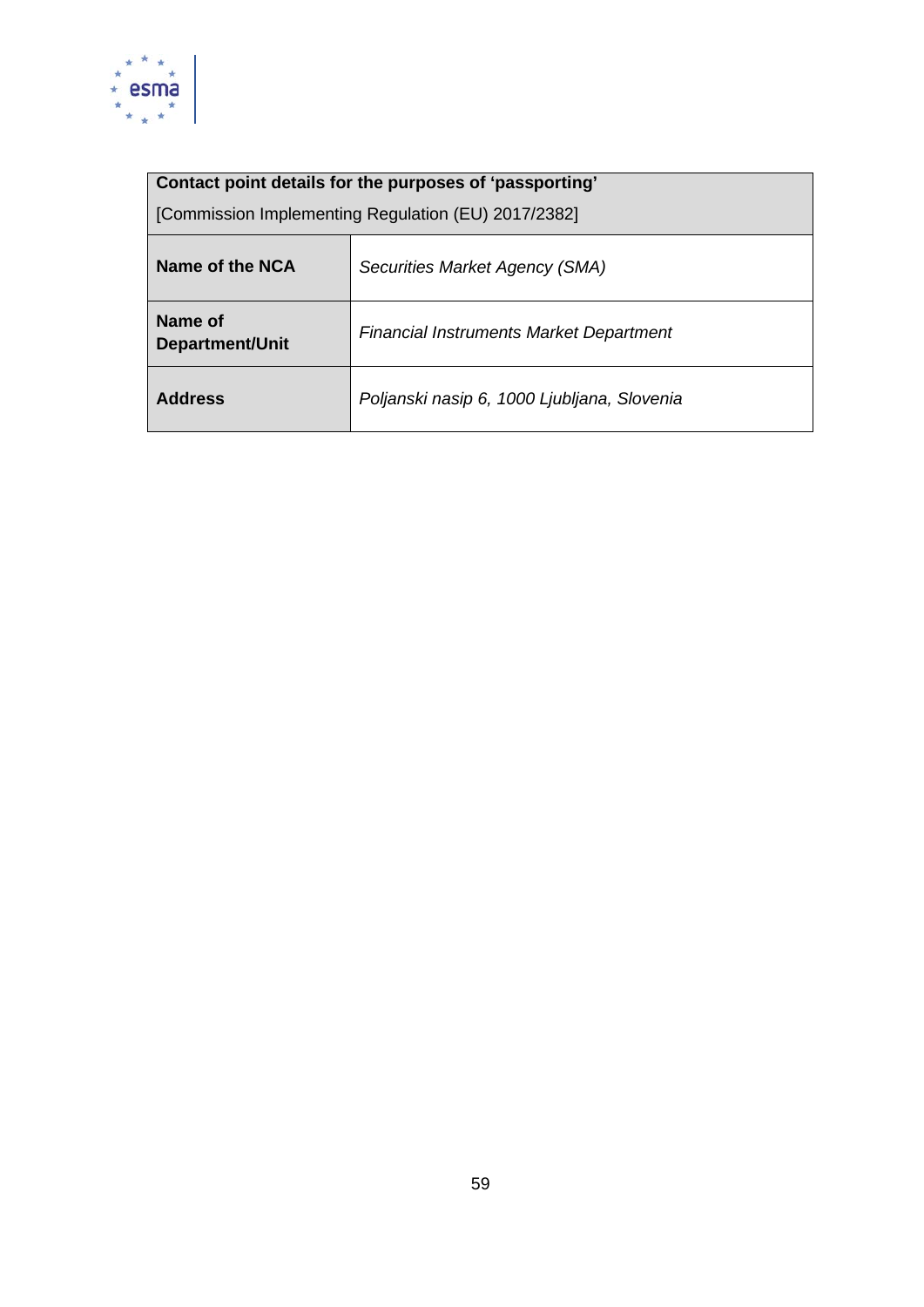

# <span id="page-59-0"></span>**Spain**

### **Contact point details for the purposes of 'cooperation and exchange of information between national competent authorities'**

[Commission Implementing Regulation (EU) 2017/980]

| Name of the NCA                   | <b>CNMV</b>                          |
|-----------------------------------|--------------------------------------|
| Name of<br><b>Department/Unit</b> | Dirección de Asuntos Internacionales |
| <b>Address</b>                    | C/Edison, 4 28006 Madrid             |

| Contact point details for the purposes of 'consultation of other competent<br>authorities prior to authorisation' |
|-------------------------------------------------------------------------------------------------------------------|
| [Commission Implementing Regulation (EU) 2017/981]                                                                |

| Name of the NCA                   | <b>CNMV</b>                          |
|-----------------------------------|--------------------------------------|
| Name of<br><b>Department/Unit</b> | Dirección de Asuntos Internacionales |
| <b>Address</b>                    | C/Edison, 4 28006 Madrid             |

**Contact point details for the purposes of 'consultation process between relevant competent authorities in relation to the notification of a proposed acquisition of a qualifying holding in an investment firm'** 

| Name of the NCA            | <b>CNMV</b>                          |
|----------------------------|--------------------------------------|
| Name of<br>Department/Unit | Dirección de Asuntos Internacionales |
| <b>Address</b>             | C/Edison, 4 28006 Madrid             |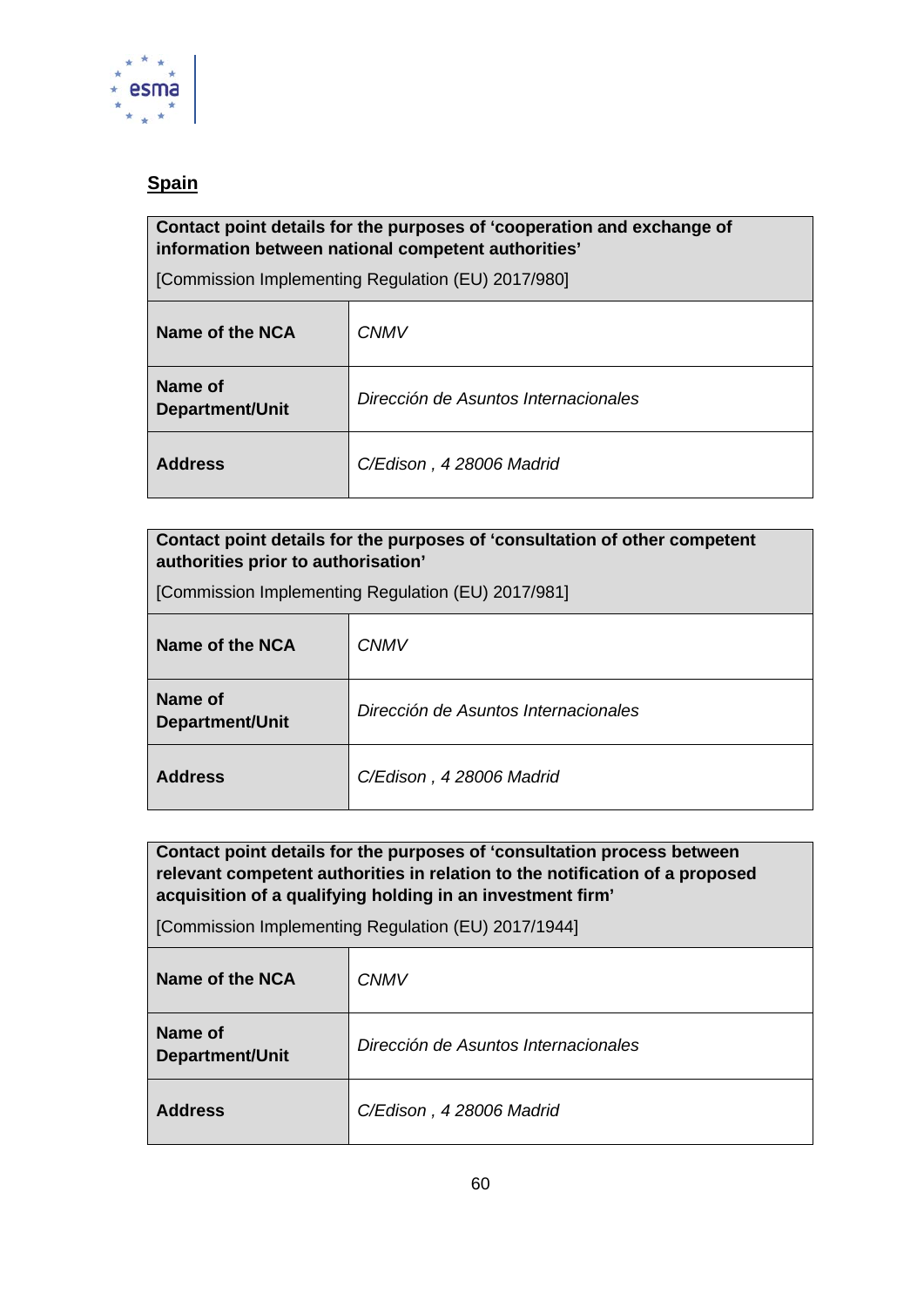

| Contact point details for the purposes of 'passporting' |                                      |
|---------------------------------------------------------|--------------------------------------|
| [Commission Implementing Regulation (EU) 2017/2382]     |                                      |
| Name of the NCA                                         | <b>CNMV</b>                          |
| Name of<br><b>Department/Unit</b>                       | Dirección de Autroización y Registro |
| <b>Address</b>                                          | C/Edison, 4 28006 Madrid             |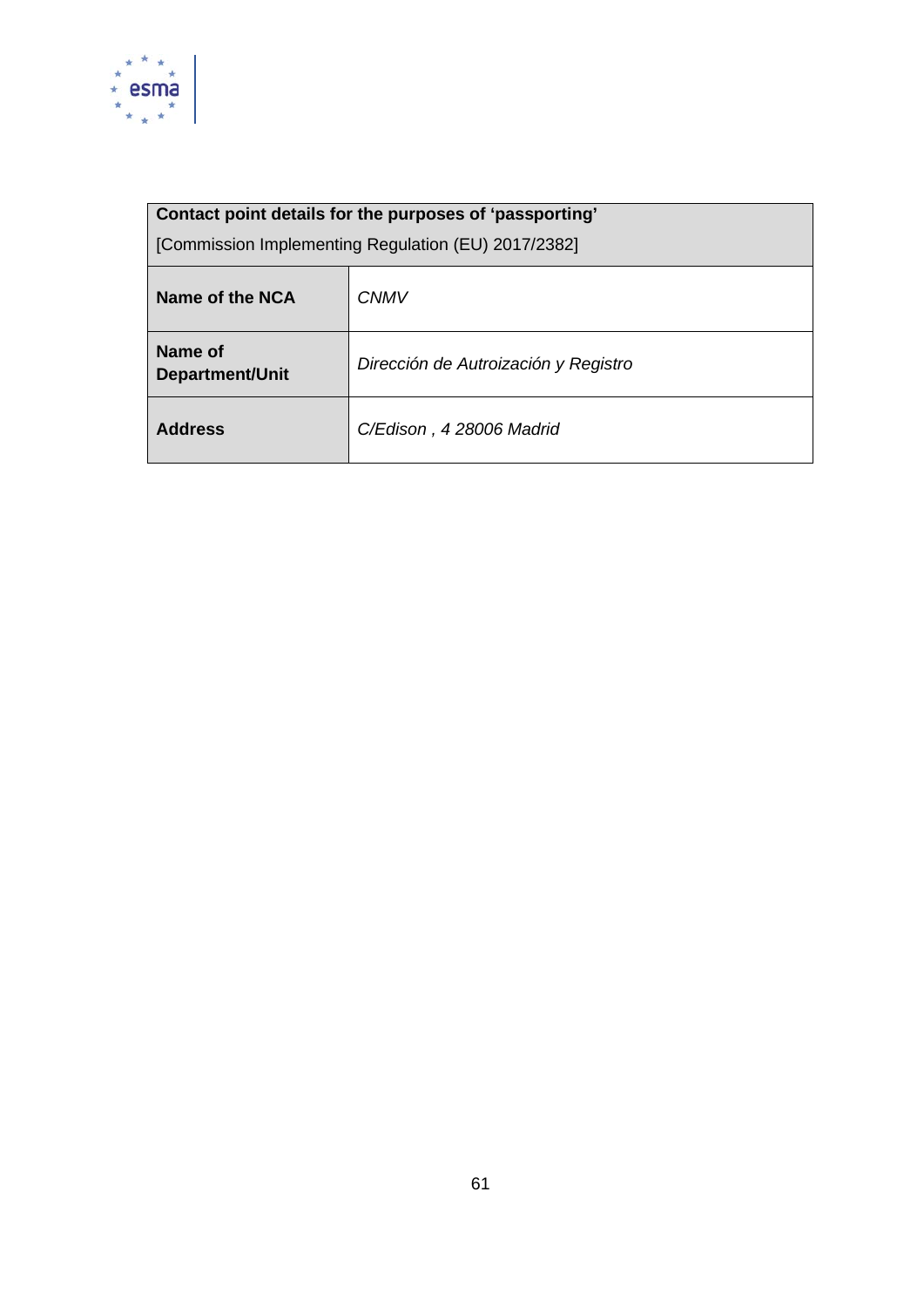

### <span id="page-61-0"></span>**Sweden**

#### **Contact point details for the purposes of 'cooperation and exchange of information between national competent authorities'**

[Commission Implementing Regulation (EU) 2017/980]

| Name of the NCA                   | Finansinspektionen                                                                                                |
|-----------------------------------|-------------------------------------------------------------------------------------------------------------------|
| Name of<br><b>Department/Unit</b> | Capital Markets Law                                                                                               |
| <b>Address</b>                    | Finansinspektionen<br>Box 7821, SE-103 97 Stockholm, Sweden<br>Visiting address: Brunnsgatan 3, Stockholm, Sweden |

### **Contact point details for the purposes of 'consultation of other competent authorities prior to authorisation'**

| [Commission Implementing Regulation (EU) 2017/981] |                                                                                                                   |  |
|----------------------------------------------------|-------------------------------------------------------------------------------------------------------------------|--|
| Name of the NCA                                    | Finansinspektionen                                                                                                |  |
| Name of<br><b>Department/Unit</b>                  | Capital Markets Law                                                                                               |  |
| <b>Address</b>                                     | Finansinspektionen<br>Box 7821, SE-103 97 Stockholm, Sweden<br>Visiting address: Brunnsgatan 3, Stockholm, Sweden |  |

**Contact point details for the purposes of 'consultation process between relevant competent authorities in relation to the notification of a proposed acquisition of a qualifying holding in an investment firm'** 

| Name of the NCA            | Finansinspektionen                                                                                                |
|----------------------------|-------------------------------------------------------------------------------------------------------------------|
| Name of<br>Department/Unit | Capital Markets Law                                                                                               |
| <b>Address</b>             | Finansinspektionen<br>Box 7821, SE-103 97 Stockholm, Sweden<br>Visiting address: Brunnsgatan 3, Stockholm, Sweden |